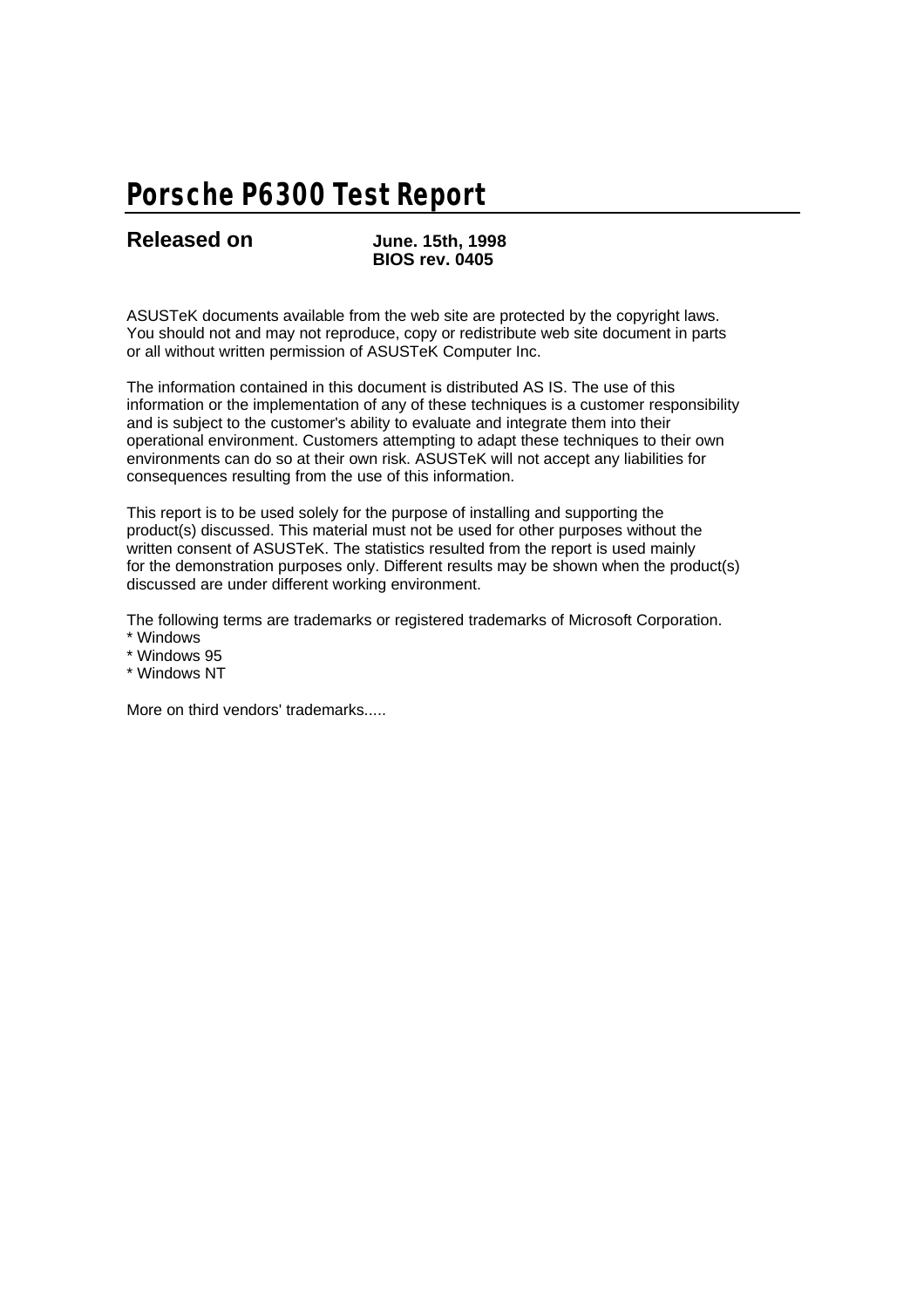# SECTION I P6300 FUNCTIONALITY TEST

| <b>PART A. SPECIFICATION TEST</b>                                                                                                                |                                |
|--------------------------------------------------------------------------------------------------------------------------------------------------|--------------------------------|
| 1. System Function Test<br>1.1 System BIOS Test<br>1.2 Power Management Measurement<br>1.3 System Hardware Test<br>1.4 Others Test               | 1<br>$\overline{2}$<br>3       |
| 2. System Utility / Driver Test                                                                                                                  | 3                              |
| 3. System Diagnostic & Certification Test                                                                                                        | $\boldsymbol{4}$               |
| PART B. OPERATING SYSTEM TEST                                                                                                                    | 5                              |
| 1. Microsoft Windows 95 Operating System Test<br>1.1 Software Combination Test<br>1.2 Hardware Compatibility Test<br>1.3 Field (stress) Test     | 5<br>5<br>$\overline{7}$<br>13 |
| 2. Microsoft Windows NT 4.0 Operating System Test<br>2.1 Software Combination Test<br>2.2 Hardware Compatibility Test<br>2.3 Field (stress) Test | 14<br>14<br>16<br>20           |
| 3. Microsoft Windows 98 Operating System Test<br>3.1 Software Combination Test<br>3.2 Hardware Compatibility Test<br>3.3 Field (stress) Test     | 21<br>21<br>23<br>27           |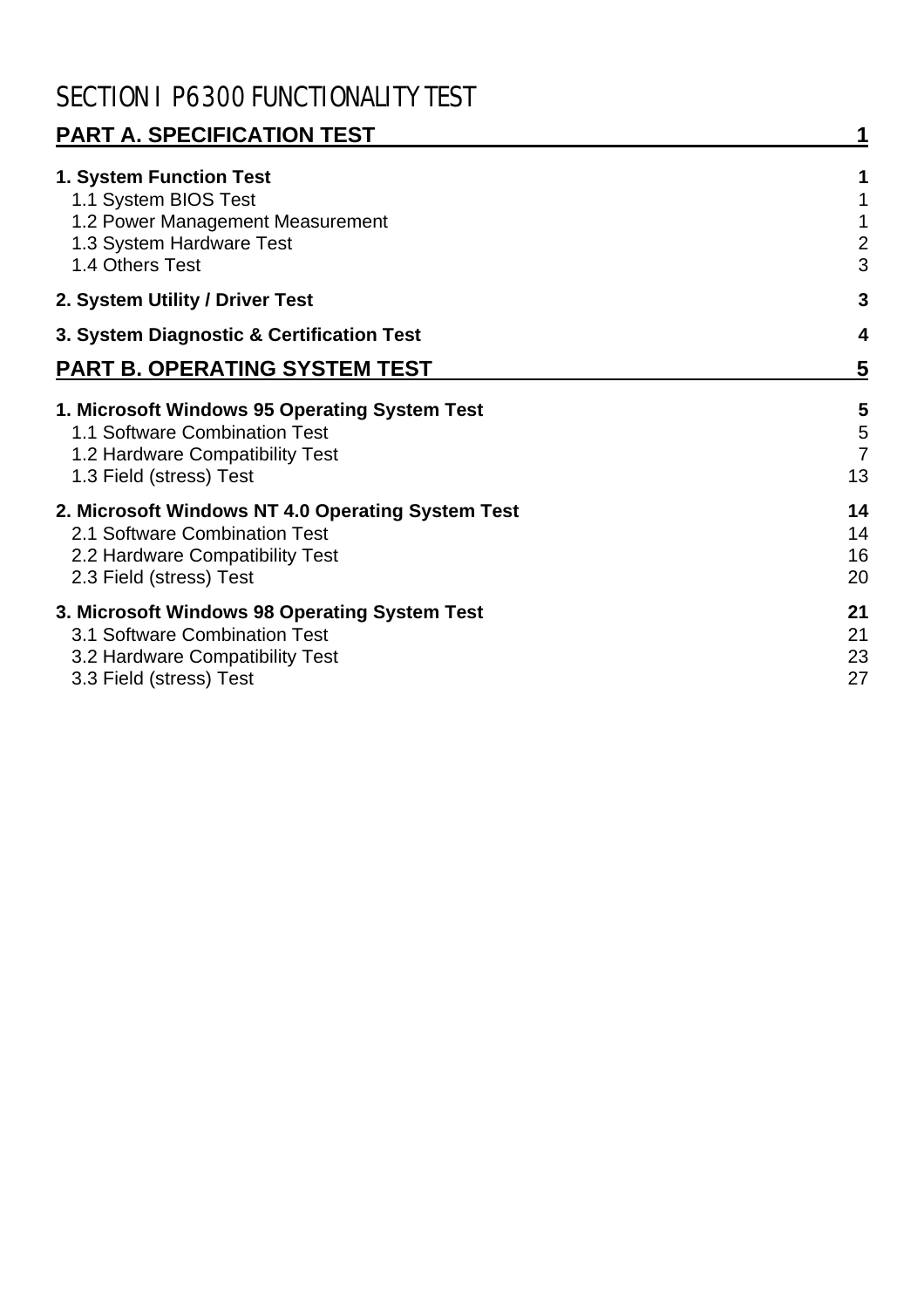## **PART A. SPECIFICATION TEST**

## *1. System Function Test*

## **1.1 System BIOS Test**

| <b>System BIOS Test</b> |                                                       |               |                                                                                                                                                                                                                                                                                                                      |
|-------------------------|-------------------------------------------------------|---------------|----------------------------------------------------------------------------------------------------------------------------------------------------------------------------------------------------------------------------------------------------------------------------------------------------------------------|
| <b>Test Item</b>        |                                                       | <b>Status</b> | <b>Feature Test</b>                                                                                                                                                                                                                                                                                                  |
| <b>Main</b>             | System Date and Time<br>(BIOS/DOS/WIN95)              | Pass          | Over 2000 Years: 1999/12/31 → 2000/01/01<br>Confirm the system timer has no error occur on the following mode:<br>1. After wake up system from standby mode<br>2. After suspend to RAM<br>3. After suspend to HDD<br>4. After system off<br>5. After suspend to HDD with low low battery<br>6. After long time using |
|                         | <b>IDE Adapter Master</b>                             | Pass          | Auto / User / None<br>The HDD Capacity must be recognized correctly<br>QAPlus/FE 5.51 Hard Disk Test                                                                                                                                                                                                                 |
|                         | <b>IDE Adapter Slave</b>                              | Pass          | Auto / User / CD-ROM / None<br>The CD-ROM must be recognized correctly<br>QAPlus/FE 5.51 CD-ROM Test                                                                                                                                                                                                                 |
|                         | Video Display Device                                  | Pass          | LCD&CRT / LCD / CRT                                                                                                                                                                                                                                                                                                  |
|                         | Memory Cache                                          | Pass          | Disabled / Enabled                                                                                                                                                                                                                                                                                                   |
|                         | <b>System Memory</b>                                  | Pass          | The memory size must be detected correctly                                                                                                                                                                                                                                                                           |
|                         | <b>Extended Memory</b>                                | Pass          | The memory size must be detected correctly                                                                                                                                                                                                                                                                           |
| Advanced                | Plug and Play OS                                      | Pass          | Yes / No                                                                                                                                                                                                                                                                                                             |
|                         | I/O Device Configuration                              | Pass          | Auto / User / Disabled                                                                                                                                                                                                                                                                                               |
|                         | <b>TV Mode</b>                                        | Pass          | NTSC / PAL                                                                                                                                                                                                                                                                                                           |
|                         | <b>Internal Pointing Device</b>                       | Pass          | Enabled / Disabled                                                                                                                                                                                                                                                                                                   |
|                         | Num Lock                                              | Pass          | On / Off / Auto                                                                                                                                                                                                                                                                                                      |
|                         | Local Bus IDE adapter                                 | Pass          | Disabled / Primary / Secondary / Both                                                                                                                                                                                                                                                                                |
|                         | <b>Anti-Virus Feature</b>                             | Pass          | Disabled / Enabled                                                                                                                                                                                                                                                                                                   |
| <b>Security</b>         | Set Password                                          | Pass          | Enter Password / Check password length                                                                                                                                                                                                                                                                               |
|                         | Password checking                                     | Pass          | Disabled / On boot / Always                                                                                                                                                                                                                                                                                          |
| <b>Power</b>            | For the detail, please refer to power management test |               |                                                                                                                                                                                                                                                                                                                      |
| <b>Boot</b>             | Removable Devices                                     | Pass          | Test boot sequence                                                                                                                                                                                                                                                                                                   |
|                         | <b>ATAPI CD-ROM Drive</b>                             | Pass          | Test boot sequence                                                                                                                                                                                                                                                                                                   |
|                         | <b>Hard Disk</b>                                      | Pass          | Test boot sequence                                                                                                                                                                                                                                                                                                   |
| Exit                    | <b>Exit Saving Changes</b>                            | Pass          | Must save data changes and exit                                                                                                                                                                                                                                                                                      |
|                         | <b>Exit Discarding Changes</b>                        | Pass          | Must cancel data changes and exit                                                                                                                                                                                                                                                                                    |
|                         | <b>Load Setup Defaults</b>                            | Pass          | Must get the default values                                                                                                                                                                                                                                                                                          |
|                         | <b>Discard Changes</b>                                | Pass          | Must recover to the pervious values                                                                                                                                                                                                                                                                                  |
|                         | Save Changes                                          | Pass          | Must save change                                                                                                                                                                                                                                                                                                     |

#### **1.2 Power Management Measurement**

|                      | <b>Power Management Test</b> |               |                                                                    |
|----------------------|------------------------------|---------------|--------------------------------------------------------------------|
|                      | <b>Test Item</b>             | <b>Status</b> | <b>Features Test</b>                                               |
| <b>Power</b>         | Battery                      | Pass          | Check system power on/off and APM function correctly               |
| <b>Resource Test</b> | <b>AC Adapter</b>            | Pass          | Check system power on/off and APM function correctly               |
|                      | AC and Battery Simulate      | Pass          | Check system power on/off and APM function correctly               |
| <b>Function Test</b> | <b>Disabled</b>              | Pass          | Check the system will not entering standby / suspend automatically |
|                      | Maximum Performance          | Pass          | Standby: 16 min, Suspend: 60 min, Hard Disk / Video: 15 min        |
|                      | Maximum Power Saving         | Pass          | Standby: 1 min, Suspend: 5 min, Hard Disk / Video: 1 min           |
|                      | Customized                   | Pass          | For the detail information, please refer to timer test             |
|                      | <b>Standby Timeout</b>       | Pass          |                                                                    |
|                      | Standby Wakeup               | Pass          | Wake up Event: Key stroke / PS2 Mouse movement / Ring-In (External |
|                      |                              |               | Modem / PCMCIA Modem)                                              |
|                      | Suspend Hot Key              | Pass          | Suspend Mode: RAM / HDD                                            |
|                      | <b>Suspend Timeout</b>       | Pass          | Suspend Mode: RAM / HDD                                            |
|                      | Lid switch closure           | Pass          | Test Mode: Disabled / Panel Off                                    |
|                      | System Resume from STR       | Pass          | Resume Event: Power button / key stroke                            |
|                      | System Resume from STD       | Pass          | Resume Event: Power button                                         |
|                      | Resume on Modem Ring         | Pass          | On / Off                                                           |
|                      | Beep on battery low          | Pass          | Enabled / Disabled                                                 |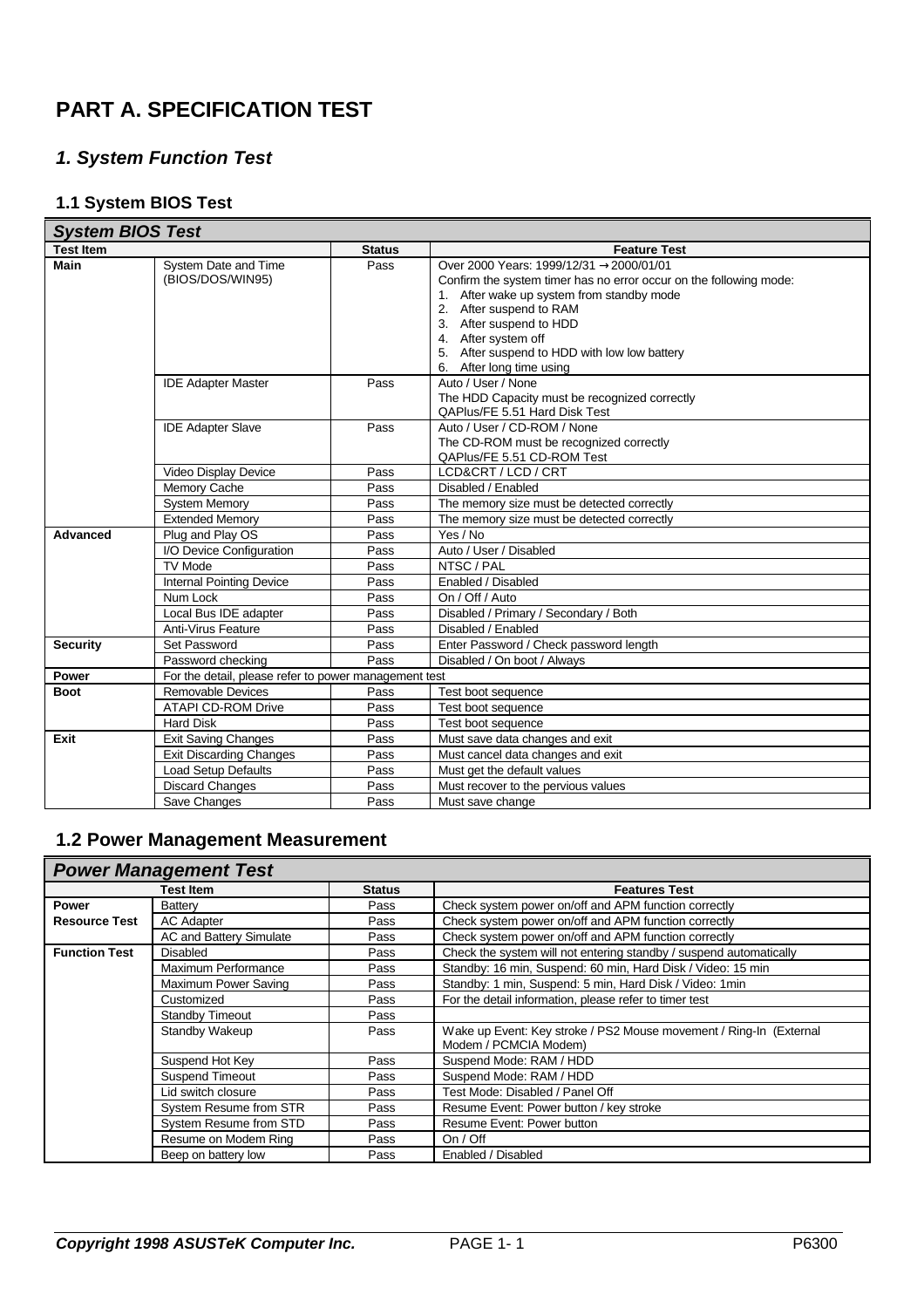| <b>Power Management Test</b> |                  |                      |                  |                  |        |                                             |                  |                      |        |
|------------------------------|------------------|----------------------|------------------|------------------|--------|---------------------------------------------|------------------|----------------------|--------|
|                              | <b>Test Item</b> |                      |                  | <b>Status</b>    |        |                                             |                  | <b>Features Test</b> |        |
| <b>Others Test</b>           | Low Battery      |                      |                  | Pass             |        | Check CPU Speed, LCD Status                 |                  |                      |        |
|                              | Low Low Battery  |                      |                  | Pass             |        | With PHDISK: Save to Disk                   |                  |                      |        |
|                              |                  |                      |                  |                  |        | Without PHDISK: Save to RAM                 |                  |                      |        |
|                              |                  | AC Removed / Connect |                  | Pass             |        | Check LCM Status. LCD Status on low battery |                  |                      |        |
| <b>Timer Test</b>            |                  |                      |                  |                  |        |                                             |                  |                      |        |
| <b>Test Item</b>             | Off              | 1 min                | 2 min            | 4 min            | 6 min  | 8 min                                       | $12 \text{ min}$ | 16 min               | Remark |
| <b>Standby Timer</b>         | Pass             | Pass                 | Pass             | Pass             | Pass   | Pass                                        | Pass             | Pass                 |        |
| <b>Test Item</b>             | Off              | 5 min                | $10 \text{ min}$ | $15 \text{ min}$ | 20 min | 30 min                                      | 40 min           | <b>60 min</b>        |        |
| <b>Suspend Timer</b>         | Pass             | Pass                 | Pass             | Pass             | Pass   | Pass                                        | Pass             | Pass                 |        |
| <b>Test Item</b>             | <b>Disabled</b>  | 1 min                | 2 min            | 4 min            | 6 min  | 8 min                                       | $10 \text{ min}$ | $15 \text{ min}$     |        |
| <b>HDD Timer</b>             | Pass             | Pass                 | Pass             | Pass             | Pass   | Pass                                        | Pass             | Pass                 |        |
| <b>Test Item</b>             | <b>Disabled</b>  | 1 min                | 2 min            | 4 min            | 6 min  | 8 min                                       | $10 \text{ min}$ | $15 \text{ min}$     |        |
| <b>Video Timer</b>           | Pass             | Pass                 | Pass             | Pass             | Pass   | Pass                                        | Pass             | Pass                 |        |

## **1.3 System Hardware Test**

| <b>CPU Test</b> |                |         |                  |              |        |        |
|-----------------|----------------|---------|------------------|--------------|--------|--------|
| Vendor          | Model          | Voltage | <b>Bus Speed</b> | <b>Clock</b> | Result | Remark |
| Intel           | <b>MMX 233</b> | .8V     | 66 MHz           | 3.5X         | Pass   |        |
|                 | <b>MMX 266</b> | 2.0V    | 66 MHz           | 4.0X         | Pass   |        |
|                 | Pentium II     | 1.6V    | 66 MHz           | 4.0X         | Pass   |        |
|                 | 266            |         |                  |              |        |        |
| -------         | $\sim$ $\sim$  |         |                  |              |        |        |

| <b>DRAM Memory Test</b> |                        |            |                             |        |                               |  |  |  |  |
|-------------------------|------------------------|------------|-----------------------------|--------|-------------------------------|--|--|--|--|
| Type                    | <b>SIZE</b>            | Vendor     | Component                   | Result | <b>Remark/Special Setting</b> |  |  |  |  |
| On-board                | <b>16MB</b><br>(SDRAM) | Fujitsu    | 81117822A-100FN             | Pass   |                               |  |  |  |  |
| 144 Pin DRAM            | <b>8 MB</b>            | Mitsubishi | 7169A02-6S                  | Pass   |                               |  |  |  |  |
|                         | <b>16 MB</b>           | <b>TI</b>  | TMS626812DGE-12A            | Pass   |                               |  |  |  |  |
|                         |                        | <b>LGS</b> | GM71VS17803CLT6             | Pass   |                               |  |  |  |  |
|                         |                        | <b>LGS</b> | GM72V16821GT10K             | Pass   |                               |  |  |  |  |
|                         |                        | <b>SEC</b> | KM48S2020CT-G10             | Pass   |                               |  |  |  |  |
|                         |                        | <b>NEC</b> | D4516821G5-A10-7JF          | Pass   |                               |  |  |  |  |
|                         |                        | Fujitsu    | 81117822A-100F              | Pass   |                               |  |  |  |  |
|                         |                        | Mitsubishi | M5M4V16S30CTP<br>6502A0B-12 | Pass   |                               |  |  |  |  |
|                         |                        | Mitsubishi | M5M4V16S30CTP<br>7042A0J-10 | Pass   |                               |  |  |  |  |
|                         |                        | Hyundai    | HY51V18164B-TC-60           | Pass   |                               |  |  |  |  |
|                         |                        | Hyundai    | HY57V168010A-TC-10          | Pass   |                               |  |  |  |  |
|                         | 32 MB                  | <b>SEC</b> | KM416S4030AT-F10            | Pass   |                               |  |  |  |  |
|                         |                        | <b>SEC</b> | KM416S4030AT-G10            | Pass   |                               |  |  |  |  |
|                         |                        | <b>SEC</b> | KM416V410AS6-L6             | Pass   |                               |  |  |  |  |
|                         |                        | Hyundai    | HY57V651620TC-10            | Pass   |                               |  |  |  |  |
|                         |                        | Motorola   | MDR323E-44                  | Pass   |                               |  |  |  |  |
|                         | 64 MB                  | Mitsubishi | M5M4V64S30ATP<br>750CC18-10 | Pass   |                               |  |  |  |  |
|                         |                        | <b>SEC</b> | KM416V4104AS-L6             | Pass   |                               |  |  |  |  |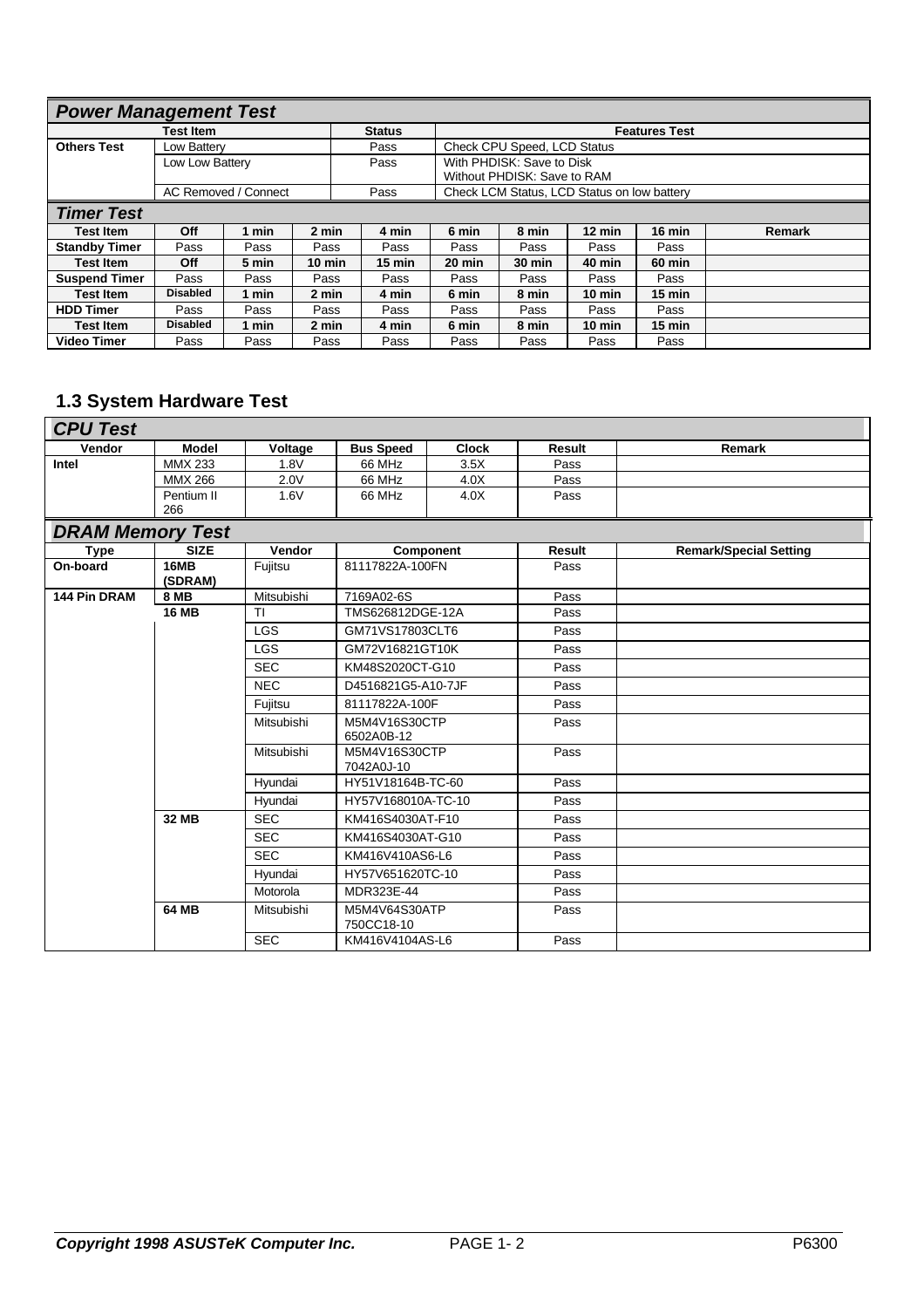## **1.4 Others Test**

| <b>Function Key Test</b>     |                                      |               |                               |  |  |  |  |  |  |
|------------------------------|--------------------------------------|---------------|-------------------------------|--|--|--|--|--|--|
| <b>Function Key</b>          | <b>Function</b>                      | <b>Status</b> | <b>Remark/Special Setting</b> |  |  |  |  |  |  |
| $Fn + \Sigma$                | <b>Brightness Up</b>                 | Pass          |                               |  |  |  |  |  |  |
| $Fn + fl$                    | <b>Brightness Down</b>               | Pass          |                               |  |  |  |  |  |  |
| $Fn + F1$                    | Suspend                              | Pass          |                               |  |  |  |  |  |  |
| $Fn + F2$                    | Pad On / Off                         | Pass          |                               |  |  |  |  |  |  |
| $Fn + F7$                    | Panel On / Off                       | Pass          |                               |  |  |  |  |  |  |
| $Fn + F8$                    | LCD / CRT / Simultaneous display     | Pass          |                               |  |  |  |  |  |  |
| $Fn + F9$                    | TV On / Off                          | Pass          |                               |  |  |  |  |  |  |
| $Fn + F10$                   | Speaker On / Off                     | Pass          |                               |  |  |  |  |  |  |
| $Fn + F11$                   | Volume Up                            | Pass          |                               |  |  |  |  |  |  |
| $Fn + F12$                   | <b>Volume Down</b>                   | Pass          |                               |  |  |  |  |  |  |
| <b>LCM Status Indicators</b> |                                      |               |                               |  |  |  |  |  |  |
| <b>Item</b>                  | <b>Function</b>                      | <b>Status</b> | <b>Remark/Special Setting</b> |  |  |  |  |  |  |
| Keyboard                     | Show Keyboard status                 | Pass          |                               |  |  |  |  |  |  |
| <b>Drive</b>                 | Show Drive (FDD, HDD, CD-ROM) status | Pass          |                               |  |  |  |  |  |  |
| <b>PCMCIA</b>                | Show PCMCIA socket status            | Pass          |                               |  |  |  |  |  |  |
| <b>Battery</b>               | Show Battery status                  | Pass          |                               |  |  |  |  |  |  |
| <b>Power Management</b>      | Show Power Management status         | Pass          |                               |  |  |  |  |  |  |

## *2. System Utility / Driver Test*

| <b>System Utility</b>             |                   |                      |                                          |               |                |  |  |
|-----------------------------------|-------------------|----------------------|------------------------------------------|---------------|----------------|--|--|
| Package Name                      | <b>Version</b>    | <b>Publisher</b>     | <b>O.S. Environment</b>                  | <b>Status</b> | <b>Remark</b>  |  |  |
| <b>PHLASH Utility</b>             | V4.0 R 1.37e      | Phoenix              | <b>MS-DOS V6.22</b>                      | Pass          |                |  |  |
| <b>Battery Fresh</b>              | V <sub>0.4</sub>  | <b>ASUSTeK</b>       | <b>MS-DOS V6.22</b>                      | Pass          |                |  |  |
| <b>PHDISK</b>                     | V3.1              | Phoenix              | <b>MS-DOS V6.22</b>                      | Pass          |                |  |  |
| <b>PX4PATCH</b>                   | V <sub>2.1</sub>  | <b>ASUSTek</b>       | <b>Win95 V950B</b>                       | Pass          | For BX Chipset |  |  |
| <b>TXPATCH</b>                    | V1.0              | Intel                | <b>Win95 V950B</b>                       | Pass          | For TX Chipset |  |  |
| <b>System Cache</b><br><b>DPM</b> | V1.980113         | Genesis              | <b>Win95 V950B</b>                       | Pass          |                |  |  |
| <b>System Driver</b>              |                   |                      |                                          |               |                |  |  |
| Package Name                      | <b>Version</b>    | <b>Publisher</b>     | <b>O.S. Environment</b>                  | <b>Status</b> | <b>Remark</b>  |  |  |
| <b>PCMCIA Driver</b>              | V4.0              | Phoenix              | <b>MS-DOS V6.22</b>                      | Pass          |                |  |  |
|                                   |                   |                      | <b>WFW V3.11</b>                         |               |                |  |  |
|                                   | V4.10.1387        | Phoenix              | <b>Win95 V950B</b>                       | Pass          |                |  |  |
|                                   | V4.10.1900        | Microsoft            | Win98 V4.10.1900                         | Pass          |                |  |  |
| <b>Audio Driver</b>               | V5.02             | Yamaha               | <b>MS-DOS V6.22</b>                      | Pass          |                |  |  |
|                                   | V4.03.8327        | Yamaha               | <b>WFWG V3.11</b><br><b>Win95 V950B</b>  |               |                |  |  |
|                                   | V4.10.1900        | Yamaha               | <b>Win95 V950B</b>                       | Pass<br>Pass  |                |  |  |
|                                   | V4.03.2309        | Yamaha               | NT WKS V4.0                              | Pass          |                |  |  |
|                                   |                   |                      | <b>NT WKS V3.51</b>                      |               |                |  |  |
|                                   | V3.04             | Yamaha               | OS/2 WARP V4.0                           | Pass          |                |  |  |
| <b>VGA Driver</b>                 | V5.07             | Neomagic             | <b>WFWG V3.11</b>                        | Pass          |                |  |  |
|                                   | V <sub>5.01</sub> | Neomagic             | <b>Win V3.1</b><br>Chinese (Traditional) | Pass          |                |  |  |
|                                   | V613Q             |                      | <b>Win95 V950B</b>                       | Pass          |                |  |  |
|                                   | V3.21             | Neomagic<br>Neomagic | NT WKS V4.0                              | Pass          |                |  |  |
| <b>Touch Pad</b>                  | V5.0.7            | Synaptic             | Win95 V950B                              | Pass          |                |  |  |
| <b>Driver</b>                     | V3.4              | Synaptic             | NT WKS V4.0                              | Pass          |                |  |  |
|                                   | V2.35             | Synaptic             | <b>MS-DOS V6.22</b>                      | Pass          |                |  |  |
|                                   |                   |                      | <b>WFWG V3.11</b>                        |               |                |  |  |
| <b>Infrared Driver</b>            | V1.0              | Puma                 | <b>Win95 V950B</b>                       | Pass          |                |  |  |
|                                   | V3.0              | National             | <b>Win95 V950B</b>                       | Pass          |                |  |  |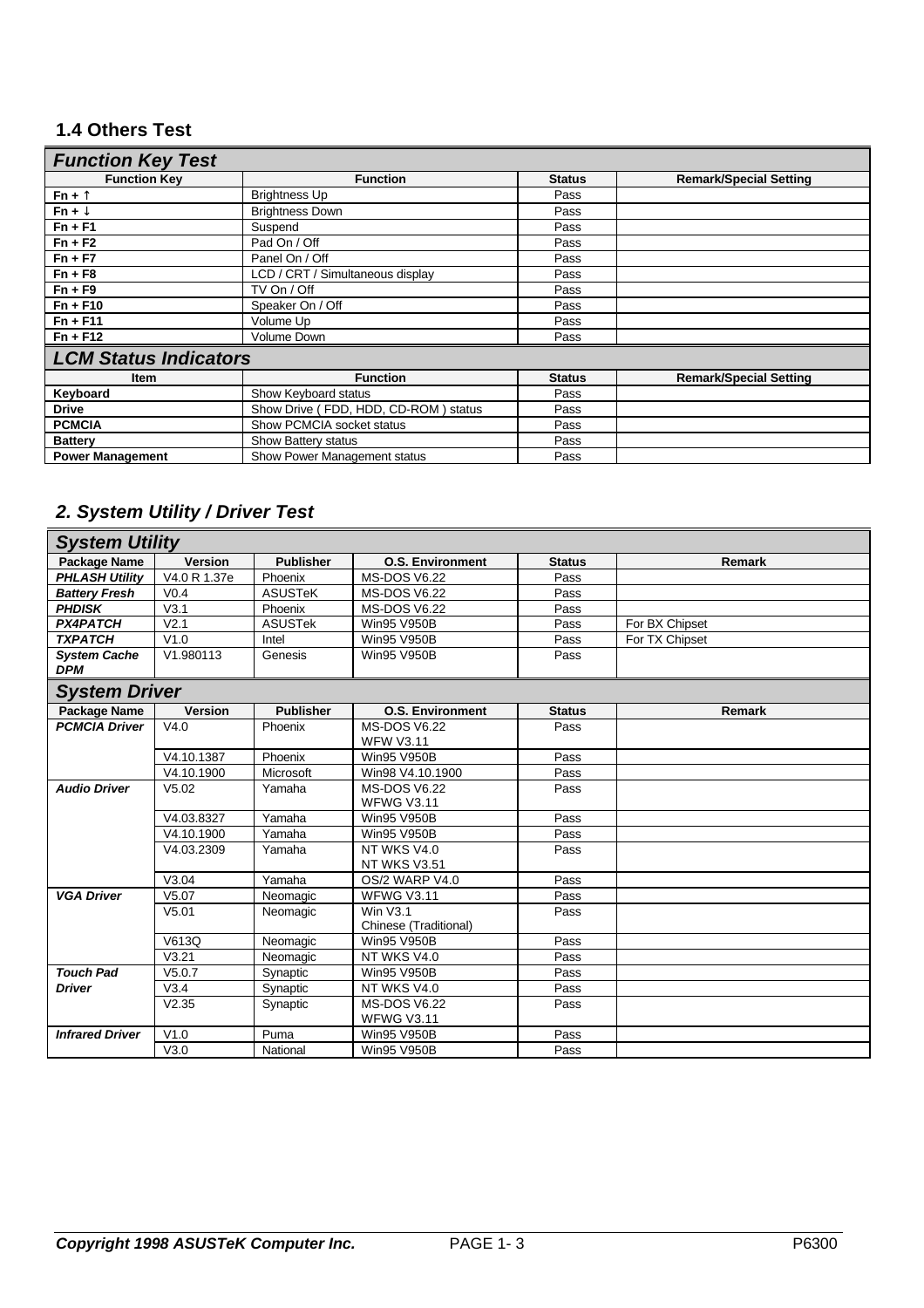| <b>System Driver</b>  |                     |                  |                         |               |         |  |  |  |  |
|-----------------------|---------------------|------------------|-------------------------|---------------|---------|--|--|--|--|
| Package Name          | Version             | <b>Publisher</b> | <b>O.S. Environment</b> | <b>Status</b> | Rermark |  |  |  |  |
| Toshiba               | V2.16               | Toshiba          | MS-DOS V6.22            | Pass          |         |  |  |  |  |
| <b>CD-ROM Driver</b>  |                     |                  |                         |               |         |  |  |  |  |
| <b>Matsushita CD-</b> | V <sub>5.17</sub> V | Matsushita-      | MS-DOS V6.22            | Pass          |         |  |  |  |  |
| <b>ROM Driver</b>     |                     | Kotobuki         |                         |               |         |  |  |  |  |

## *3. System Diagnostic & Certification Test*

| <b>System Diagnostics</b>   |                |                  |                                    |               |                                                                                                                      |  |  |  |
|-----------------------------|----------------|------------------|------------------------------------|---------------|----------------------------------------------------------------------------------------------------------------------|--|--|--|
| Package Name                | <b>Version</b> | <b>Publisher</b> | <b>O.S. Environment</b>            | <b>Status</b> | <b>Test Configuration</b>                                                                                            |  |  |  |
| Qaplus/win                  | V7.1           | Diagsoft         | Win95 V950B                        | Pass          | Intel Pentium II-266 + 16MB (On-board<br>16MB) + 512K Cache + Hitachi DK226A-<br>32U + Toshiba XM-1702B              |  |  |  |
| <b>System Certification</b> |                |                  |                                    |               |                                                                                                                      |  |  |  |
| Package Name                | <b>Version</b> | <b>Publisher</b> | <b>O.S. Environment</b>            | <b>Status</b> | <b>Test Configuration</b>                                                                                            |  |  |  |
| <b>PC97 Test</b>            | V7.2           | Microsoft        | Win95 V950B                        | Pass          | Intel Pentium 233 + 80MB (On-board 16MB<br>+ SEC 32MB * 2) + 512K Cache + IBM<br>DTCA-24090 + Toshiba XM-1702B       |  |  |  |
|                             | V7.2           | Microsoft        | NT WKS V4.0 With<br>Service PACK 3 | Pass          | Intel Pentium II-266 + 32MB (On-board<br>16MB + Mitsubishi 16MB) + 512K Cache +<br>IBM DTCA-24090 + Toshiba XM-1702B |  |  |  |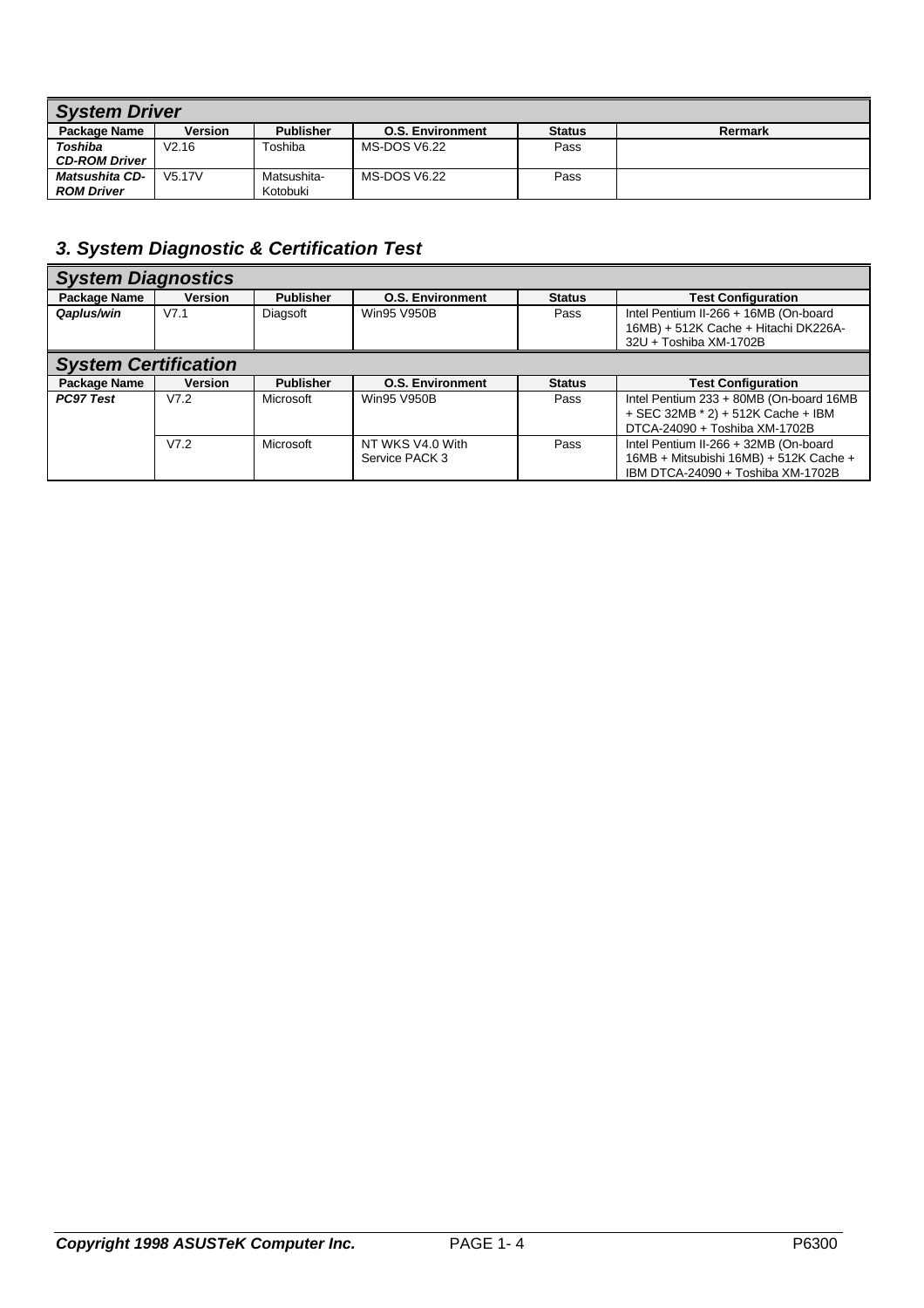## **PART B. OPERATING SYSTEM TEST**

## *1. Microsoft Windows 95 Operating System Test*

## **1.1 Software Combination Test**

## **1.1.1 Operating System Compatibility**

|                                                   | <b>Operating System Test</b> |                                               |                          |                       |                                                                                                                                   |
|---------------------------------------------------|------------------------------|-----------------------------------------------|--------------------------|-----------------------|-----------------------------------------------------------------------------------------------------------------------------------|
|                                                   | O.S. Name                    | <b>Version</b>                                | <b>Publisher</b>         | <b>Status</b>         | Hardware Configuration / Hard Disk & Controller                                                                                   |
| <b>Windows 95</b>                                 |                              | <b>V950B</b>                                  | Microsoft                | Pass                  | Intel Pentium II-266 + 80MB(On-board 16MB + SEC 32MB *<br>2) + 512KB Cache + IBM DTCA-24090 + Toshiba XM-1702B<br>CD-ROM          |
| <b>Windows 95</b><br><b>Chinese (Traditional)</b> |                              | V950B                                         | Microsoft                | Pass                  | Intel Pentium 233 + 80MB(On-board $16MB + SEC$ 32MB $*$ 2) +<br>512KB Cache + IBM DTCA-24090 + Toshiba XM-1702B CD-<br><b>ROM</b> |
| <b>Windows 95</b><br>Japanese (PCAT)              |                              | <b>V950B</b>                                  | Microsoft                | Pass                  | Intel Pentium II-266 + 80MB(On-board 16MB + Fujitsu 64MB)<br>+512KB Cache + Hitachi DK226A-32U + Toshiba XM-1702B<br>CD-ROM       |
| <b>Windows 95</b><br><b>Chinese (Simplified)</b>  |                              | V950                                          | Microsoft                | Pass                  | Intel Pentium 233 + 80MB(On-board 16MB + Mitsubishi 64<br>MB) + 512KB Cache + IBM DTCA-24090 + Toshiba XM-<br>1702B CD-ROM        |
| <b>Function Key Test</b>                          |                              |                                               |                          |                       |                                                                                                                                   |
|                                                   | <b>Function Key</b>          |                                               | <b>Function</b>          | <b>Status</b>         | <b>Remark/Special Setting</b>                                                                                                     |
| $Fn + Up$ arrow                                   |                              | <b>Brightness Up</b>                          |                          | Pass                  |                                                                                                                                   |
| Fn + Down arrow                                   |                              | <b>Brightness Down</b>                        |                          | Pass                  |                                                                                                                                   |
| $Fn + F1$                                         |                              | Suspend                                       |                          | Pass<br>Pass          |                                                                                                                                   |
| $Fn + F2$                                         |                              |                                               | Pad On / Off             |                       |                                                                                                                                   |
| $Fn + F7$                                         |                              | Panel On / Off                                |                          | Pass                  |                                                                                                                                   |
| $Fn + F8$                                         |                              |                                               | LCD / CRT / Simultaneous | Pass                  |                                                                                                                                   |
| $Fn + F9$                                         |                              | TV On / Off                                   |                          | Pass                  |                                                                                                                                   |
| $Fn + F10$                                        |                              | Speaker On / Off                              |                          | Pass                  | Refer to PART D 2.4                                                                                                               |
| $Fn + F11$<br>$Fn + F12$                          |                              | Volume Up<br>Volume Down                      |                          | Pass<br>Pass          |                                                                                                                                   |
|                                                   |                              |                                               |                          |                       |                                                                                                                                   |
|                                                   | <b>Power Management Test</b> |                                               |                          |                       |                                                                                                                                   |
| Power                                             | <b>Test Item</b><br>Disabled | <b>O.S. Environment</b><br><b>Win95 V950B</b> |                          | <b>Status</b><br>Pass | <b>Features Tested</b>                                                                                                            |
| Resource:                                         |                              |                                               |                          |                       |                                                                                                                                   |
| <b>Battery</b>                                    | Max<br>Performance           | <b>Win95 V950B</b>                            |                          | Pass                  |                                                                                                                                   |
|                                                   | Max Saving                   | Win95 V950B                                   |                          | Pass                  |                                                                                                                                   |
|                                                   | Customized                   | Win95 V950B                                   |                          | Pass                  |                                                                                                                                   |
|                                                   | Standby<br>Timeout           | <b>Win95 V950B</b>                            |                          | Pass                  |                                                                                                                                   |
| Standby<br>Wakeup                                 |                              | <b>Win95 V950B</b>                            |                          | Pass                  | Wake up Event: Key stroke / PS2 Mouse movement /<br>Ring-In (External Modem / PCMCIA Modem)                                       |
|                                                   | Suspend<br>Timeout           | Win95 V950B                                   |                          | Pass                  | Suspend Mode: RAM / HDD                                                                                                           |
|                                                   | Lid switch<br>closure        | <b>Win95 V950B</b>                            |                          | Pass                  | Panel Off                                                                                                                         |
|                                                   | Resume from<br><b>STR</b>    | <b>Win95 V950B</b>                            |                          | Pass                  | Resume Event:<br>Power button / key stroke                                                                                        |
|                                                   | Resume from<br><b>STD</b>    | Win95 V950B                                   |                          | Pass                  | Resume Event:<br>Power button                                                                                                     |

#### **1.1.2 Application Software Compatibility**

| <b>Communication</b>  |                |                  |                         |               |                                                                                                |  |  |  |  |
|-----------------------|----------------|------------------|-------------------------|---------------|------------------------------------------------------------------------------------------------|--|--|--|--|
| Package Name          | <b>Version</b> | <b>Publisher</b> | <b>O.S. Environment</b> | <b>Status</b> | <b>Features Tested</b>                                                                         |  |  |  |  |
| <b>Procomm Plus</b>   | V4.0           | Datastorm        | Win95 V950B             | Pass          | Install from CD-ROM and execute Procom<br>Plus, Send / Receive FAX Document.                   |  |  |  |  |
| <b>Windows 95 Fax</b> | V950           | Microsoft        | Win95 V950B             | Pass          | Add Microsoft Fax from Windows 95 and<br>execute this program, Send / Receive FAX<br>Document. |  |  |  |  |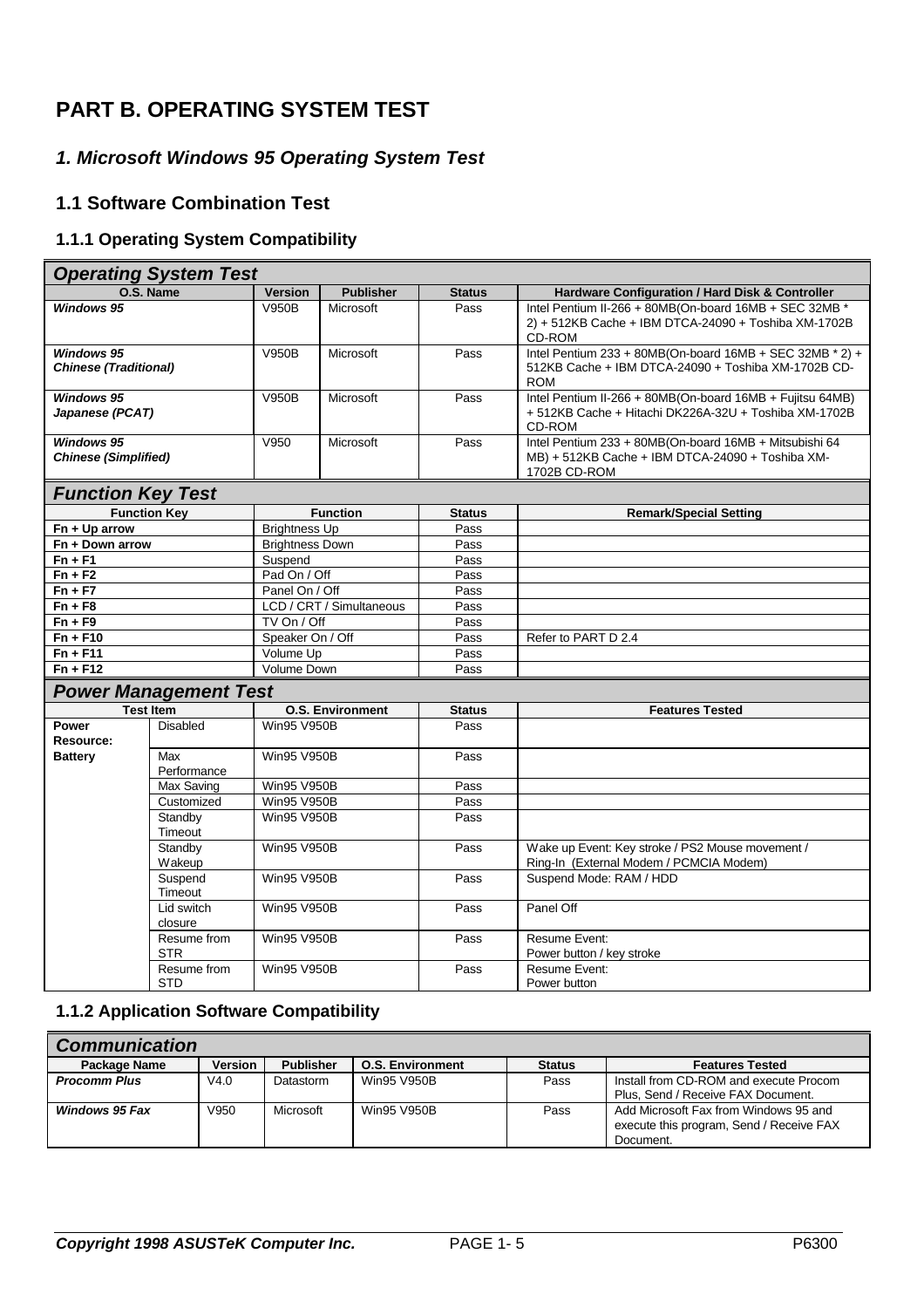| CAD/CAM/DTP                                              |                              |                  |                                             |               |                                                                                                                                           |
|----------------------------------------------------------|------------------------------|------------------|---------------------------------------------|---------------|-------------------------------------------------------------------------------------------------------------------------------------------|
| Package Name                                             | <b>Version</b>               | <b>Publisher</b> | <b>O.S. Environment</b>                     | <b>Status</b> | <b>Features Tested</b>                                                                                                                    |
| <b>AutoCAD</b>                                           | LT                           | Autodesk         | <b>Win95 V950B</b><br>Chinese (Traditional) | Pass          | Configure VGA at high resolution, open,<br>redraw and render sample files. System<br>suspend / resume.                                    |
| <b>Auto CAD</b>                                          | R <sub>14</sub>              | Autodesk         | <b>Win95 V950B</b>                          | Pass          | Configure VGA at high resolution, open,<br>redraw and render sample files. System<br>suspend / resume.                                    |
| <b>Desktop Publishing Graphics</b>                       |                              |                  |                                             |               |                                                                                                                                           |
| <b>Package Name</b>                                      | <b>Version</b>               | <b>Publisher</b> | <b>O.S. Environment</b>                     | <b>Status</b> | <b>Features Tested</b>                                                                                                                    |
| Page Maker                                               | V6.5C                        | Adobe            | <b>Win95 V950B</b>                          | Pass          | Configure VGA at high resolution, open,                                                                                                   |
|                                                          |                              |                  | Chinese (Traditional)                       |               | redraw and render sample files. System<br>suspend / resume.                                                                               |
| <b>Database Applications</b>                             |                              |                  |                                             |               |                                                                                                                                           |
| <b>Package Name</b>                                      | <b>Version</b>               | <b>Publisher</b> | <b>O.S. Environment</b>                     | <b>Status</b> | <b>Features Tested</b>                                                                                                                    |
| Delphi Desktop                                           | V3.0                         | <b>Borland</b>   | Win95 V950B                                 | Pass          | Load a program file, Compile, Link, and Run<br>this program                                                                               |
| <b>Visual Fox Pro</b>                                    | V5.0                         | Microsoft        | <b>Win95 V950B</b>                          | Pass          | Load .dbf file and Query Open sample<br>program file & execute                                                                            |
| Games                                                    |                              |                  |                                             |               |                                                                                                                                           |
| <b>Package Name</b>                                      | <b>Version</b>               | <b>Publisher</b> | <b>O.S. Environment</b>                     | <b>Status</b> | <b>Features Tested</b>                                                                                                                    |
| <b>Disney Lion King</b>                                  | $\overline{a}$               | Disnep           | Win95 V950B                                 | Pass          | Install from CD-ROM then play the game.                                                                                                   |
| <b>MS Flight Simulator</b>                               | V6.0                         | Microsoft        | Win95 V950B                                 | Pass          | Install from CD-ROM then play the game.                                                                                                   |
| <b>MS Monster Truck</b><br><b>Madness</b>                | V1.0                         | Microsoft        | Win95 V950B                                 | Pass          | Install from CD-ROM then play the game.                                                                                                   |
| <b>Microsoft Golf</b>                                    | V3.0                         | Microsoft        | Win95 V950B                                 | Pass          | Install from CD-ROM then play the game.                                                                                                   |
| <b>NBA LIVE 98</b>                                       | $\omega$                     | Microsoft        | Win95 V950B                                 | Pass          | Install from CD-ROM then play the game.                                                                                                   |
| <b>TIMELAPSE</b>                                         |                              | <b>GTE</b>       | Win95 V950B                                 | Pass          | Install from CD-ROM then play the game.                                                                                                   |
| Fury 3                                                   | V1.0                         | Microsoft        | Win95 V950B                                 | Pass          | Install from CD-ROM then play the game.                                                                                                   |
| <b>Graphics / Multimedia Business</b>                    |                              |                  |                                             |               |                                                                                                                                           |
| <b>Package Name</b>                                      | Version                      | <b>Publisher</b> | <b>O.S. Environment</b>                     | <b>Status</b> | <b>Features Tested</b>                                                                                                                    |
| <b>ABC Graphics Suite</b>                                | V6.0                         | Micrografx       | <b>Win95 V950B</b>                          | Pass          | Install from CD-ROM, and open sample files,<br>edit, modify and save.                                                                     |
| <b>Astound</b>                                           | V <sub>2.0</sub>             | <b>Gold Disk</b> | Win95 V950B                                 | Pass          | Install from CD-ROM, load file & edit it,<br>adding clipart and present a slide show.                                                     |
| <b>3D Studio MAX</b>                                     | V2.0                         | Autodesk         | Win95 V950B                                 | Pass          | Install open, render, animator (in High<br>resolution mode).                                                                              |
| <b>Corel Draw for</b><br>windows                         | V7.0                         | Corel            | <b>Win95 V950B</b>                          | Pass          | Using Corelpresent!, Corel DRAW!, draw /<br>show demo picture.                                                                            |
| <b>Extreme 3D</b>                                        | V1.0                         | Micromedia       | <b>Win95 V950B</b>                          | Pass          | Install from CD-ROM, open file, edit, and<br>show pictures demo.                                                                          |
| <b>Adobe Photoshop</b>                                   | V4.0                         | Adobe            | <b>Win95 V950B</b>                          | Pass          | Install from CD-ROM, open sample files, edit<br>image files.                                                                              |
| <b>Microstation 95</b>                                   | V <sub>5.0</sub>             | <b>Bently</b>    | <b>Win95 V950B</b>                          | Pass          | Install from CD-ROM, open sample files, edit<br>and render image files.                                                                   |
| <b>Video Director</b>                                    | V2.5                         | <b>Gold Disk</b> | <b>Win95 V950B</b>                          | Pass          | Install from CD-ROM, open files, edit & save<br>files.                                                                                    |
| <b>Visio for windows</b>                                 | V4.0                         | <b>VISIO</b>     | <b>Win95 V950B</b>                          | Pass          | Install from network, open files, edit and save<br>files.                                                                                 |
| <b>Internet Tools</b>                                    |                              |                  |                                             |               |                                                                                                                                           |
| <b>Package Name</b>                                      | Version                      | <b>Publisher</b> | <b>O.S. Environment</b>                     | <b>Status</b> | <b>Features Tested</b>                                                                                                                    |
| <b>Internet Explorer</b>                                 | V4.0                         | Microsoft        | <b>Win95 V950B</b>                          | Pass          | Install and Dial up Internet service provider to<br>browse the Internet.                                                                  |
| <b>Internet Phone</b>                                    | V <sub>5.0</sub>             | VocalTec         | <b>Win95 V950B</b>                          | Pass          | Install and Dial up Internet service provider to<br>talk with another person through internet.                                            |
| <b>Internet Explorer</b><br><b>Chinese (Traditional)</b> | V4.0                         | Microsoft        | Win95 V950B<br>Chinese (Traditional)        | Pass          | Install and Dial up Internet service provider to<br>browse the Internet.                                                                  |
| <b>Netscape</b>                                          | V4.03                        | Netscape         | Win95 V950B<br>Chinese (Traditional)        | Pass          | Install and Dial up Internet service provider to<br>browse the Internet.                                                                  |
| <b>Integrate Applications</b>                            |                              |                  |                                             |               |                                                                                                                                           |
| <b>Package Name</b>                                      | Version                      | <b>Publisher</b> | <b>O.S. Environment</b>                     | Status        | <b>Features Tested</b>                                                                                                                    |
| Office 97                                                | Pro-<br>fessional<br>Edition | Microsoft        | Win95 V950B                                 | Pass          | Install from CD-ROM, execute PowerPoint,<br>Excel, Word, and Access to open, edit and<br>save application sample files.                   |
| Office 97<br><b>Chinese (Traditional)</b>                | Pro-<br>fessional<br>Edition | Microsoft        | Win95 V950B<br>Chinese (Traditional)        | Pass          | Install from CD-ROM, and execute<br>PowerPoint, Excel, Schedule Plus, Word,<br>Access application sample files open and<br>save function. |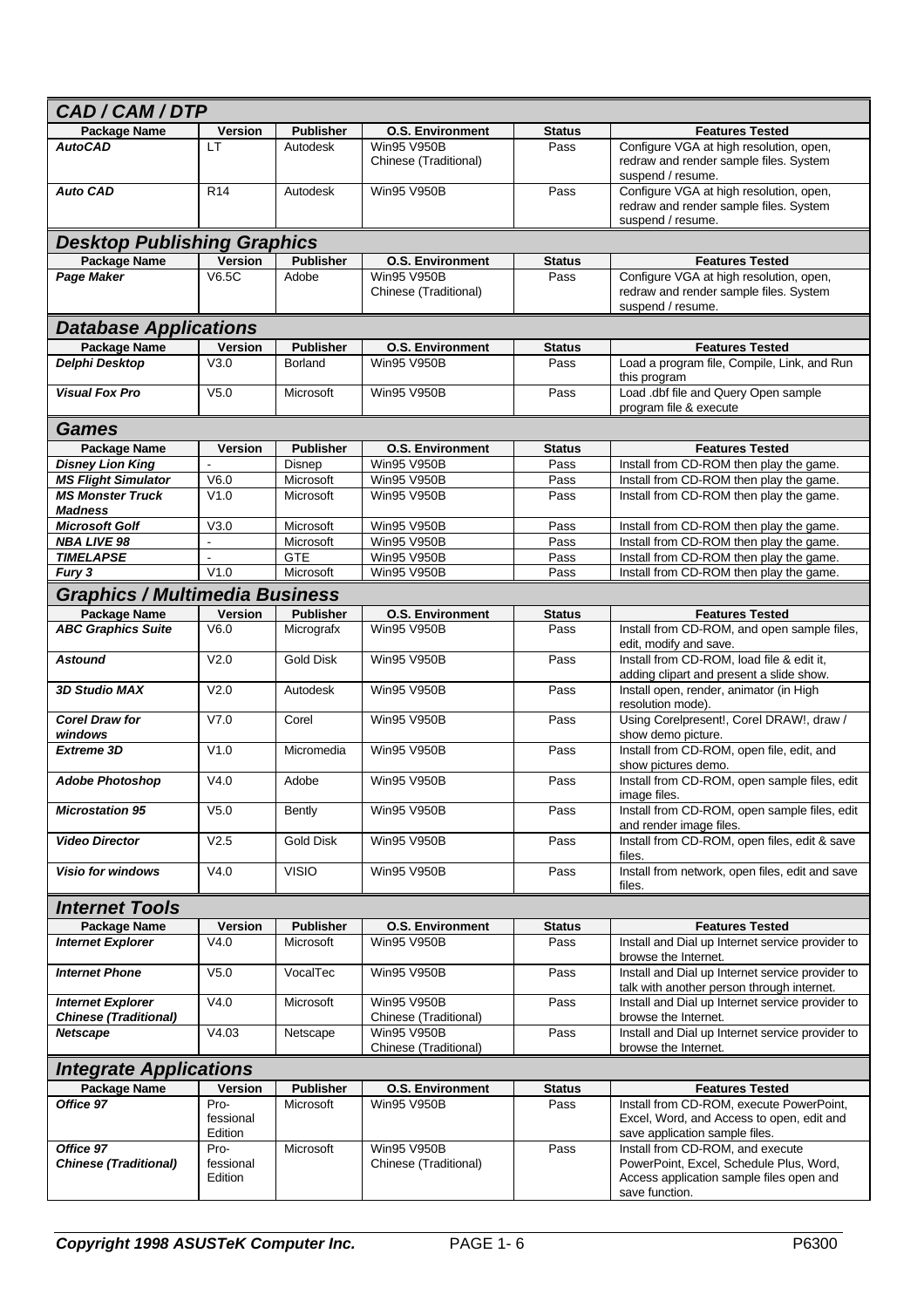| <b>Integrate Applications</b>                  |                  |                  |                            |                                           |                                                                                                |  |
|------------------------------------------------|------------------|------------------|----------------------------|-------------------------------------------|------------------------------------------------------------------------------------------------|--|
| Package Name                                   | <b>Version</b>   | <b>Publisher</b> | <b>O.S. Environment</b>    | <b>Status</b>                             | <b>Features Tested</b>                                                                         |  |
| <b>Works</b>                                   | V4.0             | Microsoft        | <b>Win95 V950B</b>         | Pass                                      | Open database, spreadsheet, word                                                               |  |
|                                                |                  |                  |                            |                                           | processing file and edit.                                                                      |  |
| Works                                          | V4.0             | Microsoft        | Pass<br><b>Win95 V950B</b> |                                           | Open database, spreadsheet, word                                                               |  |
| <b>Chinese (Traditional)</b>                   |                  |                  |                            |                                           | processing file and edit.                                                                      |  |
| <b>Utilities &amp; Tools</b>                   |                  |                  |                            |                                           |                                                                                                |  |
| Package Name                                   | <b>Version</b>   | <b>Publisher</b> | <b>O.S. Environment</b>    | <b>Status</b>                             | <b>Features Tested</b>                                                                         |  |
| <b>Norton Antivirus</b>                        | V1.0             | Symantec         | <b>Win95 V950B</b>         | Pass                                      | Install and execute virus scan.                                                                |  |
| <b>Norton Navigator</b>                        | V1.0             | Symantec         | Win95 V950B                | Pass                                      | Install and execute some features commands<br>in desktop.                                      |  |
| <b>Norton Utility for</b><br><b>Windows 95</b> | V <sub>2.0</sub> | Symantec         | <b>Win95 V950B</b>         | Pass                                      | Execute its utility such as: File Find, Norton<br>Disk Doctor, System Information, Speed Disk. |  |
| <b>PC-Cillin 97</b>                            | V3.0             | Trend            | <b>Win95 V950B</b><br>Pass |                                           | Install from CD-ROM and execute virus scan.                                                    |  |
| <b>Project Management</b>                      |                  |                  |                            |                                           |                                                                                                |  |
| Package Name                                   | <b>Version</b>   | <b>Publisher</b> | <b>O.S. Environment</b>    | <b>Status</b>                             | <b>Features Tested</b>                                                                         |  |
| Project 98                                     |                  | Microsoft        | <b>Win95 V950B</b>         | Pass                                      | Install and edit & save project files,                                                         |  |
|                                                |                  |                  |                            |                                           | Suspend/Resume, Restart/Shut Down.                                                             |  |
| <b>Schedule</b>                                | V7.0             | Microsoft        | <b>Win95 V950B</b>         | Pass                                      | Install from floppy, edit and arrange a                                                        |  |
|                                                |                  |                  |                            | schedule.                                 |                                                                                                |  |
| <b>Programming Language / Compiler</b>         |                  |                  |                            |                                           |                                                                                                |  |
| <b>Package Name</b>                            | <b>Version</b>   | <b>Publisher</b> | <b>O.S. Environment</b>    | <b>Status</b>                             | <b>Features Tested</b>                                                                         |  |
| <b>Visual Basic</b>                            | V <sub>5.0</sub> | Microsoft        | Win95 V950B                | Pass                                      | Install from CD-ROM, open files, edit & save                                                   |  |
|                                                |                  |                  | Chinese (Traditional)      |                                           | files, Suspend/Resume, Restart/Shut Down.                                                      |  |
| Visual C++                                     | V <sub>5.0</sub> | Microsoft        | <b>Win95 V950B</b>         | Pass                                      | Install from CD-ROM, open files, edit & save                                                   |  |
|                                                |                  |                  |                            | files, Suspend/Resume, Restart/Shut Down. |                                                                                                |  |
| Visual J++                                     | V1.0             | Microsoft        | <b>Win95 V950B</b>         | Pass                                      | Install from CD-ROM, open files, edit & save<br>files, Suspend/Resume, Restart/Shut Down.      |  |
| Watcom C++                                     | V10.5            | Watcom           | <b>Win95 V950B</b>         | Pass                                      | Install from CD-ROM, Edit a program file,                                                      |  |
|                                                |                  |                  |                            |                                           | Compiler a program and execute.                                                                |  |
|                                                |                  |                  |                            |                                           |                                                                                                |  |

## **1.2 Hardware Compatibility Test**

## **1.2.1 Peripheral Device Test**

| <b>FDD Devices</b>            |                             |                         |               |                                                      |  |  |
|-------------------------------|-----------------------------|-------------------------|---------------|------------------------------------------------------|--|--|
| Vendor                        | <b>Test Mode</b>            | <b>O.S. Environment</b> | <b>Status</b> | <b>Remark/Special Setting</b>                        |  |  |
| <b>NEC</b>                    | 720 KB                      | <b>Win95 V950B</b>      | Pass          | Diskette Format / Read / Write / Boot                |  |  |
|                               | 1.44 MB                     | <b>Win95 V950B</b>      | Pass          | Diskette Format / Read / Write / Boot                |  |  |
| <b>HDD Devices</b>            |                             |                         |               |                                                      |  |  |
| Vendor                        | <b>Capacity / Test Mode</b> | <b>O.S. Environment</b> | <b>Status</b> | <b>Remark/Special Setting</b>                        |  |  |
| Hitachi DK225A-               | $2.1$ GB / Mode 4           | <b>Win95 V950B</b>      | Pass          | HDD Detect / Fdisk / Format / Access after           |  |  |
| 21U                           |                             |                         |               | Resume                                               |  |  |
| Hitachi DK226A-<br><b>32U</b> | $3.2GB/Mode$ 4              | <b>Win95 V950B</b>      | Pass          | HDD Detect / Fdisk / Format / Access after<br>Resume |  |  |
| <b>IBM DTCA-24090</b>         | 4GB / Mode 4                | <b>Win95 V950B</b>      | Pass          | HDD Detect / Fdisk / Format / Access after           |  |  |
|                               |                             |                         |               | Resume                                               |  |  |
| <b>CD-ROM Devices</b>         |                             |                         |               |                                                      |  |  |
| Vendor                        | <b>Test Mode / Speed</b>    | <b>O.S. Environment</b> | <b>Status</b> | <b>Remark/Special Setting</b>                        |  |  |
| Toshiba XM-1602B              | Mode 4/20                   | <b>Win95 V950B</b>      | Pass          | System Detect / Access after system<br>Resume        |  |  |
| Toshiba XM-1702B              | Mode 4/24                   | <b>Win95 V950B</b>      | Pass          | System Detect / Access after system<br>Resume        |  |  |
| <b>Point Device</b>           |                             |                         |               |                                                      |  |  |
| Type                          | <b>Model</b>                | <b>O.S. Environment</b> | <b>Result</b> | <b>Remark/Special Setting</b>                        |  |  |
| Internal                      | <b>Touch Pad</b>            | <b>Win95 V950B</b>      | Pass          |                                                      |  |  |
|                               | <b>Track Point</b>          | <b>Win95 V950B</b>      | Pass          |                                                      |  |  |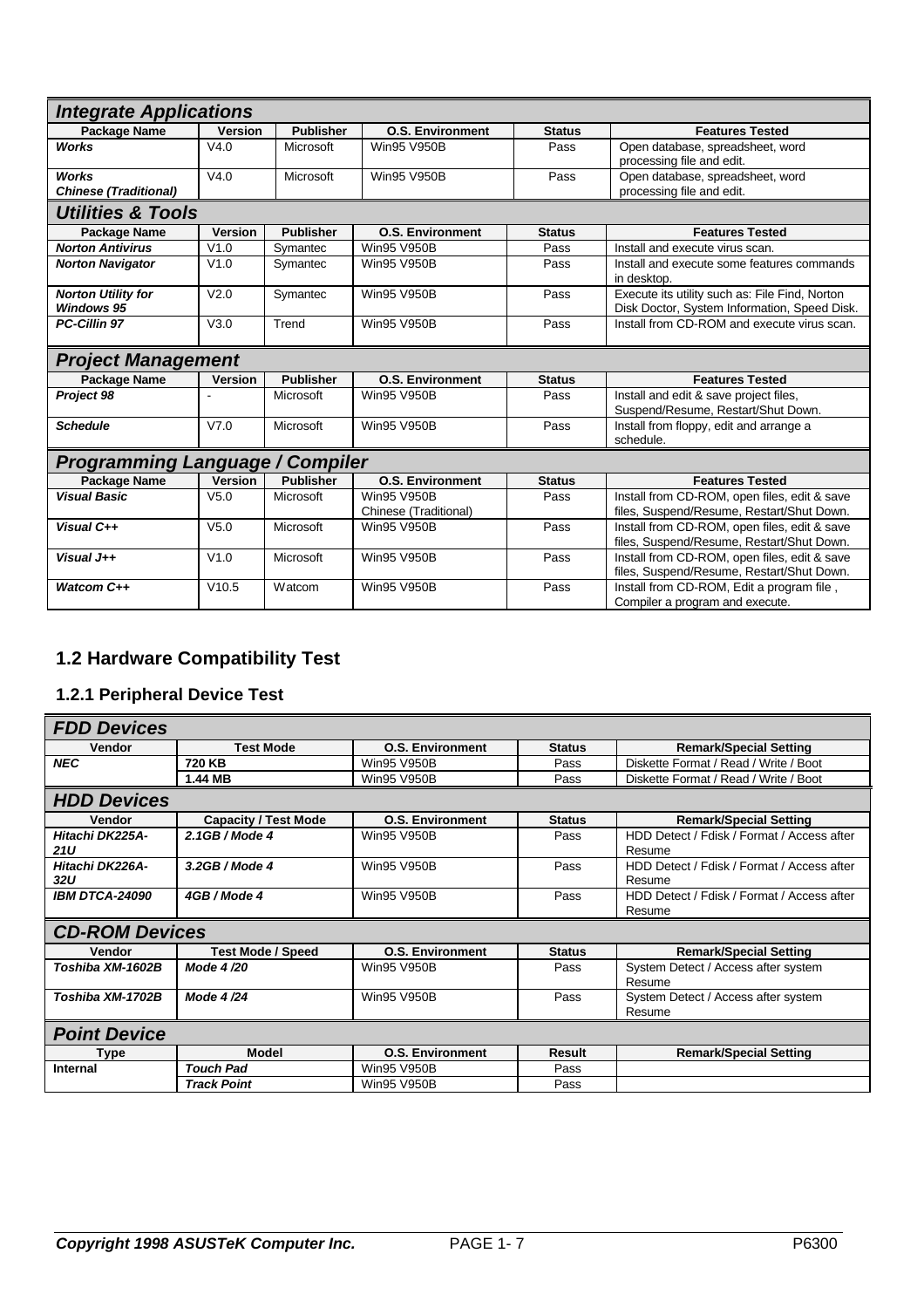| <b>Serial Port Devices</b>   |                                            |                                             |               |                                                         |  |
|------------------------------|--------------------------------------------|---------------------------------------------|---------------|---------------------------------------------------------|--|
| <b>Type</b>                  | <b>Model</b>                               | <b>O.S. Environment</b>                     | <b>Status</b> | <b>Remark/Special Setting</b>                           |  |
| <b>Mouse</b>                 | <b>Microsoft Serial Mouse</b>              | <b>Win95 V950B</b><br>Chinese (Traditional) | Pass          | Mode:Auto / User(IRQ:3, Port:2E8, COM4)                 |  |
|                              | <b>Microsoft Intelli Mouse</b>             | <b>Win95 V950B</b><br>Chinese (Traditional) | Pass          | Mode:Auto / User(IRQ:3, Port:2E8, COM4)                 |  |
|                              | <b>Genius Serial Mouse</b>                 | <b>Win95 V950B</b>                          | Pass          | Mode:Auto / User(IRQ:3, Port:2E8, COM4)                 |  |
|                              | <b>Logitech Serial Mouse</b>               | <b>Win95 V950B</b>                          | Pass          | Mode:Auto / User(IRQ:4, Port:3E8, COM3)                 |  |
|                              | <b>NEC Serial Mouse</b>                    | <b>Win95 V950B</b>                          | Pass          | Mode:Auto / User(IRQ:4, Port:3E8, COM3)                 |  |
| <b>External Modem</b>        | <b>ADI CommuPack</b><br>33600SVD           | <b>Win95 V950B</b><br>Chinese (Traditional) | Pass          | Mode:Auto / User(IRQ:4, Port:3F8, COM1)                 |  |
|                              | <b>ADI CommuPack</b><br>56KSVD             | Win95 V950B                                 | Pass          | Mode:Auto / User(IRQ:4, Port:3F8, COM1)                 |  |
|                              | <b>Acer AME-RT00</b>                       | <b>Win95 V950B</b><br>Chinese (Traditional) | Pass          | Mode:Auto / User(IRQ:3, Port:2E8, COM4)                 |  |
|                              | <b>GVC SF1156V/R</b>                       | <b>Win95 V950B</b>                          | Pass          | Mode:Auto / User(IRQ:4, Port:3F8, COM3)                 |  |
|                              | <b>Usrobotics Sportster Voice</b><br>33600 | <b>Win95 V950B</b>                          | Pass          | Mode:Auto / User(IRQ:4, Port:3F8, COM3)                 |  |
| RS-232 Cable                 | <b>Null Modem Cable</b>                    | <b>Win95 V950B</b><br>Chinese (Traditional) | Pass          | Mode:User(IRQ:4, Port:3F8, COM1)                        |  |
| <b>Parallel Port Devices</b> |                                            |                                             |               |                                                         |  |
| <b>Type</b>                  | <b>Model</b>                               | <b>O.S. Environment</b>                     | <b>Status</b> | <b>Remark/Special Setting</b>                           |  |
| <b>Output Only</b>           | <b>HP LaserJet 5L</b>                      | <b>Win95 V950B</b>                          | Pass          | Mode:Auto / User<br>(IRQ:7, Port:378 / IRQ:5, Port:278) |  |
|                              | <b>HP LaserJet 5P</b>                      | <b>Win95 V950B</b>                          | Pass          | Mode:Auto / User<br>(IRQ:7, Port:378 / IRQ:5, Port:278) |  |
|                              | <b>DATAFAB Mobile Disk 3</b>               | <b>Win95 V950B</b>                          | Pass          | Mode:Auto / User<br>(IRQ:7, Port:378 / IRQ:5, Port:278) |  |
|                              | D-Link DE-620CT                            | <b>Win95 V950B</b><br>Chinese (Traditional) | Pass          | Mode:Auto / User<br>(IRQ:7, Port:378 / IRQ:5, Port:278) |  |
|                              | Xircom PE3-10BT                            | <b>Win95 V950B</b>                          | Pass          | Mode:Auto / User<br>(IRQ:7, Port:378 / IRQ:5, Port:278) |  |
|                              | Iomega ZIP 100                             | <b>Win95 V950B</b>                          | Pass          | Mode:Auto / User<br>(IRQ:7, Port:378 / IRQ:5, Port:278) |  |
|                              | Philips MO230                              | <b>Win95 V950B</b><br>Chinese (Traditional) | Pass          | Mode:Auto / User<br>(IRQ:7, Port:378 / IRQ:5, Port:278) |  |
| <b>Bi-directional</b>        | <b>HP LaserJet 5L</b>                      | <b>Win95 V950B</b>                          | Pass          | Mode:Auto / User<br>(IRQ:7, Port:378 / IRQ:5, Port:278) |  |
|                              | <b>HP LaserJet 5P</b>                      | <b>Win95 V950B</b>                          | Pass          | Mode:Auto / User<br>(IRQ:7, Port:378 / IRQ:5, Port:278) |  |
|                              | <b>DATAFAB Mobile Disk 3</b>               | <b>Win95 V950B</b>                          | Pass          | Mode:Auto / User<br>(IRQ:7, Port:378 / IRQ:5, Port:278) |  |
|                              | D-Link DE-620CT                            | <b>Win95 V950B</b><br>Chinese (Traditional) | Pass          | Mode:Auto / User<br>(IRQ:7, Port:378 / IRQ:5, Port:278) |  |
|                              | Xircom PE3-10BT                            | Win95 V950B                                 | Pass          | Mode:Auto / User<br>(IRQ:7, Port:378 / IRQ:5, Port:278) |  |
|                              | Iomega ZIP 100                             | <b>Win95 V950B</b>                          | Pass          | Mode:Auto / User<br>(IRQ:7, Port:378 / IRQ:5, Port:278) |  |
|                              | <b>Philips MO230</b>                       | <b>Win95 V950B</b>                          | Pass          | Mode:Auto / User<br>(IRQ:7, Port:378 / IRQ:5, Port:278) |  |
| <b>EPP</b>                   | HP LaserJet 5L                             | <b>Win95 V950B</b>                          | Pass          | Mode:Auto / User<br>(IRQ:7, Port:378 / IRQ:5, Port:278) |  |
|                              | <b>HP LaserJet 5P</b>                      | <b>Win95 V950B</b>                          | Pass          | Mode:Auto / User<br>(IRQ:7, Port:378 / IRQ:5, Port:278) |  |
|                              | <b>DATAFAB Mobile Disk 3</b>               | <b>Win95 V950B</b>                          | Pass          | Mode:Auto / User<br>(IRQ:7, Port:378 / IRQ:5, Port:278) |  |
|                              | D-Link DE-620CT                            | Win95 V950B<br>Chinese (Traditional)        | Pass          | Mode:Auto / User<br>(IRQ:7, Port:378 / IRQ:5, Port:278) |  |
|                              | Xircom PE3-10BT                            | <b>Win95 V950B</b>                          | Pass          | Mode:Auto / User<br>(IRQ:7, Port:378 / IRQ:5, Port:278) |  |
|                              | Iomega ZIP 100                             | Win95 V950B                                 | Pass          | Mode:Auto / User<br>(IRQ:7, Port:378 / IRQ:5, Port:278) |  |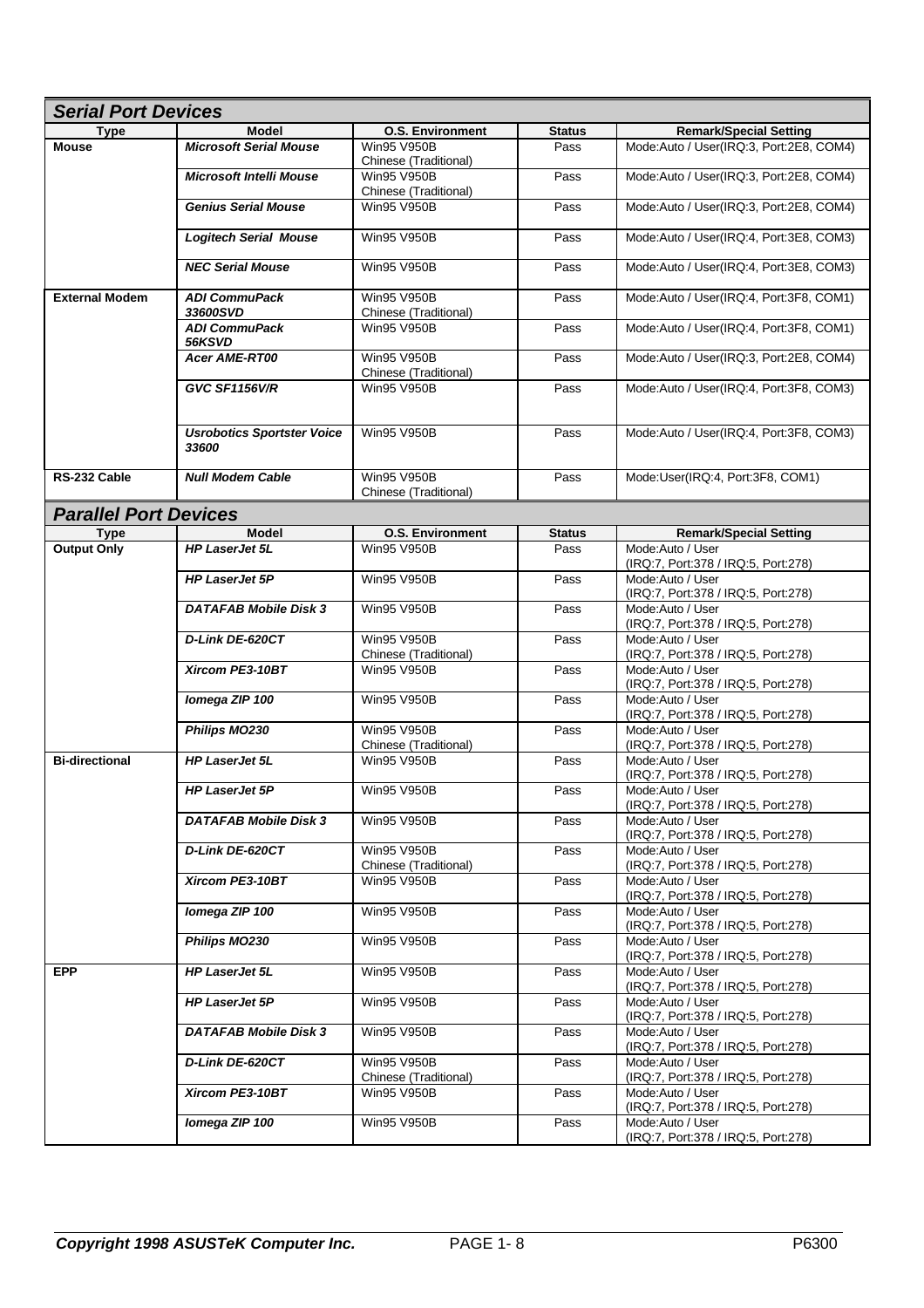| <b>Parallel Port Devices</b> |                                                                                        |                         |               |                                        |  |  |
|------------------------------|----------------------------------------------------------------------------------------|-------------------------|---------------|----------------------------------------|--|--|
| Type                         | <b>Model</b>                                                                           | <b>O.S. Environment</b> | <b>Status</b> | <b>Remark/Special Setting</b>          |  |  |
| <b>ECP</b>                   | <b>HP OfficeJet Pro 1150C</b>                                                          | <b>Win95 V950B</b>      | Pass          | Mode:Auto / User                       |  |  |
|                              |                                                                                        |                         |               | (IRQ:7, Port:378 / IRQ:5, Port:278)    |  |  |
| <b>USB Port Devices</b>      |                                                                                        |                         |               |                                        |  |  |
| Type                         | <b>Model</b>                                                                           | <b>O.S. Environment</b> | <b>Status</b> | <b>Remark/Special Setting</b>          |  |  |
| <b>USB Mouse</b>             | <b>Logitech USB Mouse</b>                                                              | <b>Win95 V950B</b>      | Pass          | USB driver version: 1214               |  |  |
|                              |                                                                                        |                         |               |                                        |  |  |
| <b>IR Devices</b>            |                                                                                        |                         |               |                                        |  |  |
| <b>Type</b>                  | <b>Baud Rate</b>                                                                       | <b>O.S. Environment</b> | <b>Status</b> | <b>Remark</b>                          |  |  |
| <b>FIR</b>                   | 4000000 bps                                                                            | <b>Win95 V950B</b>      | Pass          | <b>Test File Transfer</b>              |  |  |
| <b>SIR</b>                   | 115200 bps                                                                             | <b>Win95 V950B</b>      | Pass          | Test File Transfer and Remote Printing |  |  |
| <b>PS/2 Port Devices</b>     |                                                                                        |                         |               |                                        |  |  |
| Type                         | <b>Device</b>                                                                          | <b>O.S. Environment</b> | <b>Status</b> | <b>Remark/Special Setting</b>          |  |  |
| <b>Mouse</b>                 | <b>Digital PS/2 Mouse</b>                                                              | <b>Win95 V950B</b>      | Pass          |                                        |  |  |
|                              | <b>Microsoft PS/2 Mouse</b>                                                            | <b>Win95 V950B</b>      | Pass          |                                        |  |  |
|                              | <b>Genius PS/2 Mouse</b>                                                               | <b>Win95 V950B</b>      | Pass          |                                        |  |  |
| Keyboard                     | Champking                                                                              | Win95 V950B             | Pass          |                                        |  |  |
| Keypad                       | Canon BC-10KEY                                                                         | <b>Win95 V950B</b>      | Pass          |                                        |  |  |
|                              | <b>Lunaris TKLP2T</b>                                                                  | <b>Win95 V950B</b>      | Pass          |                                        |  |  |
|                              | BTC 5020 17 Key                                                                        | <b>Win95 V950B</b>      | Pass          |                                        |  |  |
| <b>Y-Cable</b>               | <b>Genius PS/2 Mouse</b>                                                               | <b>Win95 V950B</b>      | Pass          |                                        |  |  |
|                              | <b>Champking Keyboard</b>                                                              |                         |               |                                        |  |  |
|                              | <b>Media Port / Game Port Device</b>                                                   |                         |               |                                        |  |  |
| Type                         | <b>Test Device</b>                                                                     | <b>O.S. Environment</b> | <b>Status</b> | <b>Remark/Special Setting</b>          |  |  |
| <b>TV Port</b>               | Toshiba 21B4ST                                                                         | <b>Win95 V950B</b>      | Pass          | Resolution:640x480 / 800x600           |  |  |
| Mic. In Jack                 | <b>Microphone SR-M02</b>                                                               | Win95 V950B             | Pass          |                                        |  |  |
| Line-in Jack                 | <b>Argosy CD-ROM</b>                                                                   | Win95 V950B             | Pass          |                                        |  |  |
| Speaker out Jack             | LEMEL SP-1000                                                                          | <b>Win95 V950B</b>      | Pass          |                                        |  |  |
| <b>Game Port</b>             | <b>MS Sidewinder 3D Pro</b><br><b>Joystick</b>                                         | <b>Win95 V950B</b>      | Pass          |                                        |  |  |
|                              | Logitech WingMan                                                                       | Win95 V950B             | Pass          |                                        |  |  |
|                              | <b>Logitech ThunderPad</b>                                                             | <b>Win95 V950B</b>      | Pass          |                                        |  |  |
| <b>Function Test</b>         |                                                                                        | <b>Feature Test</b>     | <b>Status</b> | <b>Remark/Special Setting</b>          |  |  |
| <b>Sound Recorder</b>        | Record of Wave file                                                                    |                         | Pass          |                                        |  |  |
|                              | Play of Wave file                                                                      |                         | Pass          |                                        |  |  |
|                              | <b>Effector function</b>                                                               |                         | Pass          |                                        |  |  |
|                              | Record from Microphone                                                                 |                         | Pass          |                                        |  |  |
|                              | Record from Audio CD                                                                   | Left Channel            | Pass          |                                        |  |  |
|                              |                                                                                        | <b>Right Channel</b>    | Pass          |                                        |  |  |
|                              | Record from Line In                                                                    | Left Channel            | Pass          |                                        |  |  |
|                              |                                                                                        | <b>Right Channel</b>    | Pass          |                                        |  |  |
|                              | Record from Loop Back                                                                  | Left Channel            | Pass          |                                        |  |  |
|                              |                                                                                        | <b>Right Channel</b>    | Pass          |                                        |  |  |
| <b>Volume Control</b>        | Volume Control (Balance & Volume)                                                      |                         | Pass          |                                        |  |  |
|                              | Wave (Balance & Volume)                                                                |                         | Pass          |                                        |  |  |
|                              | Line-in (Balance & Volume)                                                             |                         | Pass          |                                        |  |  |
|                              | Microphone (Volume)                                                                    |                         | Pass          |                                        |  |  |
|                              | Tone Control (Bass & Treble)                                                           |                         | Pass          |                                        |  |  |
| <b>Active Movie</b>          | Play Video CD                                                                          |                         | Pass          |                                        |  |  |
| Control                      | Play AVI                                                                               |                         | Pass          |                                        |  |  |
|                              | Play MPEG                                                                              |                         | Pass          |                                        |  |  |
| <b>Media Player</b>          | <b>Active Movie</b>                                                                    |                         | Pass          |                                        |  |  |
|                              | Video for Windows                                                                      |                         | Pass          |                                        |  |  |
|                              | Sound<br><b>MIDI Sequence</b>                                                          |                         | Pass          |                                        |  |  |
|                              |                                                                                        |                         | Pass          |                                        |  |  |
|                              |                                                                                        |                         |               |                                        |  |  |
|                              | Audio CD                                                                               |                         | Pass          |                                        |  |  |
| <b>CD Player</b>             | Music CD                                                                               |                         | Pass          |                                        |  |  |
| Other                        | Check all function after suspend / resume<br>Check all function after standby / wakeup |                         | Pass          |                                        |  |  |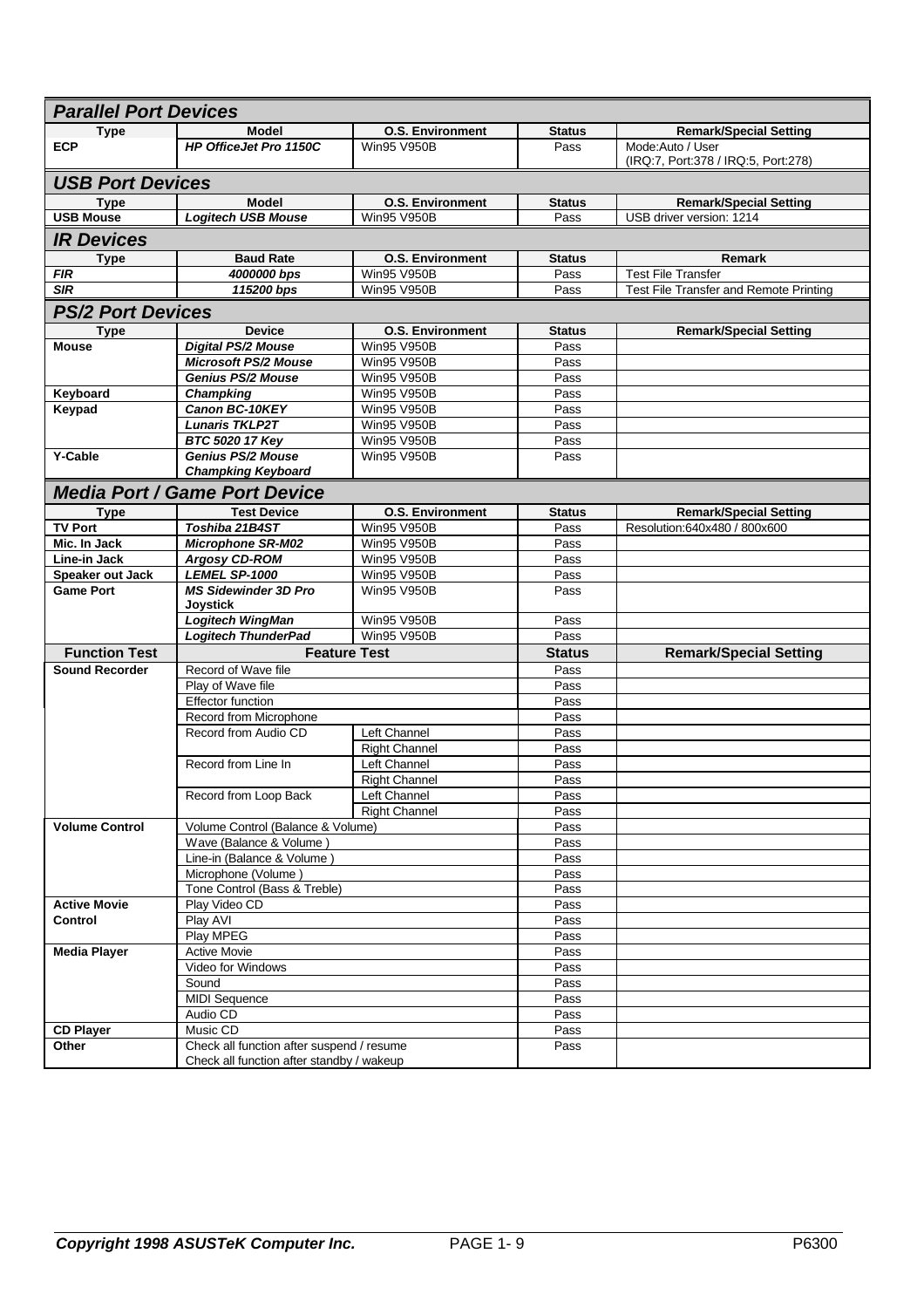| <b>On-board VGA Test</b>                     |                                |            |             |                                 |  |  |  |
|----------------------------------------------|--------------------------------|------------|-------------|---------------------------------|--|--|--|
|                                              | <b>Windows 95 OSR2 English</b> |            |             |                                 |  |  |  |
| <b>Test Item</b>                             | <b>LCD</b>                     | <b>CRT</b> | <b>Both</b> | <b>Remark / Special Setting</b> |  |  |  |
| 640X480X256                                  | Pass                           | Pass       | Pass        |                                 |  |  |  |
| 640X480X65K                                  | Pass                           | Pass       | Pass        |                                 |  |  |  |
| 640X480X16.7M                                | Pass                           | Pass       | Pass        |                                 |  |  |  |
| 800X600X256                                  | Pass                           | Pass       | Pass        |                                 |  |  |  |
| 800X600X65K                                  | Pass                           | Pass       | Pass        |                                 |  |  |  |
| 800X600X16.7M                                | Pass                           | Pass       | Pass        |                                 |  |  |  |
| 1024X768X256                                 | Pass                           | Pass       | Pass        |                                 |  |  |  |
| 1024X768X65K                                 | Pass                           | Pass       | Pass        |                                 |  |  |  |
| Windows 95 OSR2 Japanese (PCAT)              |                                |            |             |                                 |  |  |  |
| <b>Test Item</b>                             | <b>LCD</b>                     | <b>CRT</b> | <b>Both</b> | <b>Remark / Special Setting</b> |  |  |  |
| 640X480X256                                  | Pass                           | Pass       | Pass        |                                 |  |  |  |
| 640X480X65K                                  | Pass                           | Pass       | Pass        |                                 |  |  |  |
| 640X480X16.7M                                | Pass                           | Pass       | Pass        |                                 |  |  |  |
| 800X600X256                                  | Pass                           | Pass       | Pass        |                                 |  |  |  |
| 800X600X65K                                  | Pass                           | Pass       | Pass        |                                 |  |  |  |
| 800X600X16.7M                                | Pass                           | Pass       | Pass        |                                 |  |  |  |
| 1024X768X256                                 | Pass                           | Pass       | Pass        |                                 |  |  |  |
| 1024X768X65K                                 | Pass                           | Pass       | Pass        |                                 |  |  |  |
| <b>Windows 95 OSR2 Chinese (Traditional)</b> |                                |            |             |                                 |  |  |  |
| <b>Test Item</b>                             | <b>LCD</b>                     | <b>CRT</b> | <b>Both</b> | <b>Remark / Special Setting</b> |  |  |  |
| 640X480X256                                  | Pass                           | Pass       | Pass        |                                 |  |  |  |
| 640X480X65K                                  | Pass                           | Pass       | Pass        |                                 |  |  |  |
| 640X480X16.7M                                | Pass                           | Pass       | Pass        |                                 |  |  |  |
| 800X600X256                                  | Pass                           | Pass       | Pass        |                                 |  |  |  |
| 800X600X65K                                  | Pass                           | Pass       | Pass        |                                 |  |  |  |
| 800X600X16.7M                                | Pass                           | Pass       | Pass        |                                 |  |  |  |
| 1024X768X256                                 | Pass                           | Pass       | Pass        |                                 |  |  |  |
| 1024X768X65K                                 | Pass                           | Pass       | Pass        |                                 |  |  |  |
| <b>Windows 95 OSR2 Chinese (Simplified)</b>  |                                |            |             |                                 |  |  |  |
| <b>Test Item</b>                             | <b>LCD</b>                     | <b>CRT</b> | <b>Both</b> | <b>Remark / Special Setting</b> |  |  |  |
| 640X480X256                                  | Pass                           | Pass       | Pass        |                                 |  |  |  |
| 640X480X65K                                  | Pass                           | Pass       | Pass        |                                 |  |  |  |
| 640X480X16.7M                                | Pass                           | Pass       | Pass        |                                 |  |  |  |
| 800X600X256                                  | Pass                           | Pass       | Pass        |                                 |  |  |  |
| 800X600X65K                                  | Pass                           | Pass       | Pass        |                                 |  |  |  |
| 800X600X16.7M                                | Pass                           | Pass       | Pass        |                                 |  |  |  |
| 1024X768X256                                 | Pass                           | Pass       | Pass        |                                 |  |  |  |
| 1024X768X65K                                 | Pass                           | Pass       | Pass        |                                 |  |  |  |

#### **1.2.2 PCMCIA Device Test**

| <b>Memory Card</b>    |                            |                         |               |                  |  |  |
|-----------------------|----------------------------|-------------------------|---------------|------------------|--|--|
| <b>Card Type</b>      | <b>Card Model</b>          | <b>O.S. Environment</b> | <b>Status</b> | <b>Remark</b>    |  |  |
| <b>SRAM</b>           | <b>Kingmax 4MB</b>         | <b>Win95 V95B</b>       | Pass          |                  |  |  |
|                       |                            | Chinese (Traditional)   |               |                  |  |  |
| <b>FLASH</b>          | Kingmax 16MB               | Win95 V950B             | Pass          |                  |  |  |
| <b>ATA Flash</b>      | Kingmax 40MB               | <b>Win95 V950B</b>      | Pass          | IRQ:10, Port:170 |  |  |
|                       | CyQtve 8MB                 | Win95 V950B             | Pass          | IRQ:10, Port:170 |  |  |
|                       |                            | Chinese (Traditional)   |               |                  |  |  |
| <b>ATA</b>            | Viper 85E                  | <b>Win95 V950B</b>      | Pass          | IRQ:10, Port:170 |  |  |
|                       | Viper 170E                 | <b>Win95 V950B</b>      | Pass          | IRQ:10, Port:170 |  |  |
|                       | Viper 340                  | <b>Win95 V950B</b>      | Pass          | IRQ:10, Port:170 |  |  |
|                       | <b>Kingmax Smart Media</b> | <b>Win95 V950B</b>      |               | IRQ:10, Port:170 |  |  |
| <b>Multimedia Kit</b> |                            |                         |               |                  |  |  |
| <b>Card Type</b>      | <b>Card Model</b>          | <b>O.S. Environment</b> | <b>Status</b> | Remark           |  |  |
| <b>MPEG Card</b>      | <b>Kingmax SCENIC</b>      | Win95 V950B             | Pass          | IRQ:10, Port:110 |  |  |
|                       | <b>Wonder ZV Card</b>      |                         |               |                  |  |  |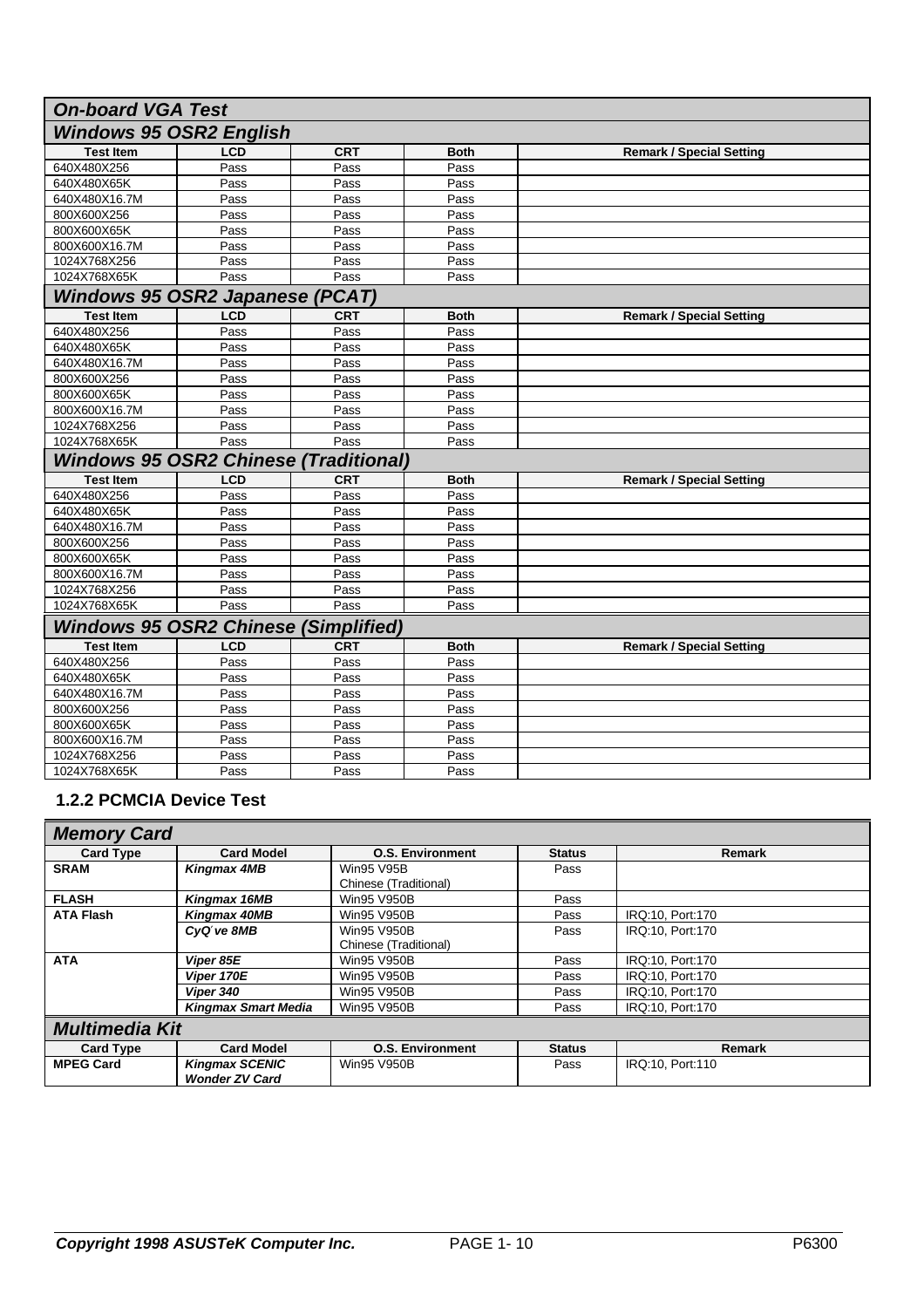| <b>Multimedia Kit</b>      |                                                |                                             |               |                  |  |
|----------------------------|------------------------------------------------|---------------------------------------------|---------------|------------------|--|
| <b>Card Type</b>           | <b>Card Model</b>                              | <b>O.S. Environment</b>                     | <b>Status</b> | Remark           |  |
| <b>Video</b><br>Conference | <b>Billionton CAS-B</b>                        | Win95 V950B                                 | Pass          | IRQ:10, Port:110 |  |
|                            | CyQtve VCN-003                                 | Win95 V950B                                 | Pass          | IRQ:10, Port:110 |  |
| <b>Sound Card</b>          | Argosy SN862                                   | Win95 V950B                                 | Pass          | IRQ:10, Port:220 |  |
| <b>TV Card</b>             | <b>Carry PC-Card</b><br><b>Converter</b>       | <b>Win95 V950B</b>                          | Pass          |                  |  |
|                            | CyQtve SCV-001                                 | Win95 V950B                                 | Pass          |                  |  |
| <b>Video Card</b>          | <b>LifeView Flly Video</b><br>Slim PCMCIA Card | Win95 V950B                                 | Pass          | IRQ:11, Port:104 |  |
| <b>Ethernet Adapters</b>   |                                                |                                             |               |                  |  |
| <b>Card Type</b>           | <b>Card Model</b>                              | <b>O.S. Environment</b>                     | <b>Status</b> | Remark           |  |
| 10BaseT                    | 3COM 3C589D                                    | Win95 V950B<br>Japanese (PCAT)              | Pass          | IRQ:9, Port:300  |  |
|                            | Accton EN-2216                                 | <b>Win95 V950B</b><br>Chinese (Traditional) | Pass          | IRQ:9, Port:300  |  |
|                            | Argosy EN210BT                                 | Win95 V950B                                 | Pass          | IRQ:9, Port:300  |  |
|                            | <b>CNET CN40BC</b>                             | <b>Win95 V950B</b>                          | Pass          | IRQ:9, Port:240  |  |
|                            | CyQtve ELA-010                                 | Win95 V950B<br>Chinese (Traditional)        | Pass          | IRQ:9, Port:300  |  |
|                            | D-Link DE-650CT                                | Win95 V950B                                 | Pass          | IRQ:9, Port:140  |  |
|                            | D-Link DE-660CT                                | <b>Win95 V950B</b><br>Chinese (Traditional) | Pass          | IRQ:9, Port:140  |  |
|                            | GoldenNet PE-200                               | Win95 V950B                                 | Pass          | IRQ:9, Port:300  |  |
|                            | Kingmax EN10-T2                                | Win95 V950B                                 | Pass          | IRQ:9, Port:300  |  |
|                            | <b>SMC 8020BT</b>                              | <b>Win95 V950B</b><br>Chinese (Traditional) | Pass          | IRQ:9, Port:300  |  |
|                            | Xircom CE3-10BT                                | Win95 V950B<br>Pass                         |               | IRQ:9, Port:110  |  |
| 100BaseTx                  | 3COM 3C575-TX                                  | <b>Win95 V950B</b><br>Chinese (Traditional) | Pass          | IRQ:11, Port:140 |  |
|                            | Apollo FE1000                                  | <b>Win95 V950B</b>                          | Pass          | IRQ:9, Port:300  |  |
|                            | Apollo FE2000                                  | <b>Win95 V950B</b><br>Chinese (Traditional) | Pass          | IRQ:9, Port:240  |  |
|                            | CyQtve ELA-100                                 | <b>Win95 V950B</b>                          | Pass          | IRQ:11, Port:580 |  |
|                            | Intel MBLA1600                                 | Win95 V950B                                 | Pass          | IRQ:10, Port:110 |  |
|                            | Intel MBLA3200                                 | Win95 V950B<br>Chinese (Traditional)        | Pass          | IRQ:11, Port:580 |  |
|                            | Ositech TR14427                                | Win95 V950B                                 | Pass          | IRQ:10. Port:140 |  |
|                            | <b>Surecom EP-428X</b>                         | Win95 V950B                                 | Pass          | IRQ:9, Port:380  |  |
|                            | <b>SMC 8032DT</b>                              | Win95 V950B<br>Japanese (PCAT)              | Pass          | IRQ:11, Port:580 |  |
|                            | TDK LAK-CB100X                                 | Win95 V950B                                 | Pass          | IRQ:9, Port:380  |  |
|                            | Xircom CBE-10/100BTX                           | Win95 V950B                                 | Pass          | IRQ:9, Port:380  |  |
|                            | Xircom CE3B-100BTX                             | Win95 V950B                                 | Pass          | IRQ:9, Port:110  |  |
| <b>Token Ring Adapters</b> |                                                |                                             |               |                  |  |
| <b>Card Type</b>           | <b>Card Model</b>                              | <b>O.S. Environment</b>                     | <b>Status</b> | Remark           |  |
| <b>Token Ring</b>          | Xircom PS-CT2-16CTP                            | Win95 V950B<br>Chinese (Traditional)        | Pass          | IRQ:9, Port:380  |  |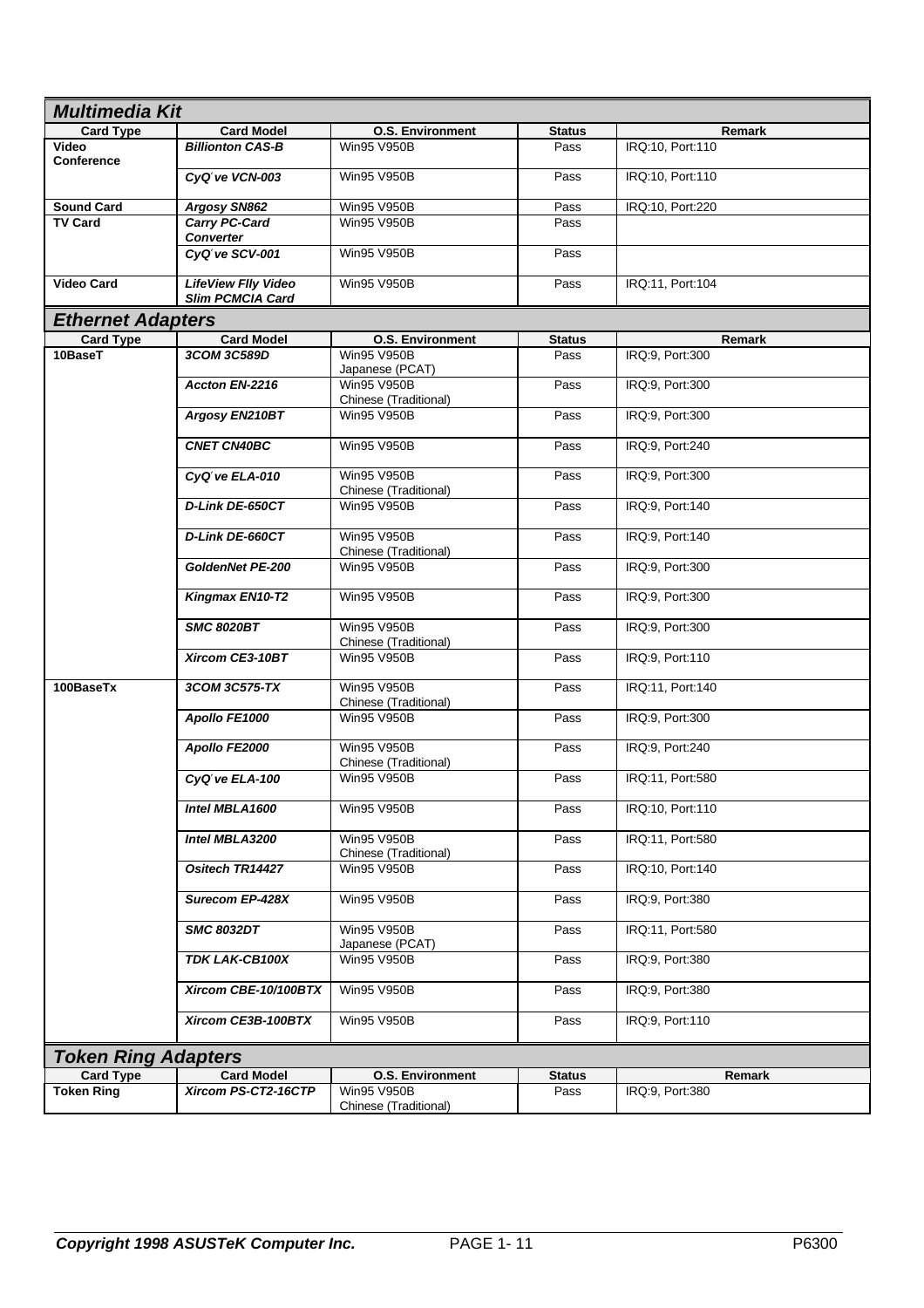| <b>Fax / Modem Devices</b>      |                                                 |               |                                                      |  |  |  |
|---------------------------------|-------------------------------------------------|---------------|------------------------------------------------------|--|--|--|
| Model                           | <b>O.S. Environment</b>                         | <b>Status</b> | <b>Remark</b>                                        |  |  |  |
| Apollo FM560                    | <b>Application</b><br><b>Win95 V950B</b>        | Pass          | IRQ:9, Port:3E8, COM3                                |  |  |  |
|                                 | Chinese (Traditional)                           |               |                                                      |  |  |  |
|                                 | Internet Explorer V3.0                          |               |                                                      |  |  |  |
| Argosy 33.6                     | Chinese (Traditional)<br><b>Win95 V950B</b>     | Pass          | IRQ:9, Port:3E8, COM3                                |  |  |  |
|                                 | Winfax V950                                     |               |                                                      |  |  |  |
| CyQtve FMC-560                  | Win95 V950B                                     | Pass          | IRQ:9, Port:2E8, COM4                                |  |  |  |
|                                 | Internet Explorer V3.0                          |               |                                                      |  |  |  |
| D-Link DM-336                   | Win95 V950B                                     | Pass          | IRQ:9, Port:3E8, COM3                                |  |  |  |
|                                 | Chinese (Traditional)<br>Internet Explorer V3.0 |               |                                                      |  |  |  |
|                                 | Chinese (Traditional)                           |               |                                                      |  |  |  |
| <b>Elicon 33600</b>             | Win95 V950B                                     | Pass          | IRQ:9, Port:2E8, COM4                                |  |  |  |
|                                 | Winfax V950                                     |               |                                                      |  |  |  |
| GVC VF-1156PV/C1                | Win95 V950B<br>Internet Explorer V3.0           | Pass          | IRQ:9, Port:2E8, COM4                                |  |  |  |
| Hayes ACCURA 56K                | Win95 V950B                                     | Pass          | IRQ:9, Port:3E8, COM3                                |  |  |  |
|                                 | Internet Explorer V3.0                          |               |                                                      |  |  |  |
| Hayes OPTIMA 56K                | Win95 V950B                                     | Pass          | IRQ:9, Port:3E8, COM3                                |  |  |  |
| Kingmax FM56KLF                 | Winfax V950<br>Win95 V950B                      | Pass          | IRQ:9, Port:2E8, COM4                                |  |  |  |
|                                 | Internet Explorer V3.0                          |               |                                                      |  |  |  |
| Motorola 33.6                   | Win95 V950B                                     | Pass          | IRQ:9, Port:2E8, COM4                                |  |  |  |
|                                 | Internet Explorer V3.0                          |               |                                                      |  |  |  |
| <b>Megahertz XJ5560</b>         | Win95 V950B<br>Internet Explorer V3.0           | Pass          | IRQ:9, Port:3E8, COM3                                |  |  |  |
| <b>Rock RP3314</b>              | Win95 V950B                                     | Pass          | IRQ:9, Port:2E8, COM4                                |  |  |  |
|                                 | Internet Explorer V3.0                          |               |                                                      |  |  |  |
| Usrobotic XJ4336J-P             | Win95 V950B                                     | Pass          | IRQ:9, Port:3E8, COM3                                |  |  |  |
| <b>Viking FM56KP</b>            | Winfax V950<br><b>Win95 V950B</b>               | Pass          | IRQ:9, Port:3E8, COM3                                |  |  |  |
|                                 | Chinese (Traditional)                           |               |                                                      |  |  |  |
|                                 | Internet Explorer V3.0                          |               |                                                      |  |  |  |
| Xircom CM-33                    | Chinese (Traditional)<br><b>Win95 V950B</b>     | Pass          | IRQ:9, Port:2E8, COM4                                |  |  |  |
|                                 | Internet Explorer V3.0                          |               |                                                      |  |  |  |
| Xircom CM-56                    | <b>Win95 V950B</b>                              | Pass          | IRQ:9, Port:2E8, COM4                                |  |  |  |
|                                 | Internet Explorer V3.0                          |               |                                                      |  |  |  |
| Fax / Modem / Lan Combo Devices |                                                 |               |                                                      |  |  |  |
| <b>Model</b>                    | <b>O.S. Environment</b>                         | <b>Status</b> | Remark                                               |  |  |  |
| 3COM 3C563C-TP                  | <b>Application</b><br><b>Win95 V950B</b>        | Pass          | LAN: IRQ:9, Port:300                                 |  |  |  |
|                                 | Chinese (Traditional)                           |               | Modem: IRQ:9, Port:3E8, COM3                         |  |  |  |
|                                 | Internet Explorer V3.0                          |               |                                                      |  |  |  |
|                                 | Chinese (Traditional)<br>Win95 V950B            |               | LAN: IRQ:9, Port:300                                 |  |  |  |
| Apollo LM336T                   | Winfax V950                                     | Pass          | Modem: IRQ:9, Port:3E8, COM3                         |  |  |  |
| <b>ASUS LAN/56K Modem</b>       | Win95 V950B                                     | Pass          | LAN: IRQ:9, Port:300                                 |  |  |  |
|                                 | Chinese (Traditional)                           |               | Modem: IRQ:9, Port:3E8, COM3                         |  |  |  |
|                                 | Internet Explorer V3.0<br>Chinese (Traditional) |               |                                                      |  |  |  |
| <b>ActionTec EF336</b>          | <b>Win95 V950B</b>                              | Pass          | LAN: IRQ:9, Port:300                                 |  |  |  |
|                                 | Internet Explorer V3.0                          |               | Modem: IRQ:9, Port:3E8, COM3                         |  |  |  |
| D-Link DME336T                  | Win95 V950B                                     | Pass          | LAN: IRQ:9, Port:300                                 |  |  |  |
|                                 | Chinese (Traditional)<br>Internet Explorer V3.0 |               | Modem: IRQ:9, Port:2E8, COM4                         |  |  |  |
|                                 | Chinese (Traditional)                           |               |                                                      |  |  |  |
| PMC EF288C                      | Win95 V950B                                     | Pass          | LAN: IRQ:9, Port:140                                 |  |  |  |
|                                 | Internet Explorer V3.0                          |               | Modem: IRQ:9, Port:3E8, COM3                         |  |  |  |
| Relia REM2432T/U                | Win95 V950B<br>Internet Explorer V3.0           | Pass          | LAN: IRQ:9, Port:140<br>Modem: IRQ:9, Port:3E8, COM3 |  |  |  |
| Xircom CEM-33BT                 | Win95 V950B                                     | Pass          | LAN: IRQ:9, Port:2E0                                 |  |  |  |
|                                 | Winfax V950                                     |               | Modem: IRQ:9, Port:2E8, COM3                         |  |  |  |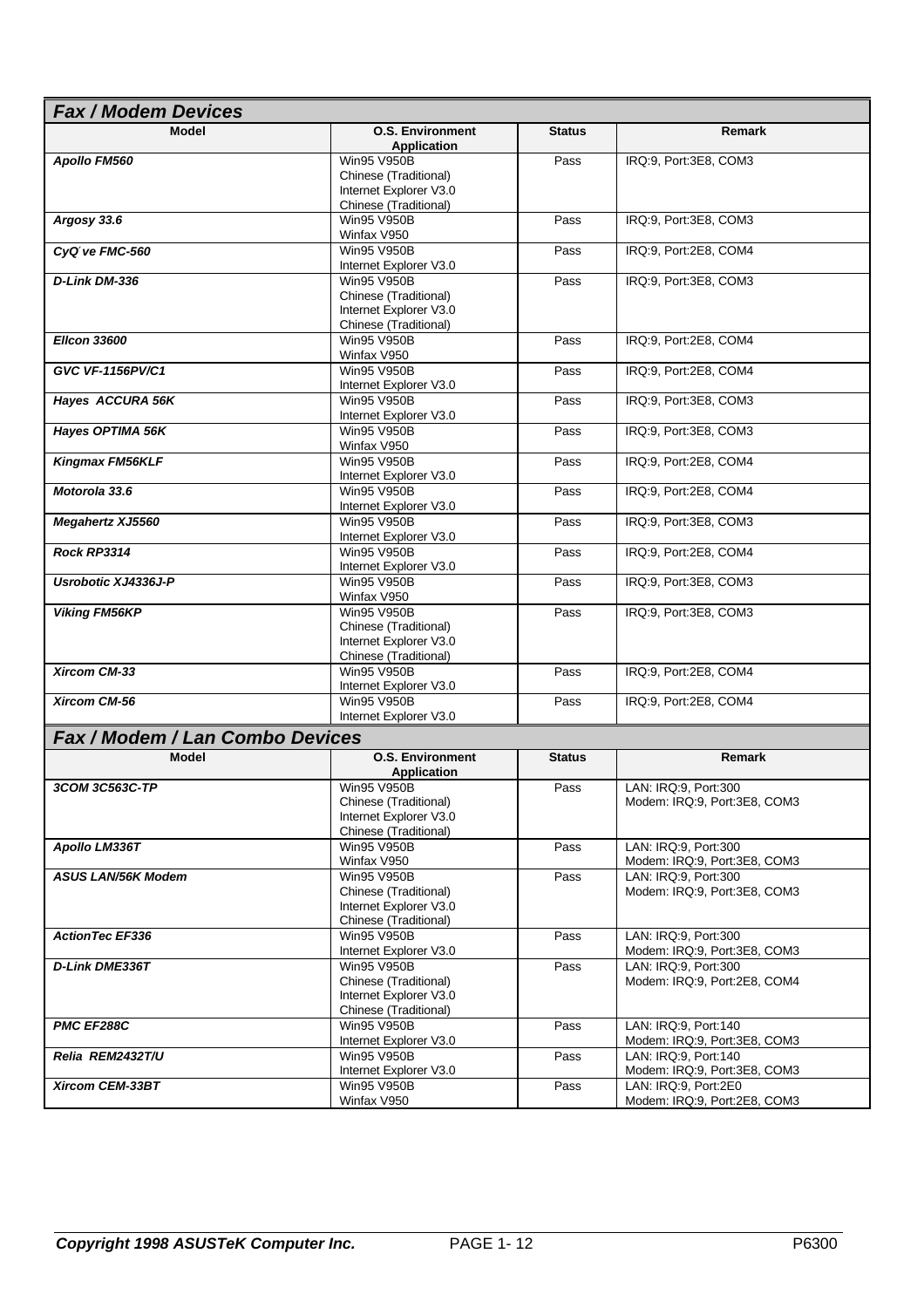| Fax / Modem / Lan Combo Devices                      |                                               |               |                                   |  |  |
|------------------------------------------------------|-----------------------------------------------|---------------|-----------------------------------|--|--|
| Model                                                | <b>O.S. Environment</b><br><b>Application</b> | <b>Status</b> | Remark                            |  |  |
| Xircom CEM56-100MD                                   | <b>Win95 V950B</b>                            | Pass          | LAN: IRQ:9, Port:300              |  |  |
|                                                      | Internet Explorer V3.0                        |               | Modem: IRQ:9, Port:2E8, COM3      |  |  |
| Xircom CTM-33 CTP                                    | <b>Win95 V950B</b>                            | Pass          | LAN: IRQ:9, Port:140              |  |  |
|                                                      | Internet Explorer V3.0                        |               | Modem: IRQ:9, Port:3E8, COM3      |  |  |
| <b>Others Devices</b>                                |                                               |               |                                   |  |  |
| <b>Model</b>                                         | <b>O.S. Environment</b><br><b>Application</b> | <b>Status</b> | Remark                            |  |  |
| Adaptec SlimSCSI APA-1460A                           | Win95 V950B<br>Format, Xcopy, FC              | Pass          | IRQ:10, Port:340, Quantum HN4550S |  |  |
| <b>Adaptec SlimSCSI APA-1460B</b>                    | <b>Win95 V950B</b><br>Format, Xcopy, FC       | Pass          | IRQ:10, Port:340, Quantum HN4550S |  |  |
| Adaptec SlimSCSI APA-1480A                           | <b>Win95 V950B</b>                            | Pass          | IRQ:10, Port:340, Quantum HN4550S |  |  |
|                                                      | Format, Xcopy, FC                             |               |                                   |  |  |
| Argosy CD970 10X CD-ROM                              | Win95 V950B                                   | Pass          | IRQ:10, Port:170                  |  |  |
|                                                      | Media Player                                  |               |                                   |  |  |
| <b>Avatar AR2250SP</b>                               | <b>Win95 V950B</b><br>Format, Xcopy, FC       | Pass          | IRQ:10, Port:170                  |  |  |
| Nikon COOLPIX 100 Digital Camera                     | Win95 V950B                                   | Pass          | IRQ:10, Port:170                  |  |  |
| Ratoc REX-CB30 Ultra SCSI-3 CardBus                  | Win95 V950B<br>Format, Xcopy, FC              | Pass          | IRQ:10, Port:340, Quantum HN4550S |  |  |
| DataStor Technologies ATA/ATAPI Adapter              | <b>Win95 V950B</b><br>Format, Xcopy, FC       | Pass          | IRQ:11, Port:170                  |  |  |
| Sony PRD-250WN CD-ROM                                | <b>Win95 V950B</b><br>Pass                    |               | IRQ:10, Port:170                  |  |  |
|                                                      | Media Player                                  |               |                                   |  |  |
| <b>PCMCIA Combination Test</b>                       |                                               |               |                                   |  |  |
| Model                                                | <b>O.S. Environment</b><br><b>Application</b> | <b>Status</b> | <b>Remark</b>                     |  |  |
| Surecom EP-428X                                      | Plug in/out, Win Restart,                     | Pass          | $LAN + SCSI$                      |  |  |
| Adaptec SlimSCSI APA-1460A                           | S2R/S2D                                       |               |                                   |  |  |
| <b>ASUS LAN/56K Modem</b>                            | Plug in/out, Win Restart,                     | Pass          | LAN + MODEM                       |  |  |
| <b>Kingmax FM56KLF</b>                               | S2R/S2D                                       |               |                                   |  |  |
| <b>Adaptec SlimSCSI APA-1460A</b>                    | Plug in/out, Win Restart,                     | Pass          | MODEM + SCSI                      |  |  |
| <b>Kingmax FM56KLF</b>                               | S2R/S2D                                       |               |                                   |  |  |
| Kingmax FM56KLF                                      | Plug in/out, Win Restart,                     | Pass          | MODEM + ATA                       |  |  |
| Kingmax 40MB ATA Flash                               | S2R/S2D                                       |               |                                   |  |  |
| Adaptec SlimSCSI APA-1460A<br>Kingmax 40MB ATA Flash | Plug in/out, Win Restart,<br>S2R/S2D          | Pass          | $SCSI + ATA$                      |  |  |
|                                                      |                                               |               |                                   |  |  |

## **1.3 Field (stress) Test**

| <b>Test Type</b>      | <b>Windows 95 network access test</b>                                                                                                 |                 |                 |  |  |
|-----------------------|---------------------------------------------------------------------------------------------------------------------------------------|-----------------|-----------------|--|--|
| <b>Configuration</b>  | Intel Pentium II-266 + 80MB(On-board 16MB + Fujitsu 64MB) + 512KB Cache + IBM DTCA-24090 +<br>Toshiba XM-1702B CD-ROM + 3COM 3C575-TX |                 |                 |  |  |
|                       | <b>Client:</b> Notebook with Windows 95 installed.<br><b>Server: 1*Windows NT server V4.0</b><br>1*Novell server V4.11                |                 |                 |  |  |
| <b>Test Procedure</b> | Run multitasking on local notebook and access remote resource from network environment.                                               |                 |                 |  |  |
| <b>Result</b>         | <b>Pass</b>                                                                                                                           | <b>Duration</b> | <b>12 Hours</b> |  |  |
| <b>Test Type</b>      | <b>Windows 95 network access test</b>                                                                                                 |                 |                 |  |  |
| <b>Configuration</b>  | Intel Pentium 266 + 80MB(On-board 16MB + SEC 32MB * 2) + 512KB Cache + IBM DTCA-24090 +<br>Toshiba XM-1702B CD-ROM + Intel MBLA3200   |                 |                 |  |  |
|                       | <b>Client:</b> Notebook with Windows 95 installed.<br>Server: Windows NT server V4.0                                                  |                 |                 |  |  |
| <b>Test Procedure</b> | Run multitasking on local notebook and access remote computer.                                                                        |                 |                 |  |  |
| <b>Result</b>         | Pass                                                                                                                                  | <b>Duration</b> | 11 Hours        |  |  |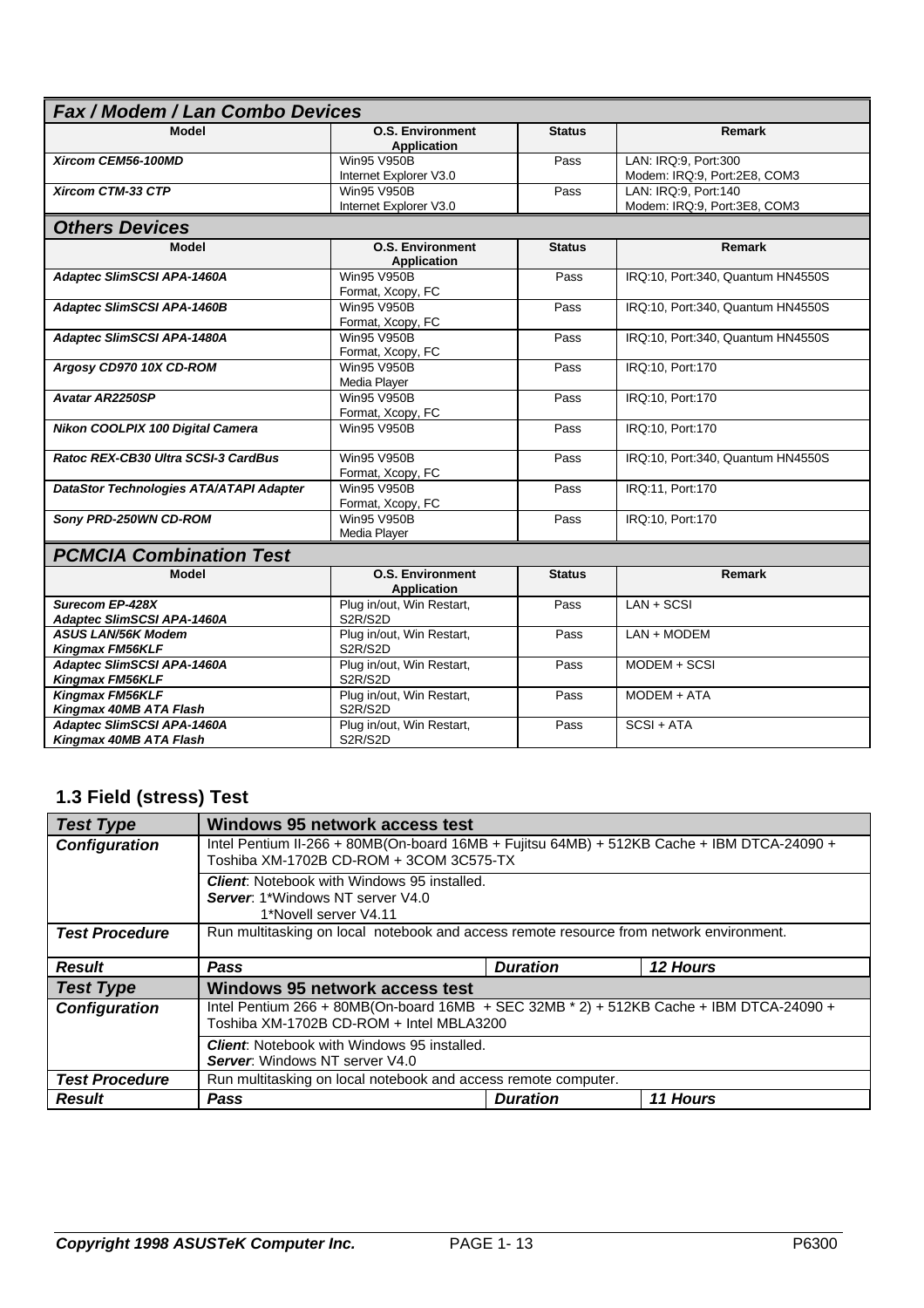## *2. Microsoft Windows NT 4.0 Operating System Test*

## **2.1 Software Combination Test**

## **2.1.1 Operating System Compatibility**

|                                                               | <b>Operating System Test</b> |                            |                  |               |                                                                                                                                        |
|---------------------------------------------------------------|------------------------------|----------------------------|------------------|---------------|----------------------------------------------------------------------------------------------------------------------------------------|
|                                                               | O.S. Name                    | <b>Version</b>             | <b>Publisher</b> | <b>Status</b> | Hardware Configuration / Hard Disk & Controller                                                                                        |
| <b>Windows NT Workstation</b>                                 |                              | V4.0                       | Microsoft        | Pass          | Intel Pentium II-266 + 48MB(On-board 16MB + SEC 32MB) +<br>512KB Cache + IBM DTCA-24090 + Toshiba XM-1702B CD-<br>ROM + Intel MBLA3200 |
| <b>Windows NT Workstation</b><br><b>Chinese (Simplified)</b>  |                              | V4.0                       | Microsoft        | Pass          | Intel Pentium 266 + 24MB(On-board 16MB + Mitsubishi EDO<br>8MB) + Hitachi DK226A-32U + Toshiba XM-1602B CD-ROM<br>+ Ositech TR14427    |
| <b>Windows NT Workstation</b><br><b>Chinese (Traditional)</b> |                              | V4.0                       | Microsoft        | Pass          | Intel Pentium II-266 + 80MB(On-board 16MB + SEC 32MB *<br>2) + 512KB Cache + IBM DTCA-24090 + Toshiba XM-1602B<br>CD-ROM               |
| <b>Windows NT Workstation</b><br>Japanese (PCAT)              |                              | V4.0                       | Microsoft        | Pass          | Intel Pentium 233 + 48MB(On-board 16MB + SEC32MB) +<br>512KB Cache + Hitachi DK225A-21 + Toshiba XM-1602B CD-<br><b>ROM</b>            |
| <b>Windows NT Server</b>                                      |                              | V4.0                       | Microsoft        | Pass          | Intel Pentium 233 + 48MB(On-board 16MB + SEC32MB) +<br>512KB Cache + Hitachi DK225A-21 + Toshiba XM-1602B CD-<br><b>ROM</b>            |
| <b>Windows NT Server</b><br><b>Chinese (Traditional)</b>      |                              | V4.0                       | Microsoft        | Pass          | Intel Pentium 266 + 64MB(On-board 16MB + SEC32MB +<br>Mitsubishi 16MB) + 512KB Cache + Hitachi DK225A-21 +<br>Toshiba XM-1602B CD-ROM  |
| <b>Function Key Test</b>                                      |                              |                            |                  |               |                                                                                                                                        |
|                                                               | <b>Function Key</b>          |                            | <b>Function</b>  | <b>Status</b> | <b>Remark/Special Setting</b>                                                                                                          |
| Fn + Up arrow                                                 |                              | <b>Brightness Up</b>       |                  | Pass          |                                                                                                                                        |
| Fn + Down arrow                                               |                              | <b>Brightness Down</b>     |                  | Pass          |                                                                                                                                        |
| $Fn + F1$                                                     |                              | Suspend                    |                  | Pass<br>Pass  |                                                                                                                                        |
| $Fn + F2$                                                     |                              |                            | Pad On / Off     |               |                                                                                                                                        |
| $Fn + F7$                                                     |                              |                            | Panel On / Off   |               |                                                                                                                                        |
| $Fn + F8$                                                     |                              | LCD / CRT / Simultaneous   |                  | Pass<br>Pass  |                                                                                                                                        |
| $Fn + F9$                                                     |                              |                            | TV On / Off      |               |                                                                                                                                        |
| $Fn + F10$                                                    |                              | Speaker On / Off           |                  | Pass          | Refer to PART D 2.4                                                                                                                    |
| $Fn + F11$                                                    |                              | Volume Up                  |                  | Pass          |                                                                                                                                        |
| $Fn + F12$                                                    |                              | Volume Down                |                  | Pass          |                                                                                                                                        |
|                                                               | <b>Power Management Test</b> |                            |                  |               |                                                                                                                                        |
|                                                               | <b>Test Item</b>             | <b>O.S. Environment</b>    |                  | <b>Status</b> | <b>Features Tested</b>                                                                                                                 |
| Power<br>Resource:                                            | <b>Disabled</b>              | NT WKS V4.0                |                  | Pass          |                                                                                                                                        |
| <b>Battery</b>                                                | Max<br>Performance           | NT WKS V4.0                |                  | Pass          |                                                                                                                                        |
|                                                               | Max Saving<br>Customized     | NT WKS V4.0<br>NT WKS V4.0 |                  | Pass<br>Pass  |                                                                                                                                        |
|                                                               | Standby                      | NT WKS V4.0                |                  | Pass          |                                                                                                                                        |
|                                                               | Timeout                      |                            |                  |               |                                                                                                                                        |
|                                                               | Standby<br>Wakeup            | NT WKS V4.0                |                  | Pass          | Wake up Event: Key stroke / PS2 Mouse movement                                                                                         |
|                                                               | Suspend<br>Timeout           | NT WKS V4.0                |                  | Pass          | Suspend Mode: RAM / HDD                                                                                                                |
|                                                               | Lid switch<br>closure        | NT WKS V4.0                |                  | Pass          | Panel Off                                                                                                                              |
|                                                               | Resume from<br><b>STR</b>    | NT WKS V4.0                |                  | Pass          | Resume Event:<br>Power button / key stroke                                                                                             |
|                                                               | Resume from<br><b>STD</b>    | NT WKS V4.0                |                  | Pass          | Resume Event:<br>Power button                                                                                                          |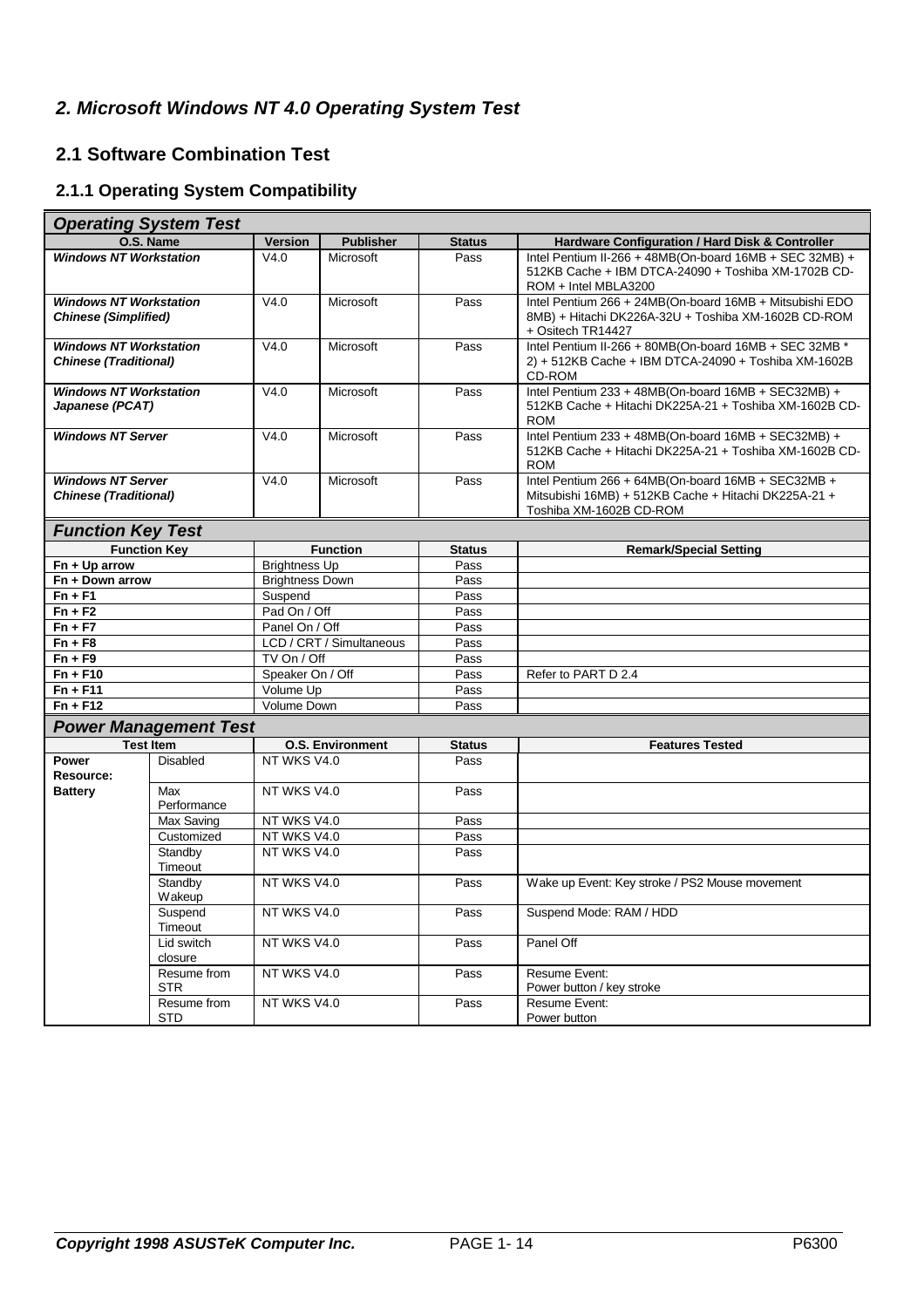## **2.1.2 Application Software Compatibility**

| <b>Communication</b>                                     |                      |                  |                                      |               |                                                                                                                                 |  |  |
|----------------------------------------------------------|----------------------|------------------|--------------------------------------|---------------|---------------------------------------------------------------------------------------------------------------------------------|--|--|
| Package Name                                             | Version              | <b>Publisher</b> | <b>O.S. Environment</b>              | <b>Status</b> | <b>Features Tested</b>                                                                                                          |  |  |
| <b>PCANYWHERE 32</b>                                     | V7.5                 | Symantec         | NT WKS V4.0                          | Pass          | Install from CD-ROM, and connect other PC<br>execute file transfer, remote control.                                             |  |  |
| <b>PCANYWHERE 32</b>                                     | V8.0                 | Symantec         | NT WKS V4.0<br>Chinese (Traditional) | Pass          | Install from CD-ROM, and connect other PC<br>execute file transfer, remote control.                                             |  |  |
| <b>WinFax Pro for</b><br><b>Windows NT</b>               | V8.0                 | Symantec         | NT WKS V4.0                          | Pass          | Install from CD-ROM and execute WinFax<br>Pro, Send / Receive FAX Document.                                                     |  |  |
| <b>Reachout</b>                                          | V <sub>7</sub>       | <b>Stac</b>      | NT WKS V4.0                          | Pass          | Install from CD-ROM, and connect other PC<br>execute file transfer, remote control.                                             |  |  |
| <b>Desktop Publishing Graphics</b>                       |                      |                  |                                      |               |                                                                                                                                 |  |  |
| <b>Package Name</b>                                      | Version              | <b>Publisher</b> | <b>O.S. Environment</b>              | <b>Status</b> | <b>Features Tested</b>                                                                                                          |  |  |
| <b>Page Maker</b><br><b>Chinese (Traditional)</b>        | <b>V6.5C</b>         | Adobe            | NT WKS V4.0<br>Chinese (Traditional) | Pass          | Configure VGA at high resolution, open,<br>redraw and render sample files. System<br>suspend / resume.                          |  |  |
| <b>Graphics / Multimedia Business</b>                    |                      |                  |                                      |               |                                                                                                                                 |  |  |
| <b>Package Name</b>                                      | <b>Version</b>       | <b>Publisher</b> | <b>O.S. Environment</b>              | <b>Status</b> | <b>Features Tested</b>                                                                                                          |  |  |
| <b>Corel Draw</b>                                        | V8.0                 | Corel            | NT WKS V4.0                          | Pass          | Using Corelpresent!, Corel DRAW!, draw /<br>show demo picture.                                                                  |  |  |
| <b>Extreme 3D</b>                                        | V1.0                 | Micromedia       | NT WKS V4.0                          | Pass          | Install from CD-ROM, open file, edit, and<br>show pictures demo.                                                                |  |  |
| <b>Adobe Photoshop</b>                                   | V <sub>5.0</sub>     | Adobe            | NT WKS V4.0                          | Pass          | Install from CD-ROM, open sample files, edit<br>image files.                                                                    |  |  |
| <b>3D Studio MAX</b>                                     | V2.0                 | Autodesk         | NT WKS V4.0                          | Pass          | Install open, render, animator (in High<br>resolution mode)                                                                     |  |  |
| <b>Database Applications</b>                             |                      |                  |                                      |               |                                                                                                                                 |  |  |
| <b>Package Name</b>                                      | Version              | <b>Publisher</b> | <b>O.S. Environment</b>              | <b>Status</b> | <b>Features Tested</b>                                                                                                          |  |  |
| Delphi Desktop                                           | V3.0                 | Borland          | NT WKS V4.0                          | Pass          | Install from CD-ROM, and then open, edit and<br>save application sample files.                                                  |  |  |
| <b>Visual Fox Pro</b><br><b>Chinese (Traditional)</b>    | V <sub>5.0</sub>     | Microsoft        | NT WKS V4.0<br>Chinese (Traditional) | Pass          | Install from CD-ROM, then open, edit and<br>save application sample files.                                                      |  |  |
| Games                                                    |                      |                  |                                      |               |                                                                                                                                 |  |  |
| Package Name                                             | <b>Version</b>       | <b>Publisher</b> | <b>O.S. Environment</b>              | <b>Status</b> | <b>Features Tested</b>                                                                                                          |  |  |
| <b>Timelapse</b>                                         | $\blacksquare$       | <b>GTE</b>       | NT WKS V4.0                          | Pass          | Install from CD-ROM then play the game.                                                                                         |  |  |
| <b>Flight Simulator 98</b>                               | V1.0                 | Microsoft        | NT WKS V4.0                          | Pass          | Install from CD-ROM then play the game.                                                                                         |  |  |
| <b>AGE of Empires</b>                                    | V1.0                 | Microsoft        | NT WKS V4.0                          | Pass          | Install from CD-ROM then play the game.                                                                                         |  |  |
| <b>Internet Tools</b>                                    |                      |                  |                                      |               |                                                                                                                                 |  |  |
| <b>Package Name</b>                                      | <b>Version</b>       | <b>Publisher</b> | <b>O.S. Environment</b>              | <b>Status</b> | <b>Features Tested</b>                                                                                                          |  |  |
| <b>Internet Explorer</b>                                 | V3.02                | Microsoft        | NT WKS V4.0                          | Pass          | Install and Dial up Internet service provider to<br>browse the Internet.                                                        |  |  |
| <b>Internet Explorer</b>                                 | V2.0                 | Microsoft        | NT WKS V4.0                          | Pass          | Install and Dial up Internet service provider to<br>browse the Internet.                                                        |  |  |
| <b>Internet Explorer</b><br><b>Chinese (Traditional)</b> | V3.0                 | Microsoft        | NT WKS V4.0<br>Chinese (Traditional) | Pass          | Install and Dial up Internet service provider to<br>browse the Internet.                                                        |  |  |
| <b>Internet Explorer</b><br><b>Chinese (Simplified)</b>  | V3.0                 | Microsoft        | NT WKS V4.0<br>Chinese (Simplified)  | Pass          | Install and Dial up Internet service provider to<br>browse the Internet.                                                        |  |  |
| <b>Internet Explorer</b><br>Japanese (PCAT)              | V3.0                 | Microsoft        | NT WKS V4.0<br>Japanese (PCAT)       | Pass          | Install and Dial up Internet service provider to<br>browse the Internet.                                                        |  |  |
| <b>Integrate Applications</b>                            |                      |                  |                                      |               |                                                                                                                                 |  |  |
| Package Name                                             | <b>Version</b>       | <b>Publisher</b> | <b>O.S. Environment</b>              | <b>Status</b> | <b>Features Tested</b>                                                                                                          |  |  |
| Office 97                                                | Pro-                 | Microsoft        | NT WKS V4.0                          | Pass          | Install from CD-ROM, execute PowerPoint,                                                                                        |  |  |
|                                                          | fessional<br>Edition |                  |                                      |               | Excel, Word, and Access to open, edit and<br>save application sample files.                                                     |  |  |
| Office 97                                                | Pro-                 | Microsoft        | NT WKS V4.0                          | Pass          | Install from CD-ROM, execute PowerPoint,                                                                                        |  |  |
| <b>Chinese (Traditional)</b>                             | fessional<br>Edition |                  | Chinese (Traditional)                |               | Excel, Word, and Access to open, edit and<br>save application sample files.                                                     |  |  |
| <b>Lotus Smart Suite 97</b>                              | V1.0                 | Lotus            | NT WKS V4.0                          | Pass          | Install from CD-ROM, execute Freelance,<br>Organizer, Word Pro 97, Approach to open,<br>edit and save application sample files. |  |  |
| <b>Back Office</b>                                       | V2.5                 | Microsoft        | NT Server V4.0                       | Pass          | Install Internet Explorer Browser 4.01, SQL<br>Server 6.50, Proxy Server 2.0, System<br>Management Server 1.2 on system.        |  |  |
| <b>Exchange Server</b>                                   | V5.5                 | Microsoft        | NT Server V4.0                       | Pass          | Install from CD-ROM, execute Health, History,<br>Queues.                                                                        |  |  |
| <b>Exchange Client</b>                                   | V5.0                 | Microsoft        | NT WKS V4.0                          | Pass          | Install from CD-ROM and execute Exchange<br>Client to access Exchange Server.                                                   |  |  |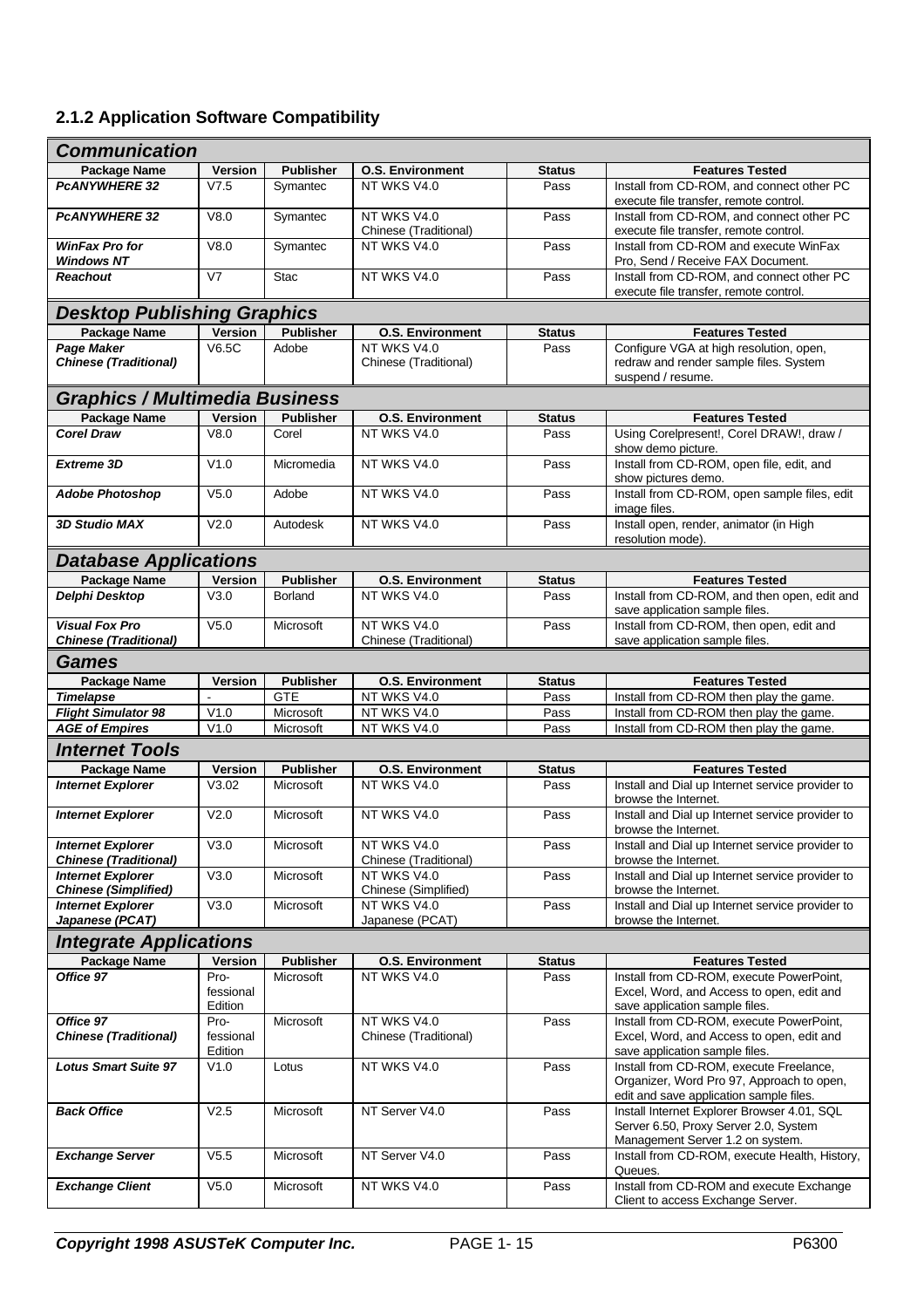## **2.2 Hardware Compatibility Test**

#### **2.2.1 Peripheral Device Test**

| <b>FDD Devices</b>           |                              |                                      |               |                                                            |  |  |  |  |  |
|------------------------------|------------------------------|--------------------------------------|---------------|------------------------------------------------------------|--|--|--|--|--|
| Vendor                       | <b>Test Mode</b>             | <b>O.S. Environment</b>              | <b>Status</b> | <b>Remark/Special Setting</b>                              |  |  |  |  |  |
| <b>NEC</b>                   | 720 KB                       | NT WKS V4.0                          | Pass          | Diskette Format / Read / Write                             |  |  |  |  |  |
|                              | 1.44 MB                      | NT WKS V4.0                          | Pass          | Diskette Format / Read / Write / Boot                      |  |  |  |  |  |
| <b>HDD Devices</b>           |                              |                                      |               |                                                            |  |  |  |  |  |
| Vendor                       | <b>Capacity / Test Mode</b>  | <b>O.S. Environment</b>              | <b>Status</b> | <b>Remark/Special Setting</b>                              |  |  |  |  |  |
| Hitachi DK226A-              | $3.2GB/Mode$ 4               | NT WKS V4.0                          | Pass          | HDD Detect / Fdisk / Format / Access                       |  |  |  |  |  |
| 32U                          |                              | Japanese (PCAT)                      |               |                                                            |  |  |  |  |  |
| Hitachi DK225A-21            | $2.1GB/Mode$ 4               | NT WKS V4.0                          | Pass          | HDD Detect / Fdisk / Format / Access                       |  |  |  |  |  |
|                              |                              | NT WKS V4.0                          |               |                                                            |  |  |  |  |  |
|                              |                              | Chinese (Traditional)                |               |                                                            |  |  |  |  |  |
| Hitachi DK225A-<br>21U       | 2.1GB / Mode 4               | NT WKS V4.0<br>Chinese (Simplified)  | Pass          | HDD Detect / Fdisk / Format / Access                       |  |  |  |  |  |
| <b>IBM DTCA-24090</b>        | 4GB / Mode 4                 | NT WKS V4.0                          | Pass          | HDD Detect / Fdisk / Format / Access                       |  |  |  |  |  |
|                              |                              | Chinese (Traditional)                |               |                                                            |  |  |  |  |  |
| <b>CD-ROM Devices</b>        |                              |                                      |               |                                                            |  |  |  |  |  |
| Vendor                       | <b>Test Mode / Speed</b>     | <b>O.S. Environment</b>              | <b>Status</b> | <b>Remark/Special Setting</b>                              |  |  |  |  |  |
| Toshiba XM-1602B             | Mode 4/20                    | NT WKS V4.0                          | Pass          | <b>CDROM Detect / Access</b>                               |  |  |  |  |  |
|                              |                              | NT WKS V4.0                          |               |                                                            |  |  |  |  |  |
|                              |                              | Japanese (PCAT)                      |               |                                                            |  |  |  |  |  |
|                              |                              | NT WKS V4.0                          |               |                                                            |  |  |  |  |  |
|                              |                              | Chinese (Simplified)                 |               |                                                            |  |  |  |  |  |
| Toshiba XM-1702B             | Mode 4/24                    | NT WKS V4.0                          | Pass          | <b>CDROM Detect / Access</b>                               |  |  |  |  |  |
|                              |                              | Chinese (Traditional)<br>NT WKS V4.0 |               |                                                            |  |  |  |  |  |
|                              |                              |                                      |               |                                                            |  |  |  |  |  |
| <b>Point Device</b>          |                              |                                      |               |                                                            |  |  |  |  |  |
| <b>Type</b>                  | <b>Model</b>                 | <b>O.S. Environment</b>              | <b>Result</b> | <b>Remark/Special Setting</b>                              |  |  |  |  |  |
| <b>Internal</b>              | <b>Touch Pad</b>             | NT WKS V4.0                          | Pass          |                                                            |  |  |  |  |  |
|                              | <b>Track Point</b>           | NT WKS V4.0                          | Pass          |                                                            |  |  |  |  |  |
| <b>Serial Port Devices</b>   |                              |                                      |               |                                                            |  |  |  |  |  |
| <b>Type</b>                  | <b>Model</b>                 | <b>O.S. Environment</b>              | <b>Status</b> | <b>Remark/Special Setting</b>                              |  |  |  |  |  |
| <b>Mouse</b>                 | <b>Genius Serial Mouse</b>   | NT WKS V4.0                          | Pass          | Mode: User(IRQ:4, Port:3F8)                                |  |  |  |  |  |
|                              | <b>Logitech Serial Mouse</b> | NT WKS V4.0                          | Pass          | Mode: User(IRQ:4, Port:3F8)                                |  |  |  |  |  |
| Modem (External)             | <b>Usrobotics SPT56IVS</b>   | NT WKS V4.0                          | Pass          | Mode: User(IRQ:3, Port:2F8)                                |  |  |  |  |  |
|                              | <b>Acer AMT-RT00</b>         | NT WKS V4.0                          | Pass          | Mode: User(IRQ:4, Port:3F8)                                |  |  |  |  |  |
|                              | <b>ADI CommuPack 56KSVD</b>  | Chinese (Simplified)<br>NT WKS V4.0  | Pass          | Mode: User(IRQ:4, Port:3F8)                                |  |  |  |  |  |
|                              |                              | Chinese (Traditional)                |               |                                                            |  |  |  |  |  |
|                              | <b>ADI CommuPack</b>         | NT WKS V4.0                          | Pass          | Mode: User(IRQ:3, Port:2F8)                                |  |  |  |  |  |
|                              | 33600SVD                     | Chinese (Traditional)                |               |                                                            |  |  |  |  |  |
|                              | <b>Bullet E56RVP</b>         | NT WKS V4.0                          | Pass          | Mode: User(IRQ:3, Port:2F8)                                |  |  |  |  |  |
|                              |                              | Chinese (Traditional)                |               |                                                            |  |  |  |  |  |
| <b>Parallel Port Devices</b> |                              |                                      |               |                                                            |  |  |  |  |  |
| <b>Type</b>                  | Model                        | <b>O.S. Environment</b>              | <b>Status</b> | <b>Remark/Special Setting</b>                              |  |  |  |  |  |
| <b>OutPut Only</b>           | <b>HP LaserJet 5L</b>        | NT WKS V4.0                          | Pass          | Mode: User(IRQ:7, Port:378)                                |  |  |  |  |  |
|                              | <b>HP LaserJet 5P</b>        | NT WKS V4.0                          | Pass          | Mode: User(IRQ:7, Port:378)                                |  |  |  |  |  |
| <b>Bi-directional</b>        | HP LaserJet 5L               | Chinese (Simplified)<br>NT WKS V4.0  | Pass          |                                                            |  |  |  |  |  |
|                              | <b>HP LaserJet 5P</b>        | NT WKS V4.0                          | Pass          | Mode: User(IRQ:7, Port:378)<br>Mode: User(IRQ:7, Port:378) |  |  |  |  |  |
|                              |                              | Chinese (Simplified)                 |               |                                                            |  |  |  |  |  |
|                              | Xircom PE3-10BT              | NT WKS V4.0                          | Pass          | Mode: Auto/ User(IRQ:7, Port:378)                          |  |  |  |  |  |
| <b>EPP</b>                   | <b>HP LaserJet 5L</b>        | NT WKS V4.0                          | Pass          | Mode: User(IRQ:7, Port:378)                                |  |  |  |  |  |
|                              | <b>HP LaserJet 5P</b>        | NT WKS V4.0                          | Pass          | Mode: User(IRQ:7, Port:378)                                |  |  |  |  |  |
|                              |                              | Chinese (Simplified)                 |               |                                                            |  |  |  |  |  |
|                              | Xircom PE3-10BT              | NT WKS V4.0                          | Pass          | Mode: Auto/ User(IRQ:7, Port:278)                          |  |  |  |  |  |
| <b>PS/2 Port Devices</b>     |                              |                                      |               |                                                            |  |  |  |  |  |
| <b>Type</b>                  | <b>Device</b>                | <b>O.S. Environment</b>              | <b>Status</b> | <b>Remark/Special Setting</b>                              |  |  |  |  |  |
| <b>Mouse</b>                 | <b>Digital PS/2 Mouse</b>    | NT WKS V4.0                          | Pass          |                                                            |  |  |  |  |  |
|                              | <b>Genius PS/2 Mouse</b>     | NT WKS V4.0                          | Pass          |                                                            |  |  |  |  |  |
|                              | Mitsumi PS/2 Mouse           | NT WKS V4.0                          | Pass          |                                                            |  |  |  |  |  |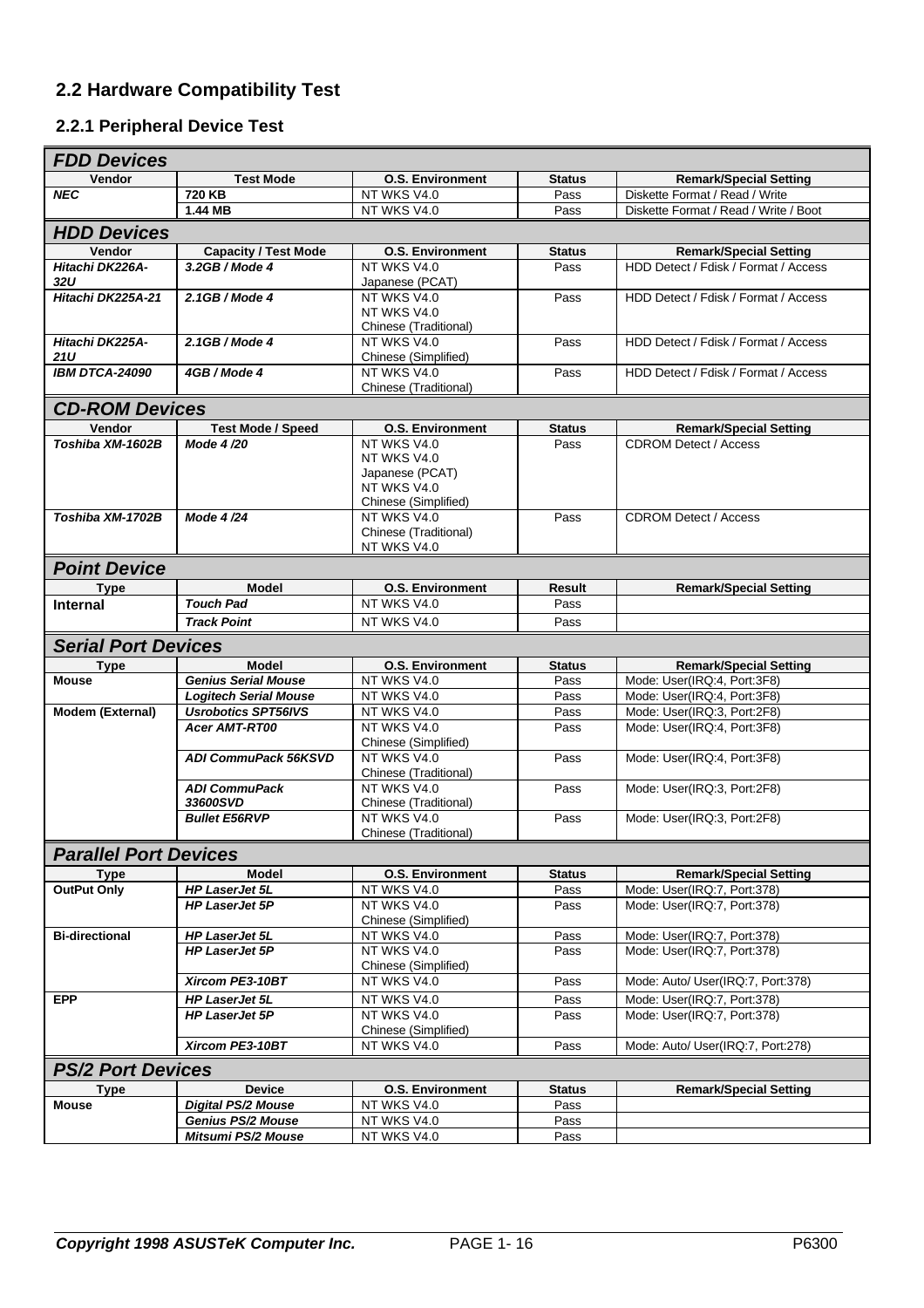| <b>PS/2 Port Devices</b>                         |                                                                                        |                      |                         |               |                                                                |  |  |
|--------------------------------------------------|----------------------------------------------------------------------------------------|----------------------|-------------------------|---------------|----------------------------------------------------------------|--|--|
| <b>Type</b>                                      | <b>Device</b>                                                                          |                      | <b>O.S. Environment</b> | <b>Status</b> | <b>Remark/Special Setting</b>                                  |  |  |
| Keyboard                                         | <b>Champking</b>                                                                       |                      | NT WKS V4.0             | Pass          |                                                                |  |  |
| Keypad                                           | Canon BC-10KEY                                                                         |                      | NT WKS V4.0             | Pass          |                                                                |  |  |
|                                                  | <b>Lunaris TK-LP2T</b>                                                                 |                      | NT WKS V4.0             | Pass          |                                                                |  |  |
|                                                  | BTC 5020 17 Key                                                                        |                      | NT WKS V4.0             | Pass          |                                                                |  |  |
| <b>Y-Cable</b>                                   | <b>Digital PS/2 Mouse</b>                                                              |                      | NT WKS V4.0             | Pass          |                                                                |  |  |
|                                                  | <b>Champking Keyboard</b>                                                              |                      |                         |               |                                                                |  |  |
| <b>Media Port Device / Game Port</b>             |                                                                                        |                      |                         |               |                                                                |  |  |
| <b>Type</b>                                      | <b>Test Device</b>                                                                     |                      | <b>O.S. Environment</b> | <b>Status</b> | <b>Remark/Special Setting</b>                                  |  |  |
| <b>TV Port</b>                                   | Toshiba 21B4ST                                                                         |                      | NT WKS V4.0             | Pass          | Resolution: 640x480 / 800x600                                  |  |  |
| Mic. In Jack                                     | <b>Microphone SR-M02</b>                                                               |                      | NT WKS V4.0             | Pass          |                                                                |  |  |
| Line-in Jack                                     | Sony CD-ROM                                                                            |                      | NT WKS V4.0             | Pass          |                                                                |  |  |
| Speaker out Jack                                 | LEMEL SP-1000                                                                          |                      | NT WKS V4.0             | Pass          |                                                                |  |  |
| <b>Function Test</b>                             |                                                                                        | <b>Feature Test</b>  |                         | <b>Status</b> | <b>Remark/Special Setting</b>                                  |  |  |
| <b>Sound Recorder</b>                            | Record of Wave file                                                                    |                      |                         | Pass          |                                                                |  |  |
|                                                  | Play of Wave file                                                                      |                      |                         | Pass          |                                                                |  |  |
|                                                  | <b>Effector function</b>                                                               |                      |                         | Pass          |                                                                |  |  |
|                                                  | Record from Microphone                                                                 |                      |                         | Pass          |                                                                |  |  |
|                                                  | Record from Audio CD                                                                   |                      | Left Channel            | Pass          |                                                                |  |  |
|                                                  |                                                                                        |                      | <b>Right Channel</b>    | Pass          |                                                                |  |  |
|                                                  | Record from Line In                                                                    |                      | Left Channel            | Pass          |                                                                |  |  |
|                                                  |                                                                                        |                      | <b>Right Channel</b>    | Pass          |                                                                |  |  |
|                                                  | Record from Loop Back                                                                  |                      | Left Channel            | Pass<br>Pass  |                                                                |  |  |
|                                                  |                                                                                        | <b>Right Channel</b> |                         |               |                                                                |  |  |
| <b>Volume</b>                                    | Volume Control (Balance & Volume)                                                      |                      |                         | Pass          |                                                                |  |  |
| Control                                          | Wave (Balance & Volume)                                                                |                      |                         | Pass          |                                                                |  |  |
|                                                  | Line-in (Balance & Volume                                                              |                      |                         | Pass          |                                                                |  |  |
|                                                  | Microphone (Balance & Volume)                                                          |                      |                         | Pass          |                                                                |  |  |
|                                                  | Internal Microphone                                                                    |                      |                         | Pass          |                                                                |  |  |
| <b>Media Player</b>                              | Video for Windows                                                                      |                      |                         | Pass          |                                                                |  |  |
|                                                  | Sound                                                                                  |                      |                         | Pass          |                                                                |  |  |
|                                                  | <b>MIDI Sequence</b>                                                                   |                      |                         | Pass          |                                                                |  |  |
|                                                  | Audio CD                                                                               |                      |                         | Pass          |                                                                |  |  |
| <b>CD Player</b>                                 | Audio CD                                                                               |                      |                         | Pass          |                                                                |  |  |
| Other                                            | Check all function after suspend / resume<br>Check all function after standby / wakeup |                      |                         | Pass          |                                                                |  |  |
| <b>On-board VGA Test</b>                         |                                                                                        |                      |                         |               |                                                                |  |  |
| <b>Windows NT WKS V4.0 English</b>               |                                                                                        |                      |                         |               |                                                                |  |  |
| <b>Test Item</b>                                 | <b>LCD</b>                                                                             | <b>CRT</b>           | <b>Both</b>             |               | <b>Remark / Special Setting</b>                                |  |  |
| 640X480X256                                      | Pass                                                                                   | Pass                 | Pass                    |               | Set resolution&color and then restart / without restart system |  |  |
| 640X480X655536                                   | Pass                                                                                   | Pass                 | Pass                    |               |                                                                |  |  |
| 640X480X16777216                                 | Pass                                                                                   | Pass                 | Pass                    |               |                                                                |  |  |
| 800X600X256                                      | Pass                                                                                   | Pass                 | Pass                    |               |                                                                |  |  |
| 800X600X65536                                    | Pass                                                                                   | Pass                 | Pass                    |               |                                                                |  |  |
| 800X600X16777216                                 | Pass                                                                                   | Pass                 | Pass                    |               |                                                                |  |  |
| 1024X768X256                                     | Pass                                                                                   | Pass                 | Pass                    |               |                                                                |  |  |
| 1024X768X65536                                   | Pass                                                                                   | Pass                 | Pass                    |               |                                                                |  |  |
| <b>Windows NT WKS V4.0 Chinese (Traditional)</b> |                                                                                        |                      |                         |               |                                                                |  |  |
| <b>Test Item</b>                                 | <b>LCD</b>                                                                             | <b>CRT</b>           | <b>Both</b>             |               | <b>Remark / Special Setting</b>                                |  |  |
| 640X480X256                                      | Pass                                                                                   | Pass                 | Pass                    |               | Set resolution&color and then restart / without restart system |  |  |
| 640X480X655536                                   | Pass                                                                                   | Pass                 | Pass                    |               |                                                                |  |  |
| 640X480X16777216                                 | Pass                                                                                   | Pass                 | Pass                    |               |                                                                |  |  |
| 800X600X256                                      | Pass                                                                                   | Pass                 | Pass                    |               |                                                                |  |  |
| 800X600X65536                                    | Pass                                                                                   | Pass                 | Pass                    |               |                                                                |  |  |
| 800X600X16777216                                 | Pass                                                                                   | Pass                 | Pass                    |               |                                                                |  |  |
| 1024X768X256                                     | Pass                                                                                   | Pass                 | Pass                    |               |                                                                |  |  |
| 1024X768X65536                                   | Pass                                                                                   | Pass                 | Pass                    |               |                                                                |  |  |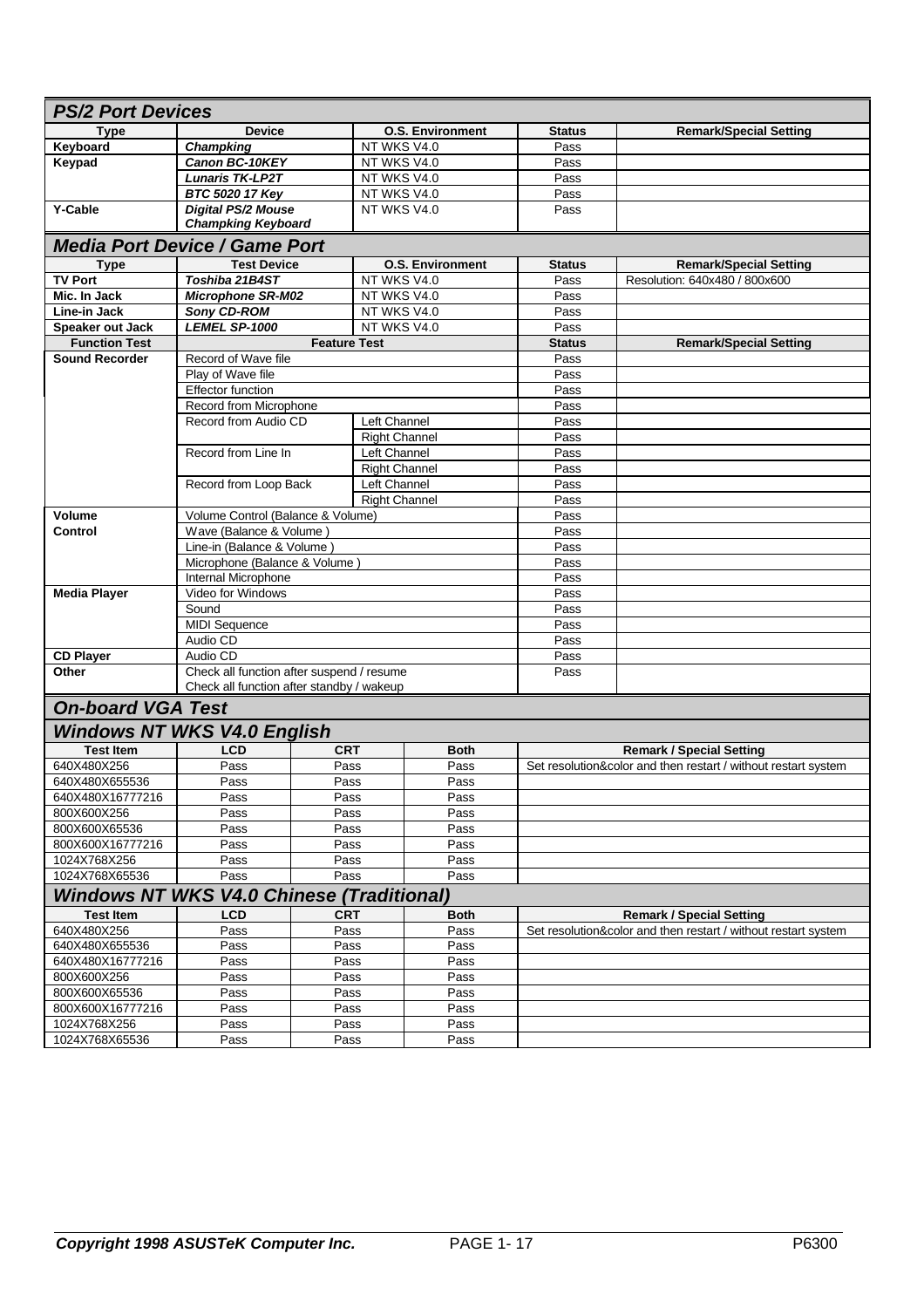| <b>On-board VGA Test (Japanese Version)</b> |      |      |             |                                                                |  |  |  |
|---------------------------------------------|------|------|-------------|----------------------------------------------------------------|--|--|--|
| <b>Test Item</b>                            | LCD  | CRT  | <b>Both</b> | <b>Remark / Special Setting</b>                                |  |  |  |
| 640X480X256                                 | Pass | Pass | Pass        | Set resolution&color and then restart / without restart system |  |  |  |
| 640X480X65536                               | Pass | Pass | Pass        |                                                                |  |  |  |
| 640X480X16777216                            | Pass | Pass | Pass        |                                                                |  |  |  |
| 800X600X256                                 | Pass | Pass | Pass        |                                                                |  |  |  |
| 800X600X65536                               | Pass | Pass | Pass        |                                                                |  |  |  |
| 800X600X16777216                            | Pass | Pass | Pass        |                                                                |  |  |  |
| 1024X768X256                                | Pass | Pass | Pass        |                                                                |  |  |  |
| 1024X768X65536                              | Pass | Pass | Pass        |                                                                |  |  |  |

## **2.2.2 PCMCIA Device Test**

| <b>Memory Card</b>       |                            |                                |               |                   |
|--------------------------|----------------------------|--------------------------------|---------------|-------------------|
| <b>Card Type</b>         | <b>Card Model</b>          | <b>O.S. Environment</b>        | <b>Status</b> | Remark            |
| <b>ATA Flash</b>         | Kingmax 40MB               | NT WKS V4.0                    | Pass          | IRQ:9, Port:160   |
|                          | CyQtve 8MB                 | NT WKS V4.0                    | Pass          | IRQ:9, Port:160   |
| <b>ATA</b>               | Viper 85E                  | NT WKS V4.0                    | Pass          | IRQ:9, Port:160   |
|                          | Viper 170E                 | NT WKS V4.0                    | Pass          | IRQ:9, Port:160   |
|                          | Viper 340                  | NT WKS V4.0                    | Pass          | IRQ:9, Port:160   |
|                          | <b>Kingmax Smart Media</b> | NT WKS V4.0                    | Pass          | IRQ:9, Port:160   |
| <b>Ethernet Adapters</b> |                            |                                |               |                   |
| <b>Card Type</b>         | <b>Card Model</b>          | <b>O.S. Environment</b>        | <b>Status</b> | Remark            |
| 10BaseT                  | <b>3COM 3C589D</b>         | NT WKS V4.0                    | Pass          | IRQ:10, Port:340  |
|                          |                            | Chinese (Traditional)          |               |                   |
|                          | Kingmax EN10-T2            | NT WKS V4.0                    | Pass          | IRQ:10, Port:340  |
|                          |                            | Japanese (PCAT)                |               |                   |
|                          | Accton EN-2216             | NT WKS V4.0<br>Japanese (PCAT) | Pass          | IRQ:10, Port:300  |
|                          | Argosy EN210BT             | NT Server V4.0                 | Pass          | IRQ:10, Port:340  |
|                          | D-Link DE-650CT            | NT WKS V4.0                    | Pass          | IRQ:10, Port:340  |
|                          |                            | Chinese (Traditional)          |               |                   |
|                          | D-Link DE-660CT            | NT WKS V4.0                    | Pass          | IRQ:10, Port:300  |
|                          | <b>CNET CN40BC</b>         | NT WKS V4.0                    | Pass          | IRQ:10, Port:300  |
|                          |                            | Japanese (PCAT)                |               |                   |
|                          | <b>GoldenNet PE-200</b>    | NT WKS V4.0                    | Pass          | IRQ:10, Port:340  |
|                          |                            | Japanese (PCAT)                |               |                   |
|                          | Xircom CE3-10BT            | NT WKS V4.0                    | Pass          | IRQ:10, Port:300  |
|                          |                            | Japanese (PCAT)                |               |                   |
|                          | Xircom PS-CE2-10BT         | NT WKS V4.0                    | Pass          | IRQ:7, Port:300   |
|                          | CyQtve ELA-010             | NT Server V4.0                 | Pass          | IRQ:10, Port:340  |
| 100BaseTx                | 3COM 3C574-TX              | NT WKS V4.0                    | Pass          | IRQ:10, Port:300  |
|                          | 3COM 3C575-TX              | NT WKS V4.0                    | Pass          | IRQ:10, Port:3000 |
|                          | Apollo FE1000              | NT WKS V4.0                    | Pass          | IRQ:10. Port:300  |
|                          | Apollo FE2000              | NT WKS V4.0                    | Pass          | IRQ:10, Port:340  |
|                          | CyQtve ELA-100             | NT WKS V4.0                    | Pass          | IRQ:10, Port:D000 |
|                          |                            | Chinese (Simplified)           |               |                   |
|                          | Intel MBLA1600             | NT WKS V4.0                    | Pass          | IRQ:10, Port:340  |
|                          |                            | Japanese (PCAT)                |               |                   |
|                          | Intel MBLA3200             | NT WKS V4.0                    | Pass          | IRQ:7, Port:A000  |
|                          | <b>Ositech TR1447</b>      | NT WKS V4.0                    | Pass          | IRQ:10, Port:300  |
|                          |                            | Chinese (Simplified)           |               |                   |
|                          | Xircom CE3B-100BTX         | NT WKS V4.0                    | Pass          | IRQ:10, Port:300  |
|                          | Xircom CBE-10/100BTX       | NT Server V4.0                 | Pass          | IRQ:10, Port:F800 |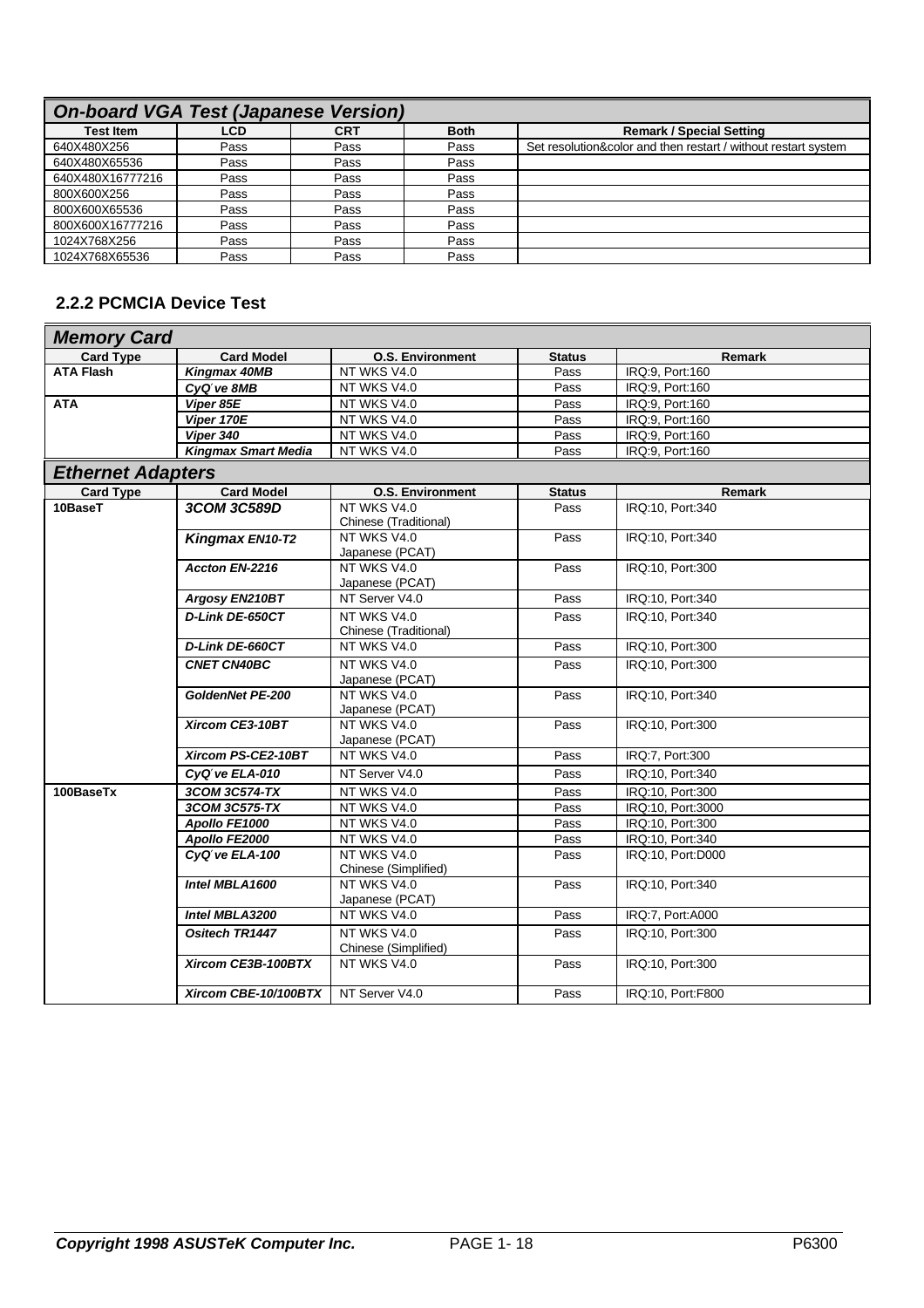| <b>Token-Ring Adapters</b>      |                     |                                                                                                                  |               |                                                        |  |  |  |
|---------------------------------|---------------------|------------------------------------------------------------------------------------------------------------------|---------------|--------------------------------------------------------|--|--|--|
| <b>Card Type</b>                | <b>Card Model</b>   | <b>O.S. Environment</b>                                                                                          | <b>Status</b> | Remark                                                 |  |  |  |
| <b>Token-Ring</b>               | Xircom PS-CT2-16CTP | NT WKS V4.0                                                                                                      | Pass          | IRQ:10, Port:300                                       |  |  |  |
| <b>Fax / Modem Devices</b>      |                     |                                                                                                                  |               |                                                        |  |  |  |
|                                 | <b>Model</b>        | <b>O.S. Environment</b><br><b>Application</b>                                                                    | <b>Status</b> | <b>Remark</b>                                          |  |  |  |
| Apollo FM560                    |                     | NT WKS V4.0<br>Internet Explorer V2.0                                                                            | Pass          | IRQ:3, Port:2F8, COM2                                  |  |  |  |
| Argosy 33.6                     |                     | NT WKS V4.0<br>Internet Explorer V2.0                                                                            | Pass          | IRQ:4, Port:3F8, COM2                                  |  |  |  |
| CyQtve FMC-560                  |                     | NT WKS V4.0<br>Internet Explorer V3.02                                                                           | Pass          | IRQ:3, Port:2F8, COM2                                  |  |  |  |
| D-Link DM-336                   |                     | NT WKS V4.0<br>Internet Explorer V2.0                                                                            | Pass          | IRQ:4, Port:3F8, COM2                                  |  |  |  |
| <b>Ellcon 33600</b>             |                     | NT WKS V4.0<br>Internet Explorer V2.0                                                                            | Pass          | IRQ:3, Port:2F8, COM2                                  |  |  |  |
| <b>Hayes ACCURA 56K</b>         |                     | NT WKS V4.0<br>Internet Explorer V3.02                                                                           | Pass          | IRQ:3, Port:2F8, COM2                                  |  |  |  |
| Hayes OPTIMA 56K                |                     | NT WKS V4.0<br>Internet Explorer V3.02                                                                           | Pass          | IRQ:3, Port:2F8, COM2                                  |  |  |  |
| Kingmax FM56KLF                 |                     | NT WKS V4.0<br>Internet Explorer V2.0                                                                            | Pass          | IRQ:3, Port:2F8, COM2                                  |  |  |  |
| <b>Megahertz XJ4336J</b>        |                     | NT WKS V4.0<br>Internet Explorer V3.02                                                                           | Pass          | IRQ:3, Port:2F8, COM2                                  |  |  |  |
| Motorola 33.6                   |                     | NT WKS V4.0<br>Chinese (Traditional)<br>Internet Explorer V3.0                                                   | Pass          | IRQ:3, Port:2F8, COM2                                  |  |  |  |
| <b>Megahertz XJ5560</b>         |                     | Chinese (Traditional)<br>NT WKS V4.0<br>Internet Explorer V2.0                                                   | Pass          | IRQ:4, Port:3F8, COM2                                  |  |  |  |
| <b>Viking FM56KP</b>            |                     | NT WKS V4.0<br>Chinese(Traditional)<br>Internet Exploder V3.0                                                    | Pass          | IRQ:3, Port:3E8, COM3                                  |  |  |  |
| <b>Xircom CM-33</b>             |                     | Chinese (Traditional)<br>NT WKS V4.0<br>Chinese (Traditional)<br>Internet Explorer V3.0<br>Chinese (Traditional) | Pass          | IRQ:3, Port:2F8, COM2                                  |  |  |  |
| Xircom CM-56                    |                     | NT WKS V4.0<br>Chinese (Simplified)<br>Internet Explorer V3.0<br>Chinese (Simplified)                            | Pass          | IRQ:3, Port:2F8, COM2                                  |  |  |  |
| Fax / Modem / Lan Combo Devices |                     |                                                                                                                  |               |                                                        |  |  |  |
|                                 | <b>Model</b>        | <b>O.S. Environment</b><br>Application                                                                           | <b>Status</b> | <b>Remark</b>                                          |  |  |  |
| Xircom CTM-33.6                 |                     | NT WKS V4.0<br>Internet Explorer V2.0, Copy                                                                      | Pass          | LAN: IRQ:10, Port:340<br>Modem: IRQ:10, Port:2E8, COM2 |  |  |  |
| 3COM 3C563C-TP                  |                     | NT WKS V4.0<br>Internet Explorer V2.0, Copy                                                                      | Pass          | LAN: IRQ:10, Port:340<br>Modem: IRQ:10, Port:2F8, COM2 |  |  |  |
| Xircom CEM33-10BT               |                     | NT WKS V4.0<br>Internet Explorer V2.0, Copy                                                                      | Pass          | LAN: IRQ:3. Port:340<br>Modem: IRQ:3, Port:2F8, COM2   |  |  |  |
| <b>D-Link DME-336T</b>          |                     | NT WKS V4.0<br>Chinese (Traditional)<br>Internet Explorer V3.0, Xcopy                                            | Pass          | LAN: IRQ:10, Port:300<br>Modem: IRQ:3, Port:2F8, COM2  |  |  |  |
| Xircom CEM56-100MD              |                     | NT WKS V4.0<br>Chinese (Traditional)<br>Internet Explorer V3.0, Copy                                             | Pass          | LAN:IRQ:3, Port:300<br>Modem: IRQ:3, Port:2E8, COM2    |  |  |  |
| Intel MBLA1656                  |                     | NT WKS V4.0<br>Chinese (Traditional)<br>Internet Explorer V3.0, Xcopy                                            | Pass          | LAN: IRQ:10, Port:340<br>Modem: IRQ:10, Port:2E8, COM2 |  |  |  |
| ASUS Lan/56KB Modem             |                     | NT WKS V4.0<br>Internet Explorer V2.0, Xcopy                                                                     | Pass          | LAN: IRQ:10, Port:300<br>Modem: IRQ:3, Port:2F8, COM2  |  |  |  |
| Apollo LM336T                   |                     | NT WKS V4.0<br>Chinese (Traditional)<br>Internet Explorer V3.0, Copy                                             | Pass          | LAN: IRQ:10, Port:300<br>Modem: IRQ:3, Port:2F8, COM2  |  |  |  |
| <b>Others Devices</b>           |                     |                                                                                                                  |               |                                                        |  |  |  |
|                                 | Model               | <b>O.S. Environment</b><br><b>Application</b>                                                                    | <b>Status</b> | Remark                                                 |  |  |  |
| Sony PRD-250WN 4X CD-ROM        |                     | NT WKS V4.0<br>Xcopy, Comp, Media Player                                                                         | Pass          | IRQ:11, Port:340                                       |  |  |  |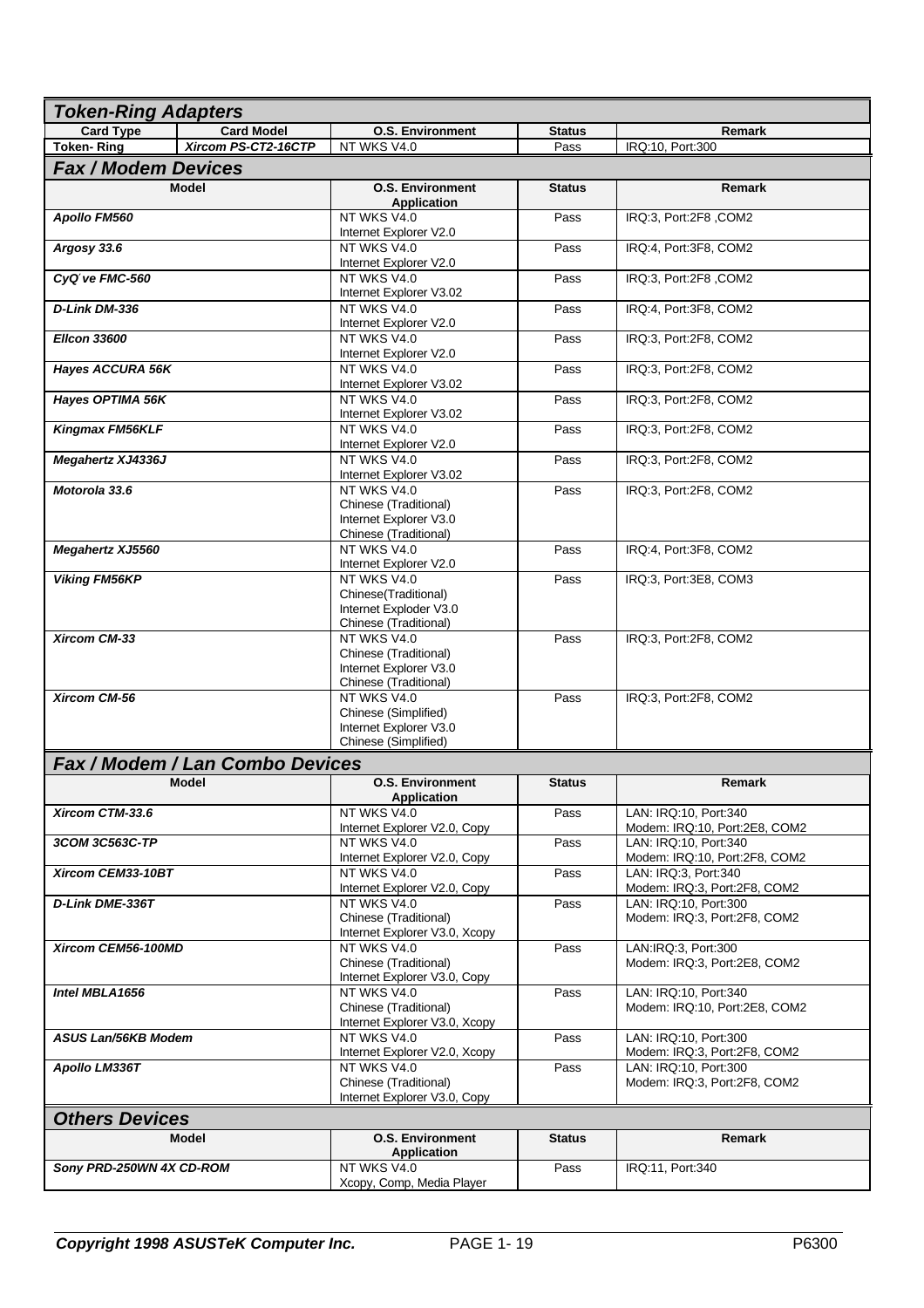| <b>Others Devices</b>                                       |                                                                |               |                  |  |  |  |
|-------------------------------------------------------------|----------------------------------------------------------------|---------------|------------------|--|--|--|
| Model                                                       | <b>O.S. Environment</b><br><b>Application</b>                  | <b>Status</b> | Remark           |  |  |  |
| <b>Adaptec SlimSCSI APA-1460A</b>                           | NT WKS V4.0<br>Chinese (Traditional)<br>Copy, Comp             | Pass          | IRQ:11, Port:340 |  |  |  |
| <b>PCMCIA Combination Test</b>                              |                                                                |               |                  |  |  |  |
| Model                                                       | <b>Feature Test</b>                                            | <b>Status</b> | Remark           |  |  |  |
| <b>Adaptec SlimSCSI APA-1460A</b><br>Kingmax 40MB ATA Flash | Plug in/out, Win Restart,<br>S <sub>2</sub> R/S <sub>2</sub> D | Pass          | $SCSI + ATA$     |  |  |  |
| <b>Xircom CM-33</b><br>Kingmax 40MB ATA Flash               | Plug in/out, Win Restart,<br>S <sub>2</sub> R/S <sub>2</sub> D | Pass          | $Modern + ATA$   |  |  |  |
| Intel MBLA1600<br><b>Xircom CM-33</b>                       | Plug in/out, Win Restart,<br>S <sub>2</sub> R/S <sub>2</sub> D | Pass          | $LAN + Modern$   |  |  |  |

## **2.3 Field (stress) Test**

| <b>Test Type</b>      | <b>Windows NT test</b>                                                                                                                     |                                                                                                                                    |          |  |  |  |  |
|-----------------------|--------------------------------------------------------------------------------------------------------------------------------------------|------------------------------------------------------------------------------------------------------------------------------------|----------|--|--|--|--|
| <b>Configuration</b>  |                                                                                                                                            | Intel Pentium II-266 + 48MB(On-board 16MB + SEC 32MB) + 512KB Cache + IBM DTCA-24090 +<br>Toshiba XM-1702B CD-ROM + Intel MBLA1600 |          |  |  |  |  |
|                       | <b>Client:</b> Notebook with Windows NT V4.0 installed.<br><b>Server:</b> Windows NT server V4.0                                           |                                                                                                                                    |          |  |  |  |  |
| <b>Test Procedure</b> | Workstation(NT WKS V4.0) :Run multitasking program and make a connection to Windows NT Server                                              |                                                                                                                                    |          |  |  |  |  |
|                       |                                                                                                                                            | V4.0. Do network File Transfer test.                                                                                               |          |  |  |  |  |
| <b>Result</b>         | <b>Pass</b>                                                                                                                                | <b>Duration</b>                                                                                                                    | 12 Hours |  |  |  |  |
| <b>Test Type</b>      | <b>Windows NT test</b>                                                                                                                     |                                                                                                                                    |          |  |  |  |  |
| <b>Configuration</b>  | Intel Pentium 266 + 32MB(On-board 16MB + Mitsubishi 16MB) + 512KB Cache + IBM DTCA-24090 +<br>Toshiba XM-1702B CD-ROM + Xircom CE3B-100BTX |                                                                                                                                    |          |  |  |  |  |
|                       | <b>Client:</b> Notebook with Windows NT V4.0 installed.<br><b>Server:</b> Windows NT server V4.0                                           |                                                                                                                                    |          |  |  |  |  |
| <b>Test Procedure</b> | Workstation(NT WKS V4.0) :Run multitasking program and make a connection to Windows NT Server                                              |                                                                                                                                    |          |  |  |  |  |
|                       |                                                                                                                                            | V4.0. Do network File Transfer test.                                                                                               |          |  |  |  |  |
| <b>Result</b>         | Pass                                                                                                                                       | <b>Duration</b>                                                                                                                    | 10 Hours |  |  |  |  |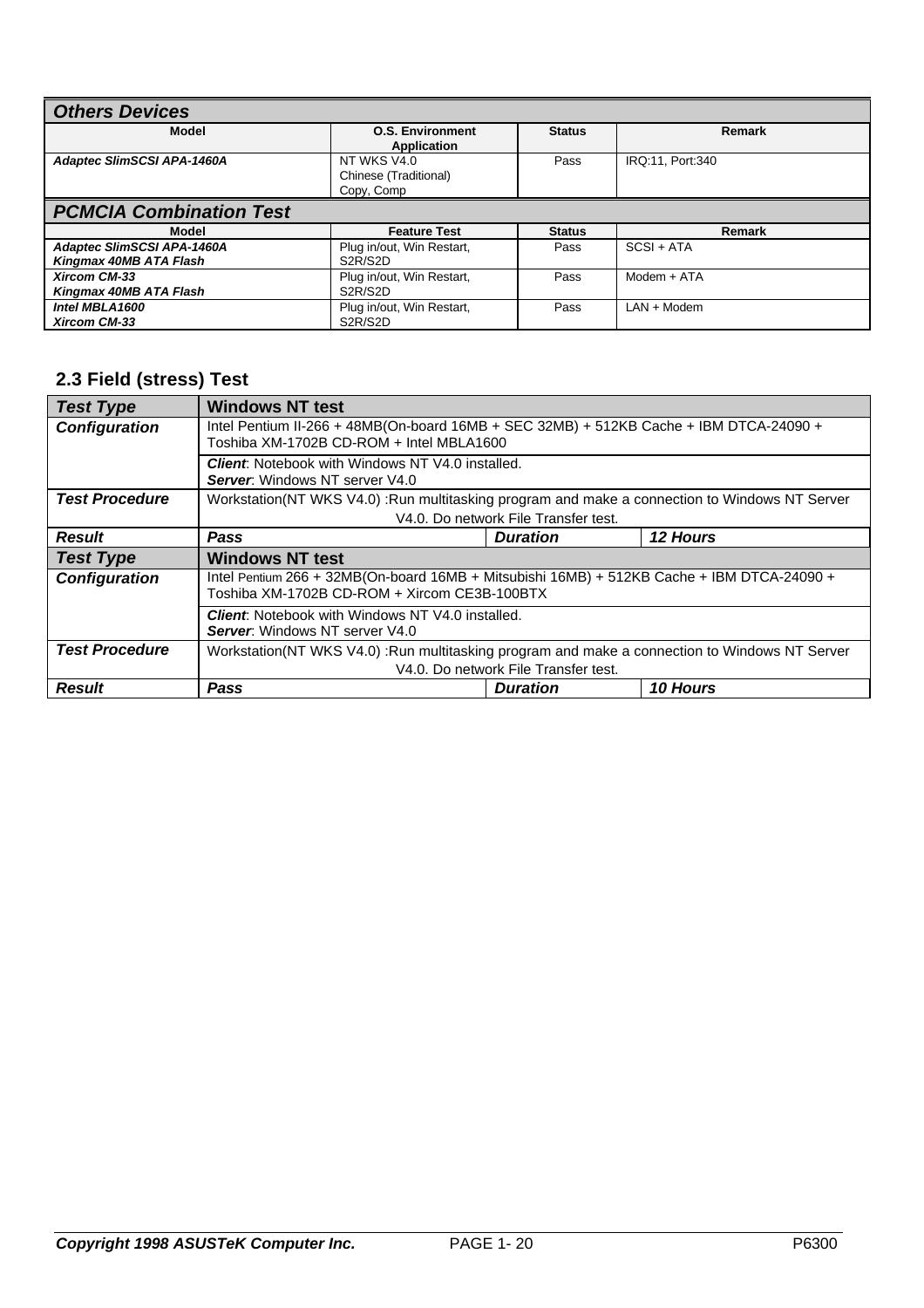## *3. Microsoft Windows 98 Operating System Test*

#### **3.1 Software Combination Test**

## **3.1.1 Operating System Compatibility**

| <b>Operating System Test</b>                      |                              |                          |                  |               |                                                                                                                                          |  |  |  |
|---------------------------------------------------|------------------------------|--------------------------|------------------|---------------|------------------------------------------------------------------------------------------------------------------------------------------|--|--|--|
|                                                   | O.S. Name                    | <b>Version</b>           | <b>Publisher</b> | <b>Status</b> | Hardware Configuration / Hard Disk & Controller                                                                                          |  |  |  |
| <b>Windows 98</b>                                 |                              | V4.10.1998               | Microsoft        | Pass          | Intel Pentium II-266 + 80MB(On-board 16MB + SEC 64MB) +<br>512KB Cache + IBM DTCA-24090 + Toshiba XM-1702 CD-<br>ROM + 3COM 3C575-TX     |  |  |  |
| <b>Windows 98</b><br><b>Chinese (Traditional)</b> |                              | V4.10.1910               | Microsoft        | Pass          | Intel Pentium 266 + 80MB(On-board 16MB + SEC 32MB*2) +<br>512KB Cache + Hitachi DK226A-32U + Toshiba XM-1702 CD-<br>ROM + Intel MBLA1600 |  |  |  |
| <b>Function Key Test</b>                          |                              |                          |                  |               |                                                                                                                                          |  |  |  |
|                                                   | <b>Function Key</b>          | <b>Function</b>          |                  | <b>Status</b> | <b>Remark/Special Setting</b>                                                                                                            |  |  |  |
| $Fn + Up arrow$                                   |                              | <b>Brightness Up</b>     |                  | Pass          |                                                                                                                                          |  |  |  |
| Fn + Down arrow                                   |                              | <b>Brightness Down</b>   |                  | Pass          |                                                                                                                                          |  |  |  |
| $Fn + F1$                                         |                              | Suspend                  |                  | Pass          |                                                                                                                                          |  |  |  |
| $Fn + F2$                                         |                              | Pad On / Off             |                  | Pass          |                                                                                                                                          |  |  |  |
| $Fn + F7$                                         |                              | Panel On / Off           |                  | Pass          |                                                                                                                                          |  |  |  |
| $Fn + F8$                                         |                              | LCD / CRT / Simultaneous |                  | Pass          |                                                                                                                                          |  |  |  |
| $Fn + F9$                                         |                              | TV On / Off              |                  | Pass          |                                                                                                                                          |  |  |  |
| $Fn + F10$                                        |                              | Speaker On / Off         |                  | Pass<br>Pass  |                                                                                                                                          |  |  |  |
| $Fn + F11$                                        |                              | Volume Up                |                  |               |                                                                                                                                          |  |  |  |
| $Fn + F12$                                        |                              | Volume Down              |                  | Pass          |                                                                                                                                          |  |  |  |
|                                                   | <b>Power Management Test</b> |                          |                  |               |                                                                                                                                          |  |  |  |
|                                                   | <b>Test Item</b>             | <b>O.S. Environment</b>  |                  | <b>Status</b> | <b>Features Tested</b>                                                                                                                   |  |  |  |
| Power<br><b>Resource:</b>                         | Disabled                     | Win98 V4.10.1998         |                  | Pass          |                                                                                                                                          |  |  |  |
| <b>Battery</b>                                    | Max<br>Performance           | Win98 V4.10.1998         |                  | Pass          |                                                                                                                                          |  |  |  |
|                                                   | Max Power<br>Saving          | Win98 V4.10.1998         |                  | Pass          |                                                                                                                                          |  |  |  |
|                                                   | Customized                   | Win98 V4.10.1998         |                  | Pass          |                                                                                                                                          |  |  |  |
|                                                   | Suspend<br>Timeout           | Win98 V4.10.1998         |                  | Pass          | Suspend Mode: RAM / HDD                                                                                                                  |  |  |  |
|                                                   | Lid switch<br>closure        | Win98 V4.10.1998         |                  | Pass          | Panel Off                                                                                                                                |  |  |  |
|                                                   | Resume from<br><b>STR</b>    | Win98 V4.10.1998         |                  | Pass          | Resume Event:<br>Power button / key stroke                                                                                               |  |  |  |
|                                                   | Resume from<br><b>STD</b>    | Win98 V4.10.1998         |                  | Pass          | Resume Event:<br>Power button                                                                                                            |  |  |  |

#### **3.1.2 Application Software Compatibility**

| <b>Communication</b>                              |                |                  |                                           |               |                                                                              |  |  |
|---------------------------------------------------|----------------|------------------|-------------------------------------------|---------------|------------------------------------------------------------------------------|--|--|
| Package Name                                      | <b>Version</b> | <b>Publisher</b> | <b>O.S. Environment</b>                   | <b>Status</b> | <b>Features Tested</b>                                                       |  |  |
| <b>Procomm Plus</b>                               | V4.0           | Datastorm        | Win98 V4.10.1998                          | Pass          | Install from CD-ROM and execute Procom<br>Plus, Send / Receive FAX Document. |  |  |
| <b>WinFax Pro</b>                                 | V8.0           | Delrina          | Win98 V4.10.1998                          | Pass          | Install from CD-ROM and execute WinFax<br>Pro, Send / Receive FAX Document.  |  |  |
| <b>WinFax Pro</b><br><b>Chinese (Traditional)</b> | V8.0           | Delrina          | Win98 V4.10.1910<br>Chinese (Traditional) | Pass          | Install from CD-ROM and execute WinFax<br>Pro, Send / Receive FAX Document.  |  |  |
| <b>PCANYWHERE</b>                                 | V7.5           | Symantec         | Win98 V4.10.1998                          | Pass          | Install pcANYWHERE on two notebook to<br>access remote system.               |  |  |
| <b>PCANYWHERE</b><br><b>Chinese (Traditional)</b> | V8.0           | Symantec         | Win98 V4.10.1910<br>Chinese (Traditional) | Pass          | Install pcANYWHERE on two notebook to<br>access remote system.               |  |  |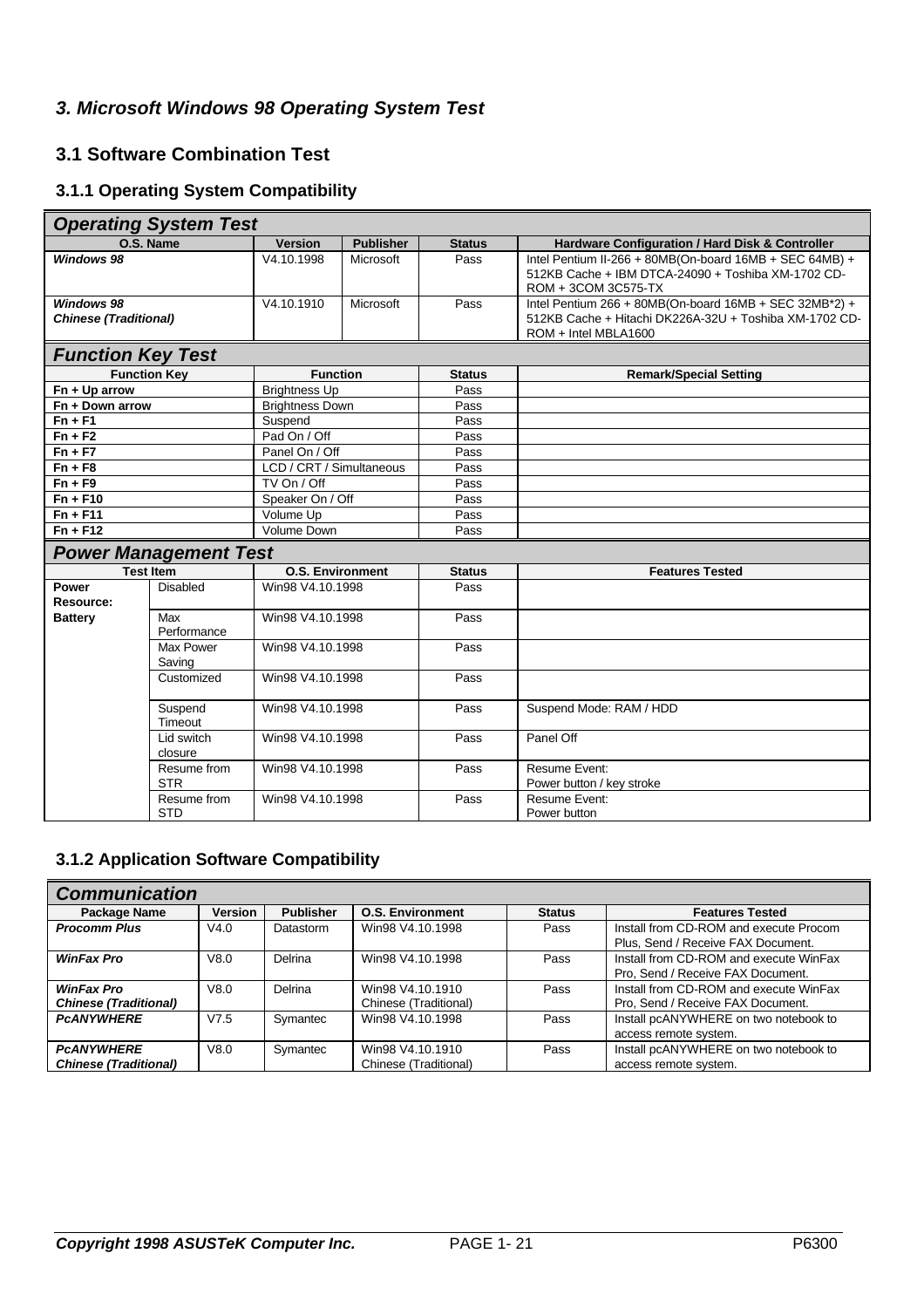| CAD/CAM/DTP                                              |                              |                  |                                           |               |                                                                                                                                           |  |  |
|----------------------------------------------------------|------------------------------|------------------|-------------------------------------------|---------------|-------------------------------------------------------------------------------------------------------------------------------------------|--|--|
| <b>Package Name</b>                                      | <b>Version</b>               | <b>Publisher</b> | <b>O.S. Environment</b>                   | <b>Status</b> | <b>Features Tested</b>                                                                                                                    |  |  |
| <b>3D Studio MAX</b>                                     | V2.0                         | Autodesk         | Win98 V4.10.1998                          | Pass          | Install open, render, animator (in High<br>resolution mode).                                                                              |  |  |
| <b>Auto CAD</b>                                          | R <sub>14</sub>              | Autodesk         | Win98 V4.10.1998                          | Pass          | Configure VGA at high resolution, open,<br>redraw and render sample files. System<br>suspend / resume.                                    |  |  |
| <b>Auto CAD</b><br><b>Chinese (Traditional)</b>          | R <sub>14</sub>              | Autodesk         | Win98 V4.10.1910<br>Chinese (Traditional) | Pass          | Configure VGA at high resolution, open,<br>redraw and render sample files. System<br>suspend / resume.                                    |  |  |
| <b>Games</b>                                             |                              |                  |                                           |               |                                                                                                                                           |  |  |
| <b>Package Name</b>                                      | Version                      | <b>Publisher</b> | <b>O.S. Environment</b>                   | <b>Status</b> | <b>Features Tested</b>                                                                                                                    |  |  |
| <b>Flight Simulator 98</b>                               | V1.0                         | Microsoft        | Win98 V4.10.1998                          | Pass          | Install from CD-ROM then play the game.                                                                                                   |  |  |
| <b>Age Of Empire</b>                                     | V1.0                         | Microsoft        | Win98 V4.10.1998                          | Pass          | Install from CD-ROM then play the game.                                                                                                   |  |  |
| <b>MS Monster Truck</b><br><b>Madness</b>                | V1.0                         | Microsoft        | Win98 V4.10.1998                          | Pass          | Install from CD-ROM then play the game.                                                                                                   |  |  |
| <b>Microsoft Golf</b>                                    | V3.0                         | Microsoft        | Win98 V4.10.1998                          | Pass          | Install from CD-ROM then play the game.                                                                                                   |  |  |
| Fury 3                                                   | V1.0                         | Microsoft        | Win98 V4.10.1998                          | Pass          | Install from CD-ROM then play the game.                                                                                                   |  |  |
| <b>NBA LIVE 98</b>                                       | ÷,                           | Microsoft        | Win98 V4.10.1998                          | Pass          | Install from CD-ROM then play the game.                                                                                                   |  |  |
| <b>TIMELAPSE</b>                                         | $\sim$                       | <b>GTE</b>       | Win98 V4.10.1998                          | Pass          | Install from CD-ROM then play the game.                                                                                                   |  |  |
| <b>Graphics / Multimedia Business</b>                    |                              |                  |                                           |               |                                                                                                                                           |  |  |
| <b>Package Name</b>                                      | <b>Version</b>               | <b>Publisher</b> | <b>O.S. Environment</b>                   | <b>Status</b> | <b>Features Tested</b>                                                                                                                    |  |  |
| <b>ABC Graphics Suite</b>                                | V6.0                         | Micrografx       | Win98 V4.10.1998                          | Pass          | Install from CD-ROM, open and edit sample<br>files.                                                                                       |  |  |
| <b>Micrografx Graphics</b><br>Suit 2                     | V1.0                         | Micrografx       | Win98 V4.10.1998                          | Pass          | Install from CD-ROM, open and edit sample<br>files.                                                                                       |  |  |
| <b>Corel Draw</b>                                        | V8.0                         | Corel            | Win98 V4.10.1998                          | Pass          | Using Corel DRAW 8, Corel Photo-Paint,<br>Corel Dream 3D to draw / show demo picture.                                                     |  |  |
| <b>Extreme 3D</b>                                        | V1.0.0                       | Micromedia       | Win98 V4.10.1998                          | Pass          | Install from CD-ROM, open file, edit, and<br>show pictures demo.                                                                          |  |  |
| <b>Adobe Photoshop</b>                                   | V <sub>5.0</sub>             | Adobe            | Win98 V4.10.1998                          | Pass          | Install from CD-ROM, open sample files, edit<br>image files.                                                                              |  |  |
| <b>Desktop Publishing Graphics</b>                       |                              |                  |                                           |               |                                                                                                                                           |  |  |
| <b>Package Name</b>                                      | Version                      | <b>Publisher</b> | <b>O.S. Environment</b>                   | <b>Status</b> | <b>Features Tested</b>                                                                                                                    |  |  |
| <b>Page Maker</b>                                        | V6.5C                        | Adobe            | Win98 V4.10.1910<br>Chinese (Traditional) | Pass          | Install from CD-ROM, open sample files, edit.                                                                                             |  |  |
| <b>Internet Tools</b>                                    |                              |                  |                                           |               |                                                                                                                                           |  |  |
| Package Name                                             | Version                      | <b>Publisher</b> | <b>O.S. Environment</b>                   | <b>Status</b> | <b>Features Tested</b>                                                                                                                    |  |  |
| <b>Internet Explorer</b>                                 | V4.72.31<br>10               | Microsoft        | Win98 V4.10.1998                          | Pass          | Install and Dial up Internet service provider to<br>browse the Internet.                                                                  |  |  |
| <b>Internet Explorer</b><br><b>Chinese (Traditional)</b> | V4.72.31<br>10               | Microsoft        | Win98 V4.10.1998                          | Pass          | Install and Dial up Internet service provider to<br>browse the Internet.                                                                  |  |  |
| <b>Integrate Applications</b>                            |                              |                  |                                           |               |                                                                                                                                           |  |  |
| Package Name                                             | <b>Version</b>               | <b>Publisher</b> | <b>O.S. Environment</b>                   | <b>Status</b> | <b>Features Tested</b>                                                                                                                    |  |  |
| Office 97                                                | Pro-<br>fessional<br>Edition | Microsoft        | Win98 V4.10.1998                          | Pass          | Install from CD-ROM, execute PowerPoint,<br>Excel, Word, and Access to open, edit and<br>save application sample files.                   |  |  |
| Office 97<br><b>Chinese (Traditional)</b>                | Pro-<br>fessional<br>Edition | Microsoft        | Win98 V4.10.1910<br>Chinese (Traditional) | Pass          | Install from CD-ROM, and execute<br>PowerPoint, Excel, Schedule Plus, Word,<br>Access application sample files open and save<br>function. |  |  |
| Encarta 98<br>(Encyclopedia)                             | 1998<br>Edition              | Microsoft        | Win98 V4.10.1910<br>Chinese (Traditional) | Pass          | Install from CD-ROM and search related<br>content.                                                                                        |  |  |
| <b>Bookshelf 98</b>                                      | 1998<br>Edition              | Microsoft        | Win98 V4.10.1998                          | Pass          | Install from CD-ROM and search related<br>words and content.                                                                              |  |  |
| <b>Utilities &amp; Tools</b>                             |                              |                  |                                           |               |                                                                                                                                           |  |  |
| Package Name                                             | Version                      | <b>Publisher</b> | <b>O.S. Environment</b>                   | <b>Status</b> | <b>Features Tested</b>                                                                                                                    |  |  |
| PC-Cillin 97                                             | V2.05                        | Trend            | Win98 V4.10.1910<br>Chinese (Traditional) | Pass          | Install from CD-ROM and execute virus scan.                                                                                               |  |  |
| PC-Cillin 97                                             | V3.0                         | Trend            | Win98 V4.10.1998                          | Pass          | Install from CD-ROM and execute virus scan.                                                                                               |  |  |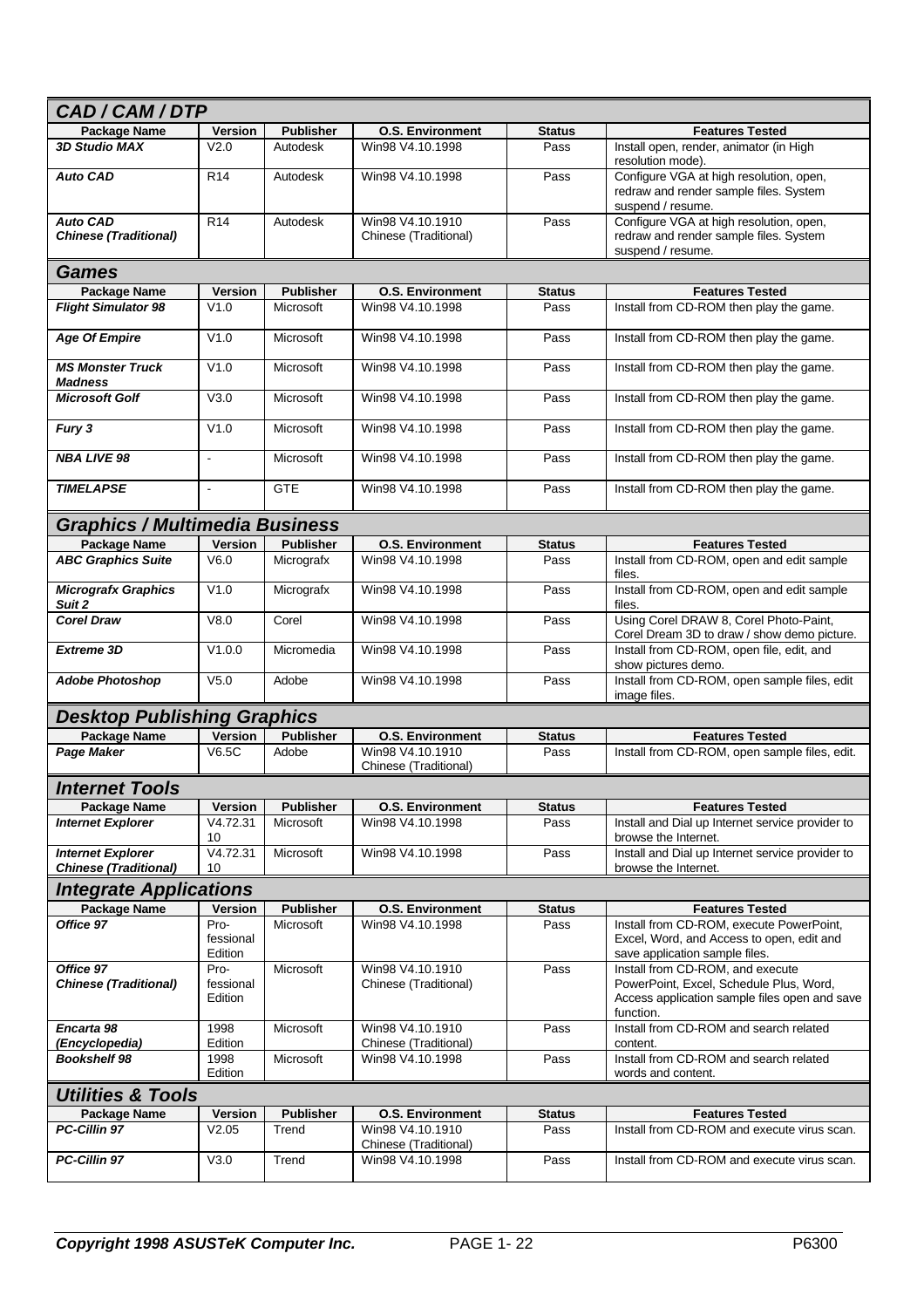| <b>Project Management</b> |                |                  |                         |               |                                         |  |  |
|---------------------------|----------------|------------------|-------------------------|---------------|-----------------------------------------|--|--|
| Package Name              | <b>Version</b> | <b>Publisher</b> | <b>O.S. Environment</b> | <b>Status</b> | <b>Features Tested</b>                  |  |  |
| <b>Project 98</b>         | -              | Microsoft        | Win98 V4.10.1998        | Pass          | Install and edit & save project files.  |  |  |
|                           |                |                  |                         |               | Suspend/Resume, Restart/Shut Down.      |  |  |
| <b>Schedule Plus for</b>  | V7.0           | Microsoft        | Win98 V4.10.1998        | Pass          | Install from floppy, edit and arrange a |  |  |
| Win95                     |                |                  |                         |               | schedule.                               |  |  |

## **3.2 Hardware Compatibility Test**

## **3.2.1 Peripheral Device Test**

| <b>FDD Devices</b>           |                                            |                                           |               |                                                      |  |  |  |
|------------------------------|--------------------------------------------|-------------------------------------------|---------------|------------------------------------------------------|--|--|--|
| Vendor                       | <b>Test Mode</b>                           | <b>O.S. Environment</b>                   | <b>Status</b> | <b>Remark/Special Setting</b>                        |  |  |  |
| <b>NEC</b>                   | 720 KB                                     | Win98 V4.10.1998                          | Pass          | Diskette Format / Read / Write / Boot                |  |  |  |
|                              | 1.44 MB                                    | Win98 V4.10.1998                          | Pass          | Diskette Format / Read / Write / Boot                |  |  |  |
| <b>HDD Devices</b>           |                                            |                                           |               |                                                      |  |  |  |
| Vendor                       | <b>Capacity / Test Mode</b>                | <b>O.S. Environment</b>                   | <b>Status</b> | <b>Remark/Special Setting</b>                        |  |  |  |
| Hitachi DK225A-<br>21U       | 2.1GB / Mode 4                             | Win98 V4.10.1998                          | Pass          | HDD Detect / Fdisk / Format / Access after<br>Resume |  |  |  |
| Hitachi DK226A-<br>32U       | $3.2GB/Mode$ 4                             | Win98 V4.10.1998                          | Pass          | HDD Detect / Fdisk / Format / Access after<br>Resume |  |  |  |
| IBM DTCA-24090               | 4GB / Mode 4                               | Win98 V4.10.1998                          | Pass          | HDD Detect / Fdisk / Format / Access after<br>Resume |  |  |  |
| <b>CD-ROM Devices</b>        |                                            |                                           |               |                                                      |  |  |  |
| Vendor                       | <b>Test Mode / Speed</b>                   | <b>O.S. Environment</b>                   | <b>Status</b> | <b>Remark/Special Setting</b>                        |  |  |  |
| Toshiba XM-1602B             | <b>Mode 4/20</b>                           | Win98 V4.10.1998                          | Pass          | System Detect / Access after system<br>Resume        |  |  |  |
| Toshiba XM-1702B             | <b>Mode 4/24</b>                           | Win98 V4.10.1998                          | Pass          | System Detect / Access after system<br>Resume        |  |  |  |
| <b>Point Device</b>          |                                            |                                           |               |                                                      |  |  |  |
| Type                         | <b>Model</b>                               | <b>O.S. Environment</b>                   | <b>Result</b> | <b>Remark/Special Setting</b>                        |  |  |  |
| <b>Internal</b>              | <b>Touch Pad</b>                           | Win98 V4.10.1998                          | Pass          |                                                      |  |  |  |
|                              | <b>Track Point</b>                         | Win98 V4.10.1998                          | Pass          |                                                      |  |  |  |
| <b>Serial Port Devices</b>   |                                            |                                           |               |                                                      |  |  |  |
| <b>Type</b>                  | <b>Model</b>                               | <b>O.S. Environment</b>                   | <b>Status</b> | <b>Remark/Special Setting</b>                        |  |  |  |
| <b>Mouse</b>                 | <b>Microsoft Serial Mouse</b>              | Win98 V4.10.1998                          | Pass          | Mode:Auto / User(IRQ:3, Port:2E8, COM4)              |  |  |  |
|                              | <b>Logitech Serial Mouse</b>               | Win98 V4.10.1998                          | Pass          | Mode:Auto / User(IRQ:3, Port:2E8, COM4)              |  |  |  |
| <b>External Modem</b>        | <b>ADI CommuPack</b><br>33600SVD           | Win98 V4.10.1910<br>Chinese (Traditional) | Pass          | Mode:Auto / User(IRQ:4, Port:3F8, COM1)              |  |  |  |
|                              | <b>ADI CommuPack 56KSVD</b>                | Win98 V4.10.1910<br>Chinese (Traditional) | Pass          | Mode:Auto                                            |  |  |  |
|                              | <b>GVC SF1156V/R</b>                       | Win98 V4.10.1998                          | Pass          | Mode:User(IRQ:4, Port:3F8, COM1)                     |  |  |  |
|                              | <b>Usrobotics Sportster Voice</b><br>33600 | Win98 V4.10.1998                          | Pass          | Mode:User(IRQ:4, Port:3F8, COM1)                     |  |  |  |
| <b>Parallel Port Devices</b> |                                            |                                           |               |                                                      |  |  |  |
| <b>Type</b>                  | <b>Model</b>                               | <b>O.S. Environment</b>                   | <b>Status</b> | <b>Remark/Special Setting</b>                        |  |  |  |
| <b>Output Only</b>           | <b>HP LaserJet 5L</b>                      | Win98 V4.10.1998                          | Pass          | Mode:Auto / User (IRQ:7, Port:378)                   |  |  |  |
|                              | <b>HP LaserJet 5P</b>                      | Win98 V4.10.1998                          | Pass          | Mode:Auto / User (IRQ:7, Port:378)                   |  |  |  |
| <b>Bi-directional</b>        | <b>HP LaserJet 5L</b>                      | Win98 V4.10.1998                          | Pass          | Mode:Auto / User (IRQ:7, Port:378)                   |  |  |  |
|                              | <b>HP LaserJet 5P</b>                      | Win98 V4.10.1998                          | Pass          | Mode:Auto / User (IRQ:7, Port:378)                   |  |  |  |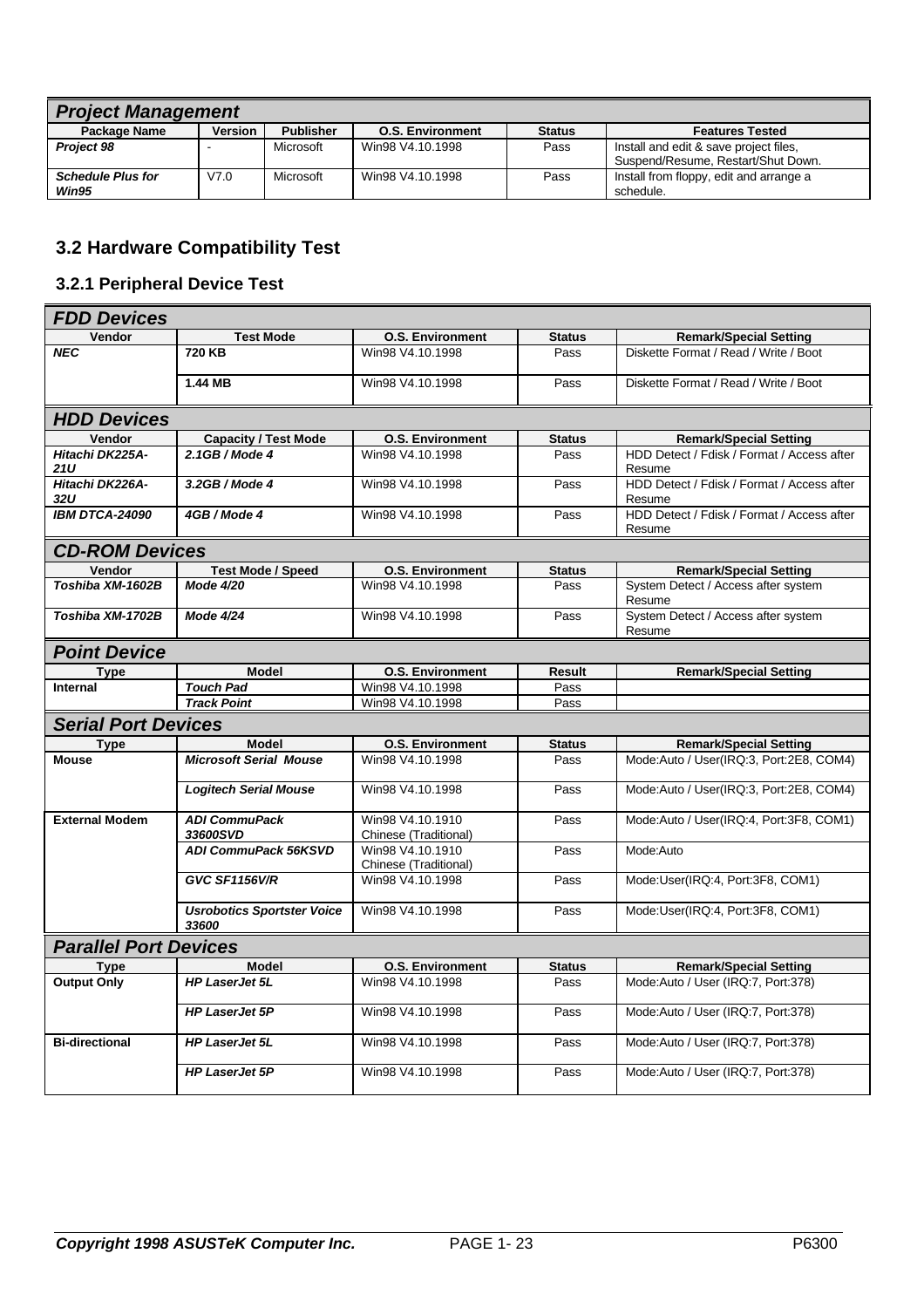| <b>Parallel Port Devices</b>         |                                    |                         |               |                                          |  |  |
|--------------------------------------|------------------------------------|-------------------------|---------------|------------------------------------------|--|--|
| Type                                 | <b>Model</b>                       | <b>O.S. Environment</b> | <b>Status</b> | <b>Remark/Special Setting</b>            |  |  |
| <b>Bi-directional</b>                | <b>D-Link DE-620CT</b>             | Win98 V4.10.1998        | Pass          | Mode:User (IRQ:5, Port:378)              |  |  |
|                                      | Iomega ZIP 100                     | Win98 V4.10.1998        | Pass          | Mode:Auto / User (IRQ:5, Port:278)       |  |  |
| <b>EPP</b>                           | <b>HP LaserJet 5L</b>              | Win98 V4.10.1998        | Pass          | Mode:Auto / User (IRQ:7, Port:378)       |  |  |
|                                      | <b>HP LaserJet 5P</b>              | Win98 V4.10.1998        | Pass          | Mode:Auto / User (IRQ:7, Port:378)       |  |  |
|                                      | D-Link DE-620CT                    | Win98 V4.10.1998        | Pass          | Mode:User (IRQ:5, Port:378)              |  |  |
|                                      | Iomega ZIP 100                     | Win98 V4.10.1998        | Pass          | Mode:Auto / User (IRQ:7, Port:378)       |  |  |
| <b>ECP</b>                           | <b>HP OfficeJet Pro 1150C</b>      | Win98 V4.10.1998        | Pass          | Mode:Auto / User (IRQ:7, Port:378, DMA1) |  |  |
| <b>USB Port Devices</b>              |                                    |                         |               |                                          |  |  |
| <b>Type</b>                          | <b>Model</b>                       | <b>O.S. Environment</b> | <b>Status</b> | <b>Remark/Special Setting</b>            |  |  |
| <b>USB Mouse</b>                     | <b>Forward USB Mouse</b>           | Win98 V4.10.1998        | Pass          |                                          |  |  |
|                                      | <b>Logitech USB Mouse</b>          | Win98 V4.10.1998        | Pass          |                                          |  |  |
|                                      | <b>Microsoft USB Mouse</b>         | Win98 V4.10.1998        | Pass          |                                          |  |  |
|                                      | <b>Genius USB Mouse</b>            | Win98 V4.10.1998        | Pass          |                                          |  |  |
| <b>USB Digital Video</b><br>Camera   | <b>AXIS U-CAM</b>                  | Win98 V4.10.1998        | Pass          |                                          |  |  |
| <b>IR Devices</b>                    |                                    |                         |               |                                          |  |  |
| <b>Type</b>                          | <b>Baud Rate</b>                   | <b>O.S. Environment</b> | <b>Status</b> | Remark                                   |  |  |
| <b>FIR</b>                           | 4000000 bps                        | Win98 V4.10.1998        | Pass          |                                          |  |  |
| <b>SIR</b>                           | 115200 bps                         | Win98 V4.10.1998        | Pass          |                                          |  |  |
| <b>PS/2 Port Devices</b>             |                                    |                         |               |                                          |  |  |
| <b>Type</b>                          | <b>Device</b>                      | <b>O.S. Environment</b> | <b>Status</b> | <b>Remark/Special Setting</b>            |  |  |
| <b>Mouse</b>                         | <b>Digital PS/2 Mouse</b>          | Win98 V4.10.1998        | Pass          |                                          |  |  |
|                                      | <b>Genius PS/2 Mouse</b>           | Win98 V4.10.1998        |               |                                          |  |  |
|                                      |                                    |                         | Pass          |                                          |  |  |
| Keypad                               | Canon BC-10Key                     | Win98 V4.10.1998        | Pass          |                                          |  |  |
|                                      | <b>Lunaris TK-LP2T</b>             | Win98 V4.10.1998        | Pass          |                                          |  |  |
|                                      | BTC 5020 17 Key                    | Win98 V4.10.1998        | Pass          |                                          |  |  |
| <b>Media Port / Game Port Device</b> |                                    |                         |               |                                          |  |  |
| <b>Type</b>                          | <b>Test Device</b>                 | <b>O.S. Environment</b> | <b>Status</b> | <b>Remark/Special Setting</b>            |  |  |
| TV Port                              | Toshiba 21B4ST                     | Win98 V4.10.1998        | Pass          | Resolution:640x480 / 800x600             |  |  |
| Mic. In Jack                         | <b>Microphone SR-M02</b>           | Win98 V4.10.1998        | Pass          |                                          |  |  |
| Line-in Jack                         | Argosy CD970 10X CD-<br><b>ROM</b> | Win98 V4.10.1998        | Pass          |                                          |  |  |
| Speaker out Jack                     | <b>LEMEL SP-1000</b>               | Win98 V4.10.1998        | Pass          |                                          |  |  |
| <b>Game Port</b>                     | <b>MS Sidewinder Game Pad</b>      | Win98 V4.10.1998        | Pass          |                                          |  |  |
|                                      | <b>Creative GamePad</b>            | Win98 V4.10.1998        | Pass          |                                          |  |  |
|                                      | <b>Logitech WingMan Light</b>      | Win98 V4.10.1998        | Pass          |                                          |  |  |
|                                      | <b>Logitech ThunderPad</b>         | Win98 V4.10.1998        | Pass          |                                          |  |  |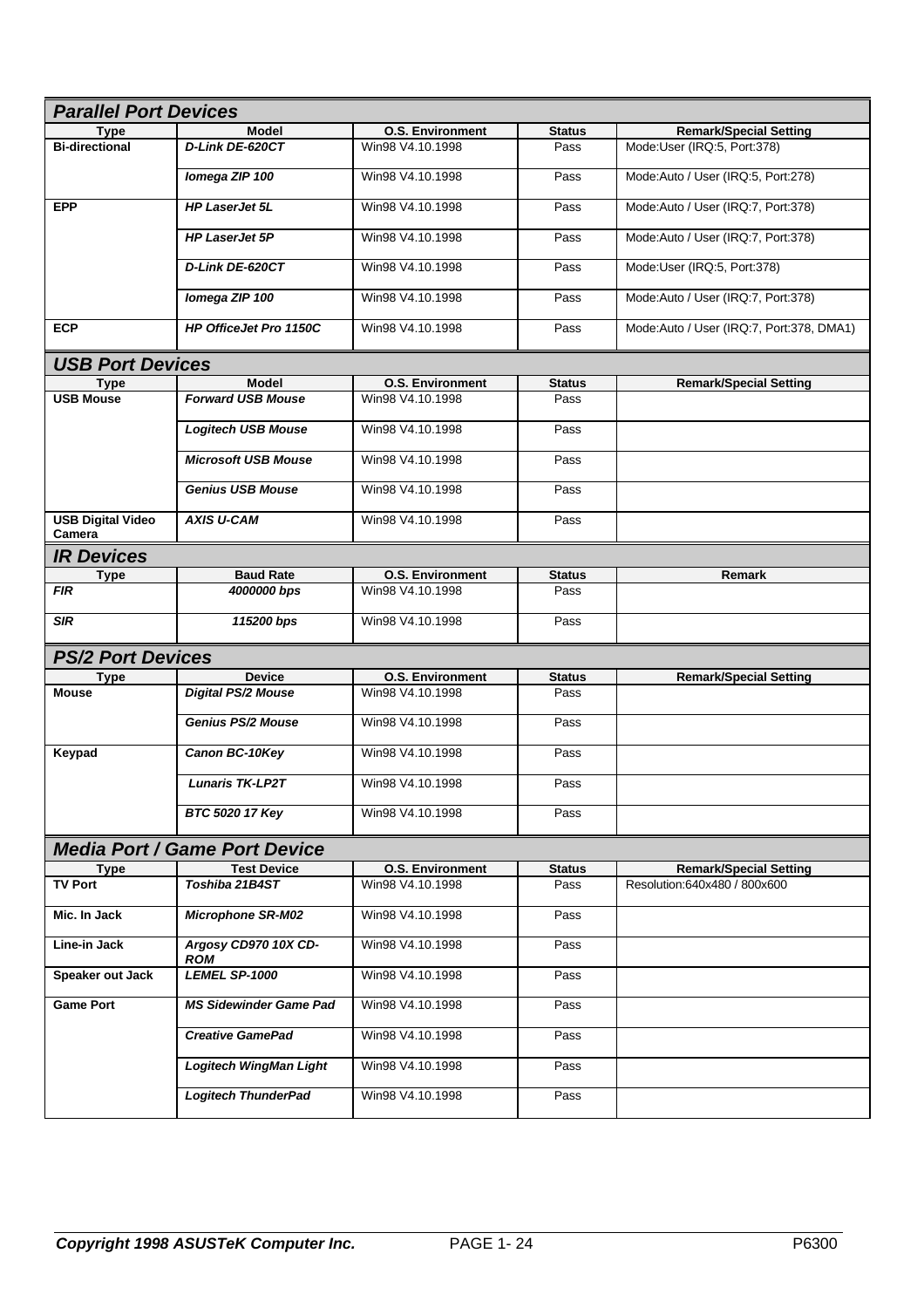| <b>Media Port / Game Port Device</b> |                                   |            |             |               |                                 |
|--------------------------------------|-----------------------------------|------------|-------------|---------------|---------------------------------|
| <b>Function Test</b>                 | <b>Feature Test</b>               |            |             | <b>Status</b> | <b>Remark / Special Setting</b> |
| <b>Sound Recorder</b>                | Record of Wave file               |            |             | Pass          |                                 |
|                                      | Play of Wave file                 |            |             | Pass          |                                 |
|                                      | <b>Effector function</b>          |            |             | Pass          |                                 |
| <b>Volume Control</b>                | Volume Control (Balance & Volume) |            |             | Pass          |                                 |
|                                      | Wave (Balance & Volume)           |            |             | Pass          |                                 |
|                                      | Line-in (Balance & Volume)        |            |             | Pass          |                                 |
|                                      | Microphone                        |            |             | Pass          |                                 |
| <b>Active Movie</b>                  | Play Video CD                     |            |             | Pass          |                                 |
| <b>Control</b>                       | Play AVI                          |            |             | Pass          |                                 |
|                                      | Play MPEG                         |            |             |               |                                 |
| <b>Media Player</b>                  | <b>Active Movie</b>               |            |             | Pass          |                                 |
| Video for Windows                    |                                   |            |             | Pass          |                                 |
|                                      | Sound                             |            |             | Pass          |                                 |
|                                      | <b>MIDI Sequence</b>              |            |             | Pass          |                                 |
|                                      | Audio CD                          |            |             | Pass          |                                 |
| <b>CD Player</b>                     | Music CD                          |            |             | Pass          |                                 |
| <b>On-board VGA Test</b>             |                                   |            |             |               |                                 |
| <b>Test Item</b>                     | <b>LCD</b>                        | <b>CRT</b> | <b>Both</b> |               | <b>Remark / Special Setting</b> |
| 640X480X256                          | Pass                              | Pass       | Pass        |               |                                 |
| 640X480X65K                          | Pass                              | Pass       | Pass        |               |                                 |
| 640X480X16.7M                        | Pass                              | Pass       | Pass        |               |                                 |
| 800X600X256                          | Pass                              | Pass       | Pass        |               |                                 |
| 800X600X65K                          | Pass<br>Pass<br>Pass              |            |             |               |                                 |
| 800X600X16.7M                        | Pass<br>Pass<br>Pass              |            |             |               |                                 |
| 1024X768X256                         | Pass<br>Pass<br>Pass              |            |             |               |                                 |
| 1024X768X65K                         | Pass<br>Pass<br>Pass              |            |             |               |                                 |

## **3.2.2 PCMCIA Device Test**

| <b>Memory Card</b>       |                                                |                         |               |                   |  |
|--------------------------|------------------------------------------------|-------------------------|---------------|-------------------|--|
| <b>Card Type</b>         | <b>Card Model</b>                              | <b>O.S. Environment</b> | <b>Status</b> | Remark            |  |
| <b>SRAM</b>              | <b>Kingmax 4MB</b>                             | Win98 V4.10.1998        | Pass          |                   |  |
| <b>FLASH</b>             | Kingmax 16MB                                   | Win98 V4.10.1998        | Pass          |                   |  |
| <b>ATA Flash</b>         | Kingmax 40MB                                   | Win98 V4.10.1998        | Pass          | IRQ:10, Port:170  |  |
| <b>ATA</b>               | Viper 85E                                      | Win98 V4.10.1998        | Pass          | IRQ:10, Port:170  |  |
|                          | Viper 170E                                     | Win98 V4.10.1998        | Pass          | IRQ:10, Port:170  |  |
|                          | Viper 340                                      | Win98 V4.10.1998        | Pass          | IRQ:10, Port:170  |  |
| <b>Multimedia Kit</b>    |                                                |                         |               |                   |  |
| <b>Card Type</b>         | <b>Card Model</b>                              | <b>O.S. Environment</b> | <b>Status</b> | <b>Remark</b>     |  |
| <b>MPEG Card</b>         | <b>Kingmax SCENIC</b><br><b>Wonder ZV Card</b> | Win98 V4.10.1900        | Pass          | IRQ:10, Port:1020 |  |
| <b>Video Conference</b>  | CyQtve VCN-003                                 | Win98 V4.10.1900        | Pass          | IRQ:10, Port:1020 |  |
| <b>TV Card</b>           | CyQtve SCN-001                                 | Win98 V4.10.1900        | Pass          | IRQ:10, Port:1020 |  |
| <b>Ethernet Adapters</b> |                                                |                         |               |                   |  |
| <b>Card Type</b>         | <b>Card Model</b>                              | <b>O.S. Environment</b> | <b>Status</b> | <b>Remark</b>     |  |
| 10BaseT                  | 3COM 3C589D                                    | Win98 V4.10.1998        | Pass          | IRQ:10, Port:1020 |  |
|                          | Accton EN-2216                                 | Win98 V4.10.1998        | Pass          | IRQ:10, Port:300  |  |
|                          | <b>CNET CN40BC</b>                             | Win98 V4.10.1998        | Pass          | IRQ:10, Port:240  |  |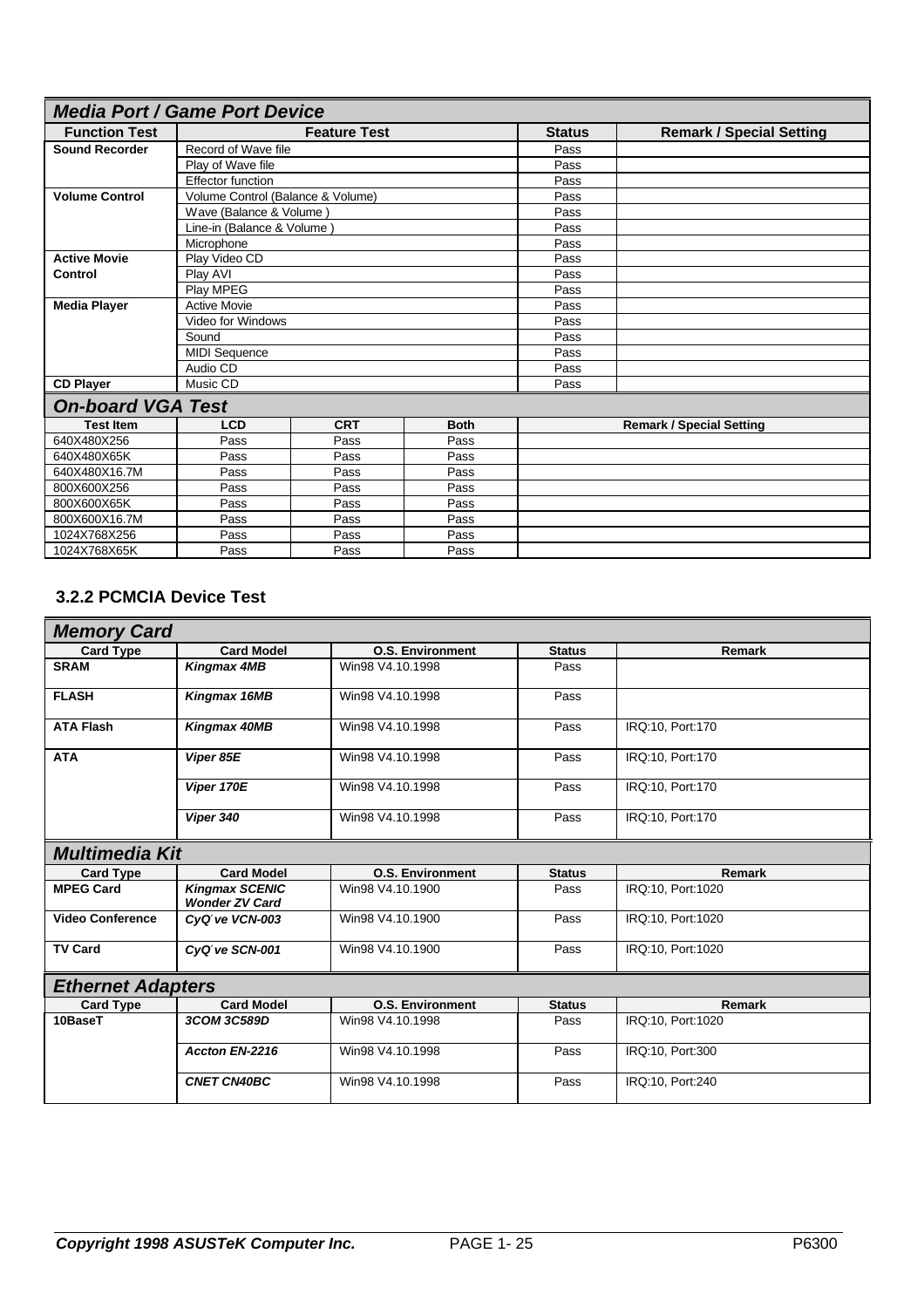| <b>Ethernet Adapters</b>        |                        |                                                                    |               |                               |  |
|---------------------------------|------------------------|--------------------------------------------------------------------|---------------|-------------------------------|--|
| <b>Card Type</b>                | <b>Card Model</b>      | <b>O.S. Environment</b>                                            | <b>Status</b> | Remark                        |  |
| 10BaseT                         | CyQtve ELA-010         | Win98 V4.10.1998                                                   | Pass          | IRQ:10, Port:300              |  |
|                                 | D-Link DE-660CT        | Win98 V4.10.1998                                                   | Pass          | IRQ:10, Port:1000             |  |
|                                 | Kingmax EN10-T2        | Win98 V4.10.1998                                                   | Pass          | IRQ:10, Port:300              |  |
|                                 | <b>SMC 8020BT</b>      | Win98 V4.10.1998                                                   | Pass          | IRQ:10, Port:1020             |  |
|                                 | Xircom CE3-10BT        | Win98 V4.10.1998                                                   | Pass          | IRQ:10, Port:1020             |  |
| 100BaseTx                       | 3COM 3C574-TX          | Win98 V4.10.1998                                                   | Pass          | IRQ:10, Port:1000             |  |
|                                 | 3COM 3C575-TX          | Win98 V4.10.1998                                                   | Pass          | IRQ:11, Port:1040             |  |
|                                 | Apollo FE1000          | Win98 V4.10.1998                                                   | Pass          | IRQ:10, Port:300              |  |
|                                 | Apollo FE2000          | Win98 V4.10.1998                                                   | Pass          | IRQ:11, Port:1080             |  |
|                                 | Intel MBLA1600         | Win98 V4.10.1998                                                   | Pass          | IRQ:10, Port:1020             |  |
|                                 | Intel MBLA3200         | Win98 V4.10.1998                                                   | Pass          | IRQ:11, Port:1080             |  |
|                                 | <b>Ositech TR14427</b> | Win98 V4.10.1998                                                   | Pass          | IRQ:10, Port:1000             |  |
|                                 | <b>SMC 8032DT</b>      | Win98 V4.10.1998                                                   | Pass          | IRQ:11, Port:1020             |  |
|                                 | TDK LAK-CB100X         | Win98 V4.10.1998                                                   | Pass          | IRQ:11, Port:1080             |  |
|                                 | Xircom CBE-10/100BTX   | Win98 V4.10.1998                                                   | Pass          | IRQ:11, Port:1000             |  |
|                                 | Xircom CE3B-100BTX     | Win98 V4.10.1998                                                   | Pass          | IRQ:10, Port:1020             |  |
| <b>Token-Ring Adapters</b>      |                        |                                                                    |               |                               |  |
| <b>Card Type</b>                | <b>Card Model</b>      | <b>O.S. Environment</b>                                            | Status        | Remark                        |  |
| <b>Token-Ring</b>               | Xircom PS-CT2-16CTP    | Win98 V4.10.1998                                                   | Pass          | IRQ:10, Port:1000             |  |
| <b>Fax / Modem Devices</b>      |                        |                                                                    |               |                               |  |
|                                 | <b>Model</b>           | <b>O.S. Environment</b>                                            | <b>Status</b> | Remark                        |  |
|                                 |                        | <b>Application</b>                                                 |               |                               |  |
| Apollo FM560                    |                        | Win98 V4.10.1998<br>Internet Explorer V4.0                         | Pass          | IRQ:10, Port:3E8, COM3        |  |
| <b>Apollo ISDN TA</b>           |                        | Win98 V4.10.1998<br>Netscape Navigator V4.0<br>Internet Phone V5.0 | Pass          | IRQ:10, Port:2E8, COM5        |  |
| Argosy 33.6                     |                        | Win98 V4.10.1998<br>Internet Explorer V4.0<br>WinFax Pro V8.0      | Pass          | IRQ:10, Port:3E8, COM3        |  |
| CyQtve FMC-560                  |                        | Win98 V4.10.1998<br>PCANYWHERE V8.0                                | Pass          | IRQ:10, Port:3E8, COM3        |  |
| GVC VF-1156PV/C1                |                        | Win98 V4.10.1998<br>Internet Explorer V4.0                         | Pass          | IRQ:10. Port:3E8. COM3        |  |
| <b>Hayes ACCURA 56K</b>         |                        | Win98 V4.10.1998<br>PCANYWHERE V7.5                                | Pass          | IRQ:10, Port:2F8, COM2        |  |
| <b>Hayes OPTIMA 56K</b>         |                        | Win98 V4.10.1998<br>PhoneTools Graphic V1.00A                      | Pass          | IRQ:10. Port:3E8. COM3        |  |
| Kingmax FM56KLF                 |                        | Win98 V4.10.1998<br>WinFax Pro V8.0<br>Internet Explorer V4.0      | Pass          | IRQ:10, Port:3E8, COM3        |  |
| <b>Megahertz XJ5560</b>         |                        | Win98 V4.10.1998<br>RapidCom Voice V1.3.0                          | Pass          | IRQ:10, Port:3E8, COM3        |  |
| <b>Viking FM56KP</b>            |                        | Win98 V4.10.1998<br>Internet Explorer V4.0                         | Pass          | IRQ:10, Port:3E8, COM3        |  |
| Xircom CM-33                    |                        | Win98 V4.10.1998<br>PCANYWHERE V7.5                                | Pass          | IRQ:10, Port:3E8, COM3        |  |
| Fax / Modem / Lan Combo Devices |                        |                                                                    |               |                               |  |
|                                 | <b>Model</b>           | <b>O.S. Environment</b><br><b>Application</b>                      | <b>Status</b> | Remark                        |  |
| 3COM 3C563C-TP                  |                        | Win98 V4.10.1900                                                   | Pass          | LAN: IRQ:10, Port:1020        |  |
|                                 |                        | Internet Explorer V4.0, xcopy                                      |               | Modem: IRQ:10, Port:3E8, COM3 |  |